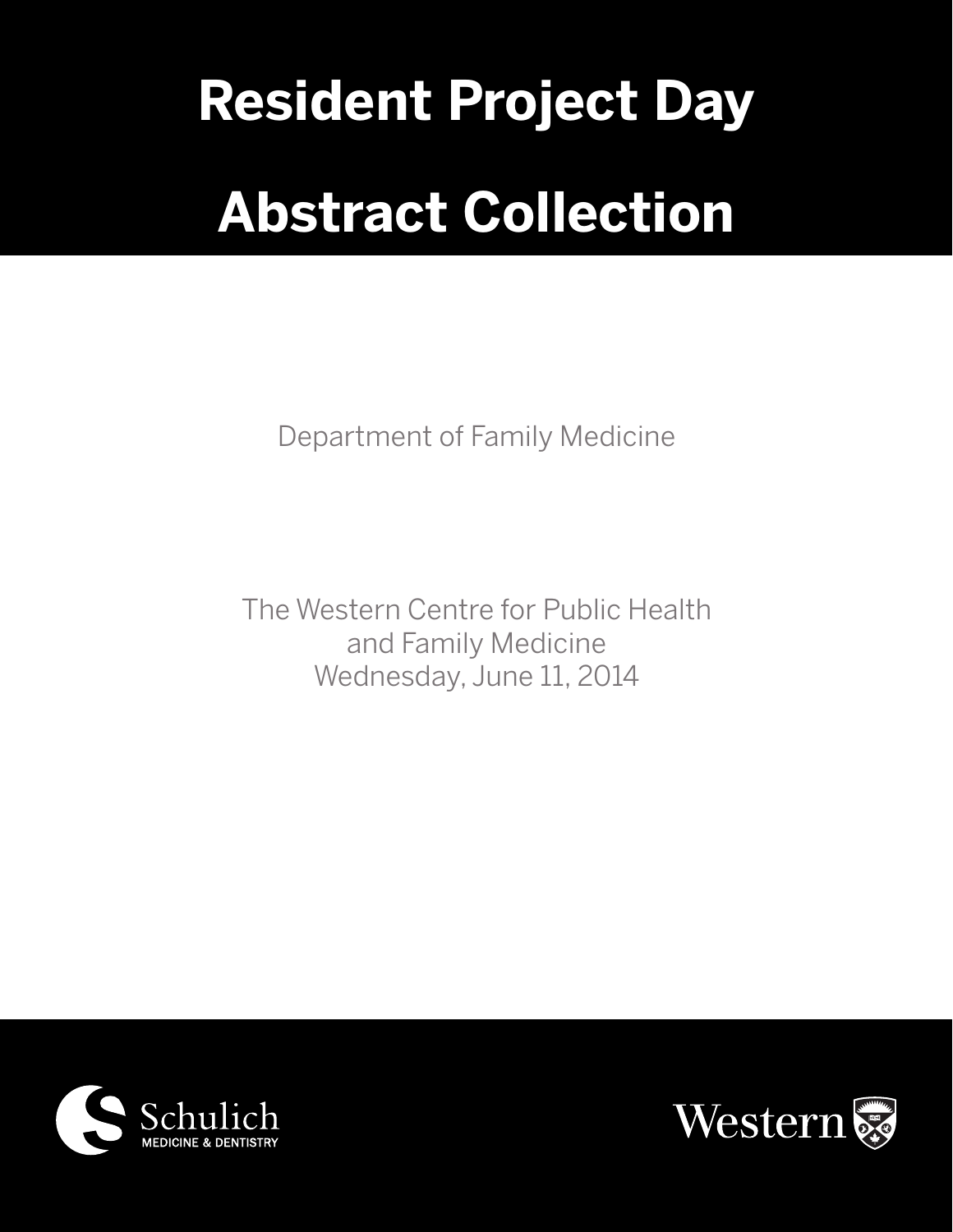# **Learning Objectives:**

Learning objectives for Family Medicine Resident Project Day include:

- • Encourage and foster research and scholarly work in Family Medicine
- Increase primary care knowledge through research
- • Provide public recognition of the Resident Projects
- Provide feedback to the residents through evaluation
- Provide an opportunity for discussion about the Resident Projects

# **Accreditation Statement:**

This program meets the accreditation criteria of The College of Family Physicians of Canada and has been accredited by Continuing Professional Development, Schulich School of Medicine & Dentistry, Western University, for up to 5.5 Mainpro-M1 credits. Each participant should claim only those hours of credit that he/she actually spent participating in the educational program.

This program has no commercial support.

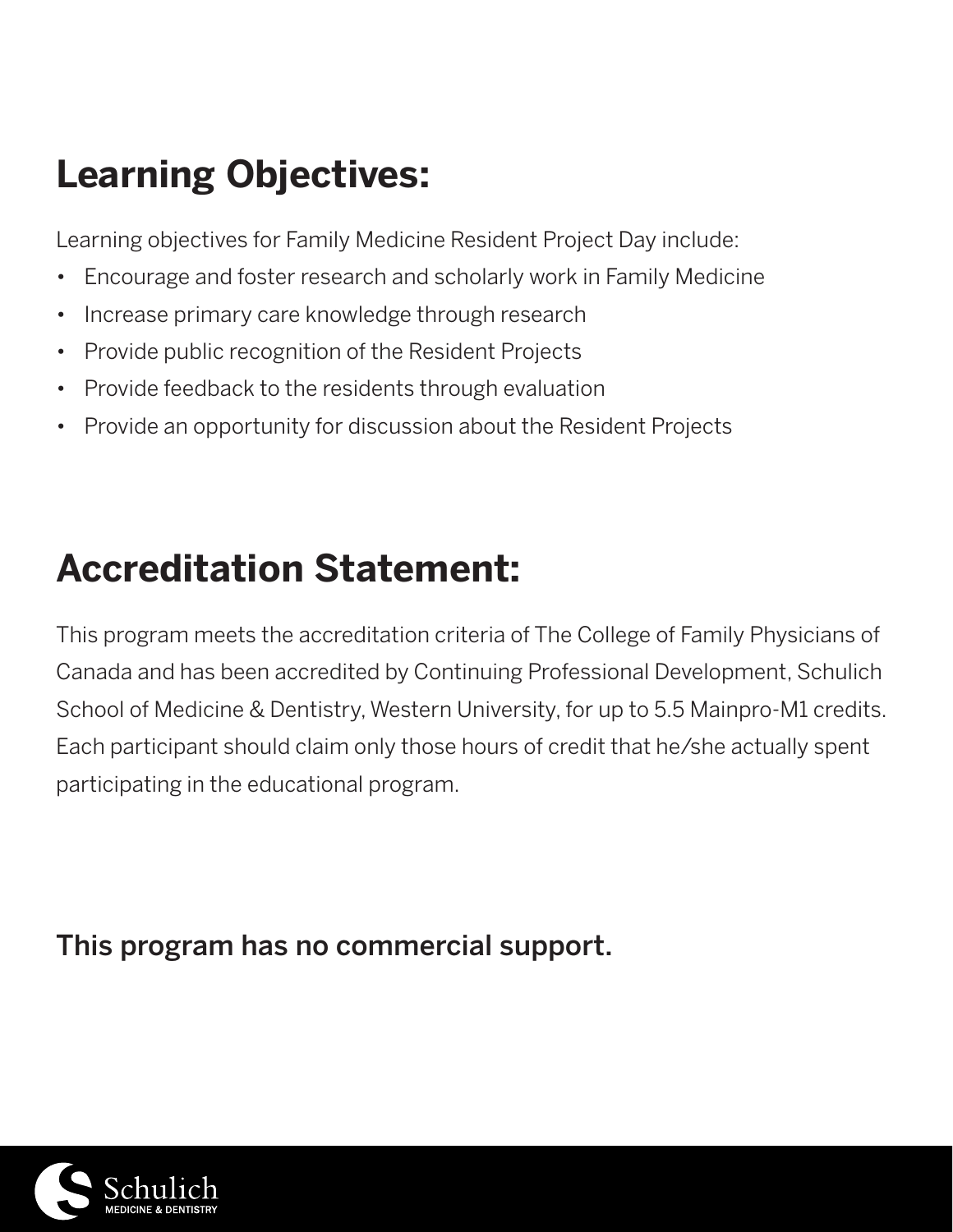

| 8:00 a.m.                  | Registration, Coffee and Light<br>Refreshments - 1st Floor, WCPHFM                                                                                                                                                                                              |
|----------------------------|-----------------------------------------------------------------------------------------------------------------------------------------------------------------------------------------------------------------------------------------------------------------|
| 8:30 a.m.                  | <b>Opening Remarks:</b><br>Dr. Jamie Wickett, MD, CCFP, Assistant<br>Professor and Postgraduate Director,<br><b>Family Medicine, Western University</b><br>Dr. Ted Osmun, MD, MCISc, CCFP<br>Associate Professor, Family Medicine,<br><b>Western University</b> |
| 9:15 a.m. - 10:45 a.m.     | Concurrent Sessions - Oral<br>Presentations (breakout rooms)                                                                                                                                                                                                    |
| $10:45$ a.m. $-12:00$ p.m. | Break – Poster viewing & Lunch                                                                                                                                                                                                                                  |
| 12:00 p.m. - 1:30 p.m.     | Concurrent Sessions - Oral<br>Presentations (breakout rooms)                                                                                                                                                                                                    |

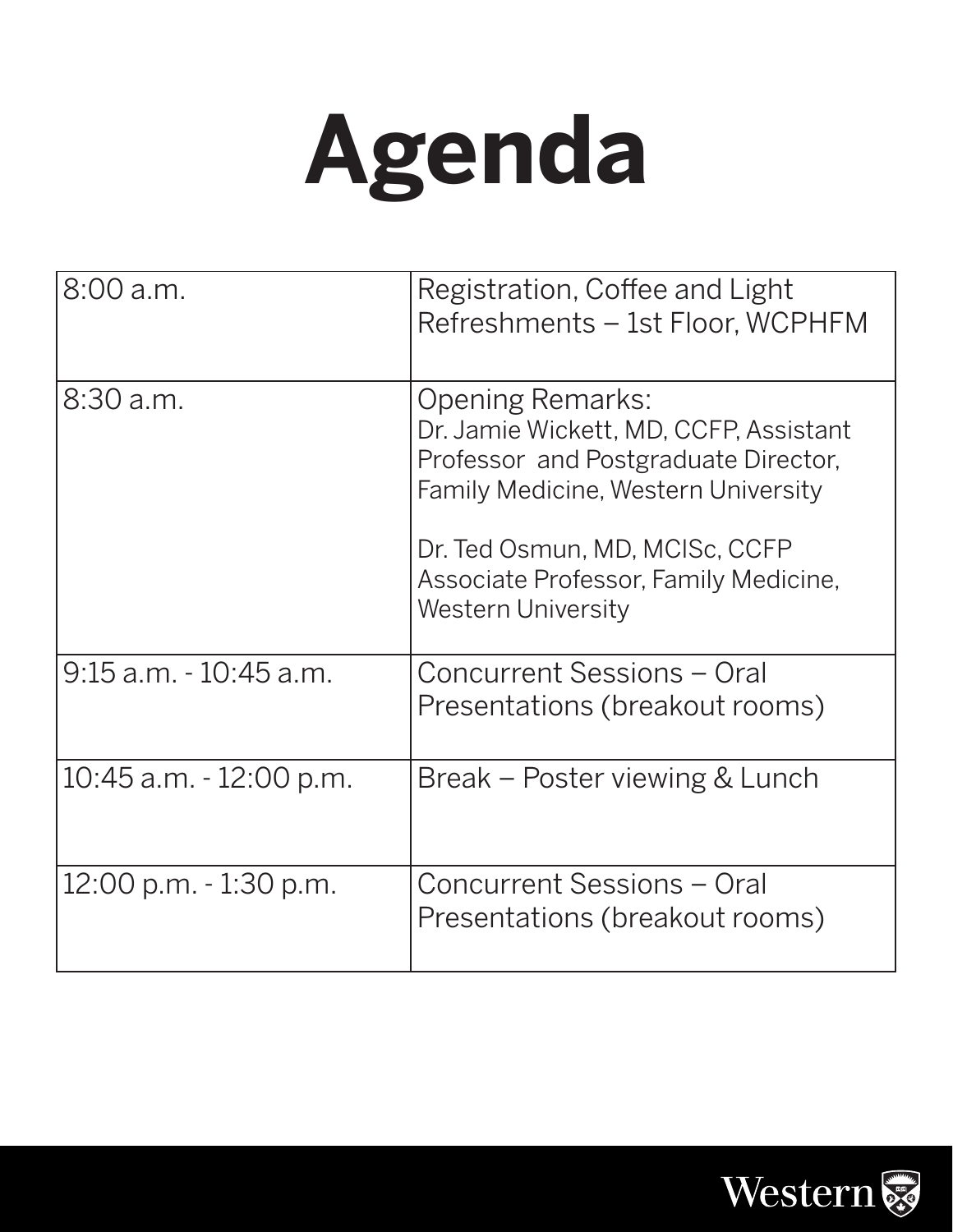# **Session A: Oral Presentations, 1150 WCPHFM (London Regional Program)**

| <b>Time</b>      | <b>Presenter</b>                                                                            | <b>Presentation</b>                                                                                                                       |
|------------------|---------------------------------------------------------------------------------------------|-------------------------------------------------------------------------------------------------------------------------------------------|
| 8:00 a.m.        | Registration, Poster Displays, Coffee, Refreshments, Light Breakfast -<br>1st Floor, WCPHFM |                                                                                                                                           |
| 8:30 a.m.        |                                                                                             | <b>Opening Remarks</b>                                                                                                                    |
| 9:15 a.m.        | Dr. Rachel Bevan                                                                            | The Benefits of Home-based<br>Palliative Care                                                                                             |
| 9:30 a.m.        | Dr. Matthew Solomon                                                                         | Assessment of Canadian and<br>American Treatment Guidelines for<br>Use of Opioids for Chronic Non-<br>Cancer Pain using the AGREE II Tool |
| 9:45 a.m.        | Dr. Tamra Steinmann                                                                         | FMRounds.com: A Podcast Website<br>for Family Medicine Education                                                                          |
| 10:00 a.m.       | Dr. Kathleen Thomasson                                                                      | Cancer Screening - Who, When, How<br>and Why?: A Patient Guide to Cancer<br>Screening                                                     |
| 10:15 a.m.       | Dr. Matthew Moss                                                                            | Pediatric Emergencies: How<br>Confident Are We?                                                                                           |
| 10:30 a.m        | Dr. Amanda Brown                                                                            | An atypical presentation of Crohn's<br>disease                                                                                            |
| 10:45 a.m.       | Poster Displays & Lunch                                                                     |                                                                                                                                           |
| 12:00 p.m.       | Sessions D, E & F                                                                           |                                                                                                                                           |
| 1:30 p.m.        |                                                                                             | <b>Closing Remarks</b>                                                                                                                    |
| 1:45 - 2:00 p.m. | Evaluations                                                                                 |                                                                                                                                           |

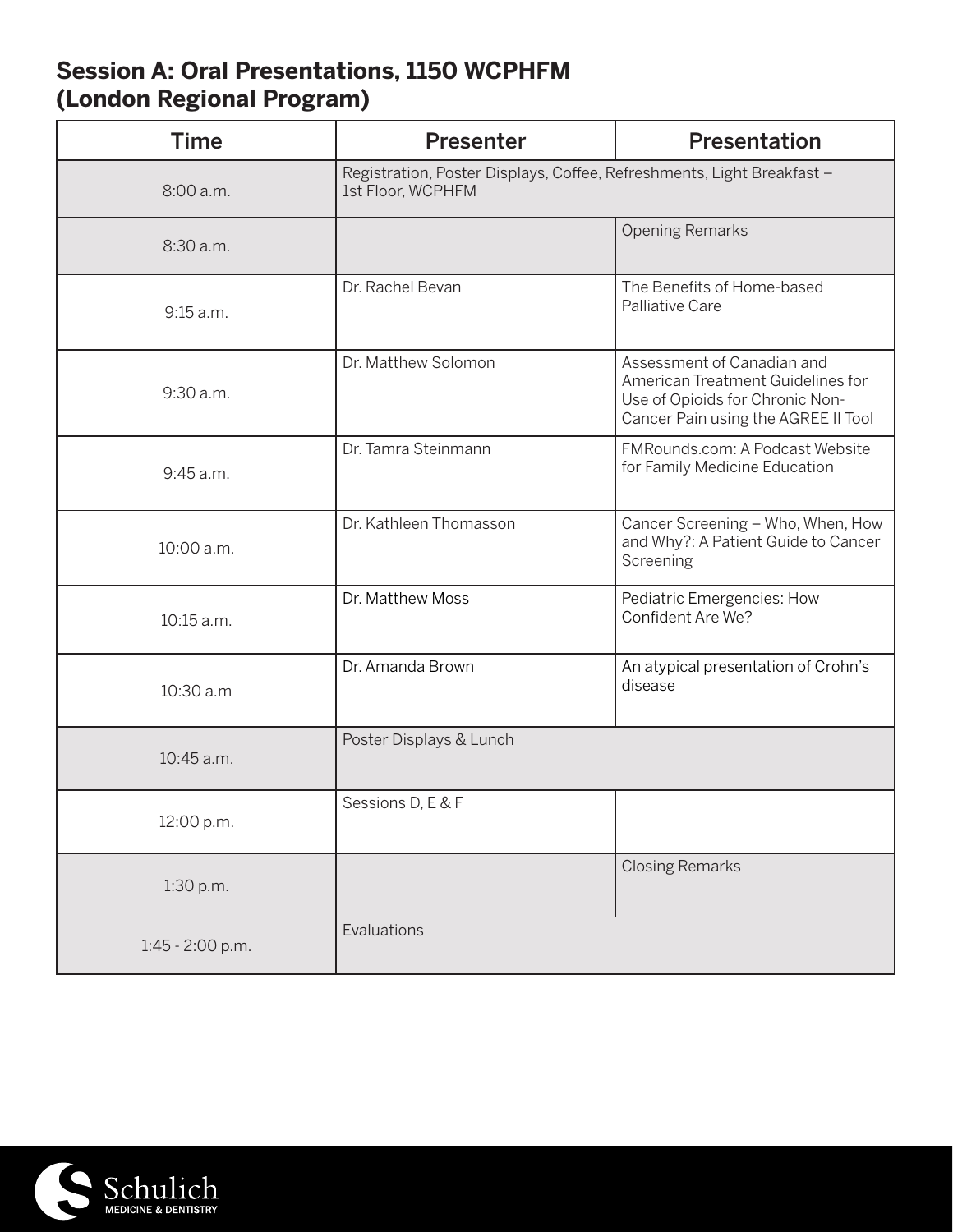#### **Dr. Rachel Bevan** – Southwest Middlesex Health Centre

#### The Benefits of Home-based Palliative Care

Supervisor: Dr. Lauren Kopechanski

Project Type: Literature Review

Home-based palliative care provides comfort focused support to patients with life limiting illnesses. Palliative care has been shown to improve quality of care outcomes for patients and also to reduce health care costs. Despite the need for a provincial/national palliative care system, there is currently no unified home-based palliative care model throughout Ontario and Canada. Some of the requirements for such a system are discussed.

#### **Dr. Matthew Solomon** – Southwest Middlesex Health Centre

#### Assessment of Canadian and American Treatment Guidelines for Use of Opioids for Chronic Non-Cancer Pain using the AGREE II Tool

Supervisor: Dr. Ted Osmun

Project Type: Research

Objectives: The three primary goals of this study were to evaluate the quality of the Canadian Guideline for Safe and Effective Use of Opioids for Chronic Non--Cancer Pain and the American Pain Society's Clinical Guidelines for the Use of Chronic Opioid Therapy in Chronic Noncancer Pain using the AGREE II tool, to assess the underlying evidence for each recommendation, and to review the conflict of interest among authors.

Methods: Four reviewers scored both guidelines using the Appraisal of Guidelines for Research and Evaluation (AGREE) II tool, determined the level of evidence for each recommendation, and assessed the conflict of interest among the authors.

Results: Overall, the American Guideline scored 3.75 out of 7 and was recommended with modifications and the Canadian Guideline scored 5 out of 7 and was recommended without modifications. Of the 25 American Guideline recommendations, 21 (84%) were strong and 4 (16%) were weak. Furthermore, the level of evidence for the strong recommendations were high 0 (0%) times, moderate 4 (16%) times, and low 17 (68%) times. All 4 (16%) weak recommendations were supported by low quality evidence. Of the 36 Canadian recommendations, 4 (11%) were grade A, 11 (31%) were grade B,

And 21 (38%) were grade C. 15 (71%) of the authors in the American Guideline group declared a conflict of interest, While 25 (45%) authors of the Canadian Guideline group did so.

Conclusion: Long-term opioid therapy for chronic pain management is necessary in many situations despite a lack of good evidence for their benefit and established risks. The strengths in design of both sets of guidelines cannot make up for the lack of high-quality evidence, nor the conflicts of interest among authors. More research needs to be done to elicit more high-quality evidence to provide the basis for a nationally recognized clinical practice guideline.

#### **Dr. Tamra Steinmann** – Southwest Middlesex Health Centre

#### FMRounds.com: A Podcast Website for Family Medicine Education

#### Supervisor: Dr. Vikram Dalal

Project Type: Medical Education Project

With the widespread availability of hand-held computers, smartphones and tablets, being able to access learning resources anytime and anywhere has become the new norm. Audio podcasting is one of the new rapidly emerging educational tools. It involves informative audio excerpts that can be downloaded and listened to on audio-players. A survey of Canadian medical students at McMaster University in 2012 found that compared to conventional methods of learning such as textbooks, podcasts were the preferred learning resource.

In light of this information, I chose to create a podcast website called "FMrounds.com". It features a link to several audio podcasts that can be accessed and downloaded with most computers, tablets and smartphones. It was designed with the intention of providing medical students with an easily-accessible, convenient and up-to-date resource for learning about commonly encountered family medicine topics. Information presented in each podcast was obtained from a compilation of widely-supported medical resources. The majority of the podcasts were recorded using the program Audacity, an audio-editing tool. Subsequently, the recorded files were converted to MP3 format using the LAME MP3 encoder.

The finished files were uploaded directly onto the podcast website and can be accessed at www.fmrounds.com. Podcasting may allow the family medicine department at Western to further develop the CanMEDS-FM model by broadcasting family-medicine specific curriculum topics to its trainees. It may also present an opportunity for family physicians and residents to teach and thus may encourage peer-to-peer collaboration.

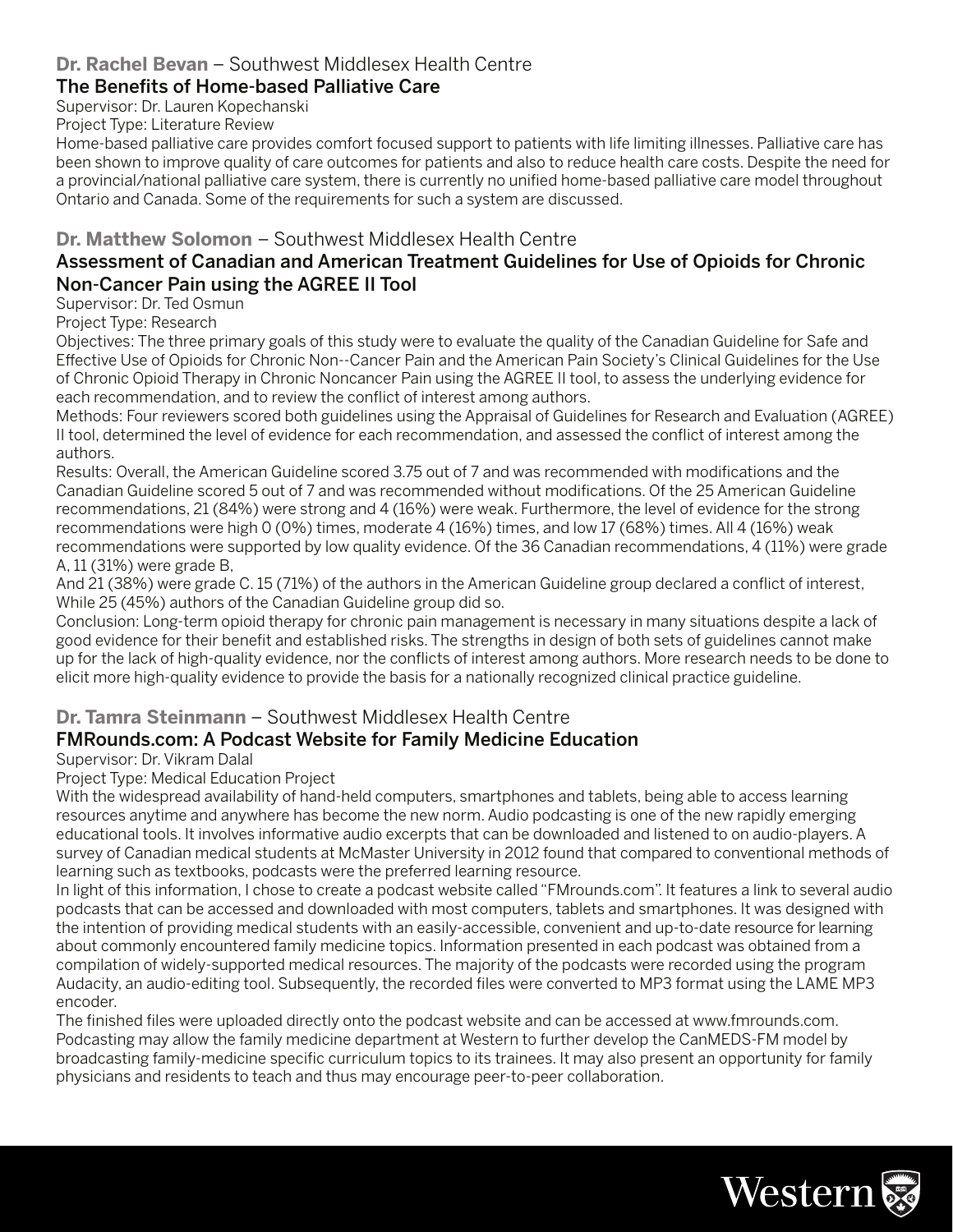#### **Dr. Kathleen Thomasson** – Southwest Middlesex Health Centre

# Cancer Screening – Who, When, How and Why?: A Patient Guide to Cancer Screening

Supervisor: Dr. Lauren Kopechanski Project Type: Patient Education Project

Rationale: There have been changes to cancer screening guidelines in recent years and uptake of cancer screening remains low. Information directed at patients about current screening guidelines and their rational may increase participation in screening.

Description: This project involved the development of a patient information booklet on statistics related to colon, breast and cervical cancer, risk factors for these cancers, current screening guidelines, methods of screening and what has changed in screening recommendations.

Relevance: Primary prevention and early detection of disease is an important part of family medicine. Screening can detect precancerous changes or find cancer early which impacts morbidity and mortality. Family physicians have an impact on their patients' cancer screening behaviours and therefore play a large role in the implementation of screening. Methodology: A review of current provincial and national cancer screening guidelines was conducted. Development of the booklet was completed with assistance from the resource "Writing Health Information for Patients and Families" from Hamilton Health Sciences.

Application: This booklet can be used by family physicians to help facilitate discussion around appropriate cancer screening. Patients may have difficulty remembering discussions around healthcare topics and support from written materials can assist understanding.

Conclusion: Cancer screening is an important part of family medicine. Through this project, a booklet has been developed that will provide patients with information about cancer screening to help them make more informed decisions. Family physicians can utilize this booklet to help support their discussions with patients on this important topic.

#### **Dr. Matthew Moss** – Southwest Middlesex Health Centre

#### Pediatric Emergencies: How Confident Are We?

Supervisor: Dr. Julie Copeland

Project Type: Research

Purpose: The purpose of this study was to determine whether or not family medicine residents at Western University feel confident managing pediatric emergencies.

Methods: Family medicine residents from Western University were invited to participate in an online survey to assess their self-perceived confidence managing pediatric emergencies. Confidence ratings were collected using a 5-point Likert scale assessing the resident's confidence managing neonatal/infant cardiac arrest, pediatric cardiac arrest, pediatric multisystem trauma, anaphylaxis, asthma exacerbation, seizure, sepsis and diabetic ketoacidosis. Frequency distributions and affirmative and non-affirmative responses were calculated for each case. Residents also provided feedback on how they felt their confidence could be improved through their residency training.

Results: Seventy residents completed the survey (response rate 43.2%). Residents felt least confident with pediatric cardiac arrest, pediatric multisystem trauma, and neonatal cardiac arrest and less confident managing pediatric seizures, sepsis and diabetic ketoacidosis. Residents felt their confidence could be improved with formal training courses (27.3%), increased teaching at academic days (26.3%), increased exposure to pediatric emergency cases (25%), mandatory pediatric ER rotations (10.7%) and simulation training (10.7%).

Conclusions: Family medicine residents at Western University do not feel confident managing many critical pediatric emergency medicine cases, particularly cardiac arrest and trauma. Increased teaching time and specialized courses, in conjunction with simulation training, should be strongly considered by medical educators to help improve resident's knowledge and confidence managing these rare, but life threatening clinical scenarios.

#### **Dr. Amanda Brown** – Strathroy Family Health Organization

#### An atypical presentation of Crohn's disease

Supervisor: Dr. Sara Puente

Project Type: Case report

This case report highlights the illness experience of a 58 year old man who presented to the emergency room with abdominal pain, recurrence of chronic splenic vein thrombosis and acute exacerbation of chronic pancreatitis. The patient developed persistent fevers, elevated white count and melena stool despite treatment with metronidazole, vancomycin and meropenem. Biopsy from a colonoscopy confirmed Crohn's disease as the diagnosis and the patient's symptoms improved with prednisone. There was no history of recurrent diarrhea or weight loss, which are some of the classic signs of Crohn's disease, and the patient was older than usual for a first time presentation. Given the prevalence of Crohn's disease in developed countries and an estimated 233,000 Canadians diagnosed with Crohn's disease in 2010, it is important for family physicians to recognize common presentations but to be aware of atypical presentations as well.

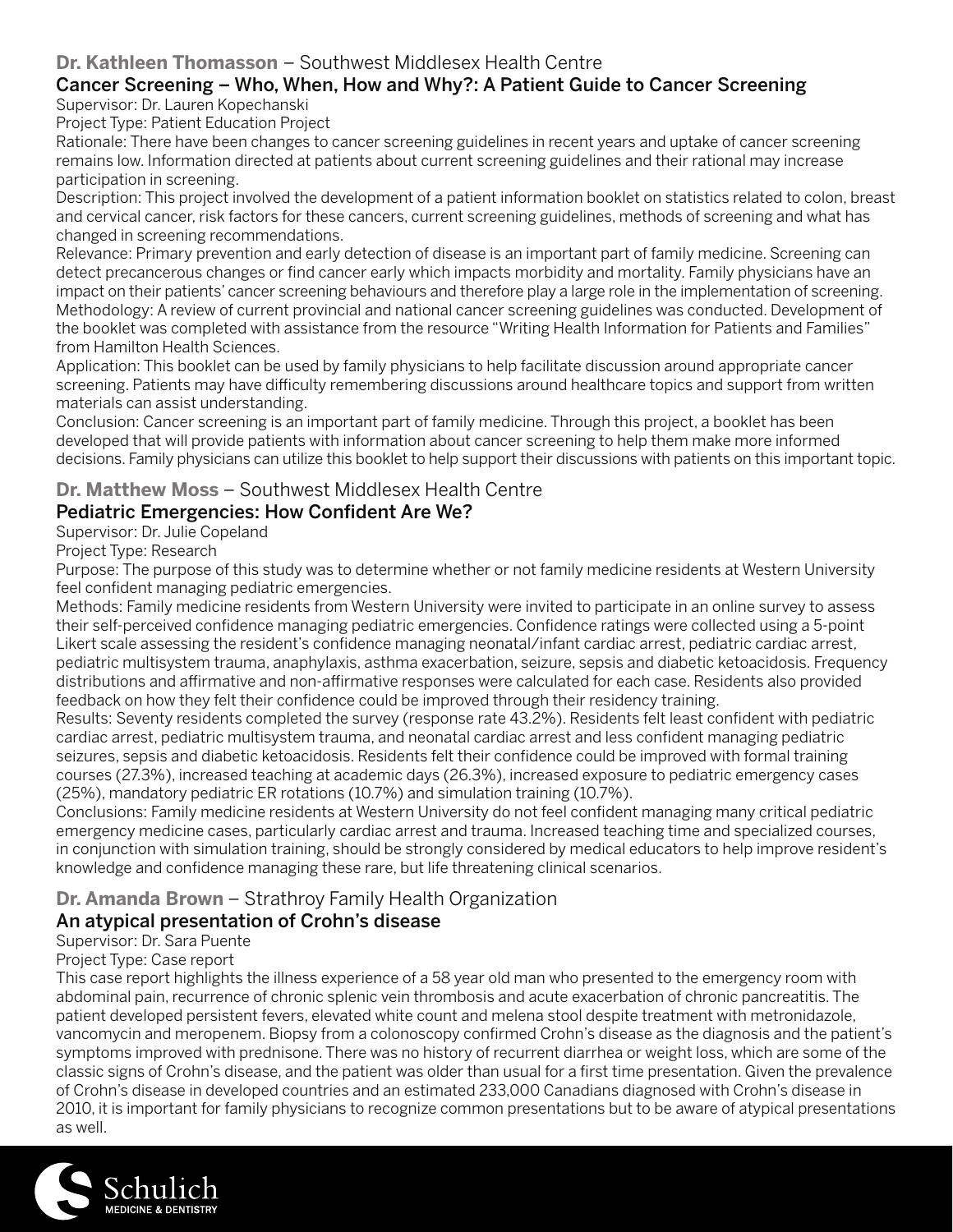# **Session B: Oral Presentations, 1120 WCPHFM (Bryon Family Medical Centre/Windsor Program/Hanover Program)**

| <b>Time</b>      | <b>Presenter</b>                                                                            | Presentation                                                                                                                   |
|------------------|---------------------------------------------------------------------------------------------|--------------------------------------------------------------------------------------------------------------------------------|
| 8:00 a.m.        | Registration, Poster Displays, Coffee, Refreshments, Light Breakfast -<br>1st Floor, WCPHFM |                                                                                                                                |
| 8:30 a.m.        |                                                                                             | <b>Opening Remarks</b>                                                                                                         |
| 9:15 a.m.        | Dr. Kapil Goela                                                                             | Q Fever: An Illusive Diagnosis                                                                                                 |
| 9:30 a.m.        | Dr. Rhea Mae Uy                                                                             | "Breaking-In" Insulin: A Web-based<br>Interactive Module on Initiating and<br>Titrating Insulin in Type 2 Diabetes             |
| 9:45 a.m.        | Dr. Parvin Akter                                                                            | The Role of Comprehensive Care to<br>Improve Obstetric Outcome                                                                 |
| 10:00 a.m.       | Dr. Magbule Doko                                                                            | The Importance of Narratives in<br>Family Medicine                                                                             |
| 10:15 a.m.       | Dr. Diana Boughan                                                                           | Building an Online Presence:<br>Development of a Residency Program<br>Website for the Hanover Rural Family<br>Medicine Program |
| 10:30 a.m        | Dr. Imrana Muhammad                                                                         | Deep Venous Thrombosis and the<br>Importance of Patient centered<br>Management                                                 |
| 10:45 a.m.       | Poster Displays & Lunch                                                                     |                                                                                                                                |
| 12:00 p.m.       | Sessions D, E & F                                                                           |                                                                                                                                |
| 1:30 p.m.        |                                                                                             | <b>Closing Remarks</b>                                                                                                         |
| 1:45 - 2:00 p.m. | Evaluations                                                                                 |                                                                                                                                |

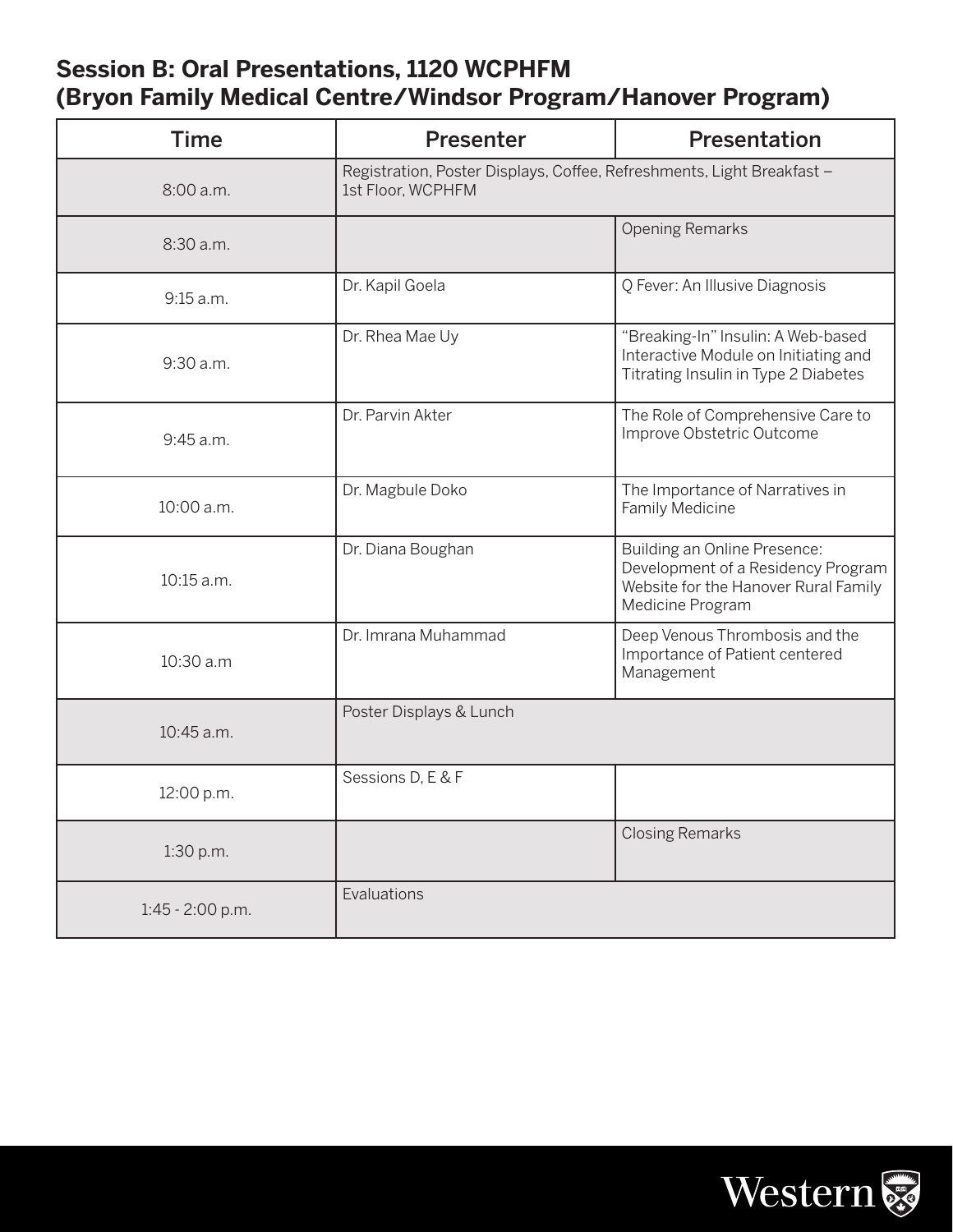#### **Dr. Kapil Goela** – Byron Family Medical Centre

#### Q Fever: An Illusive Diagnosis

Supervisor: Dr. George Kim

Project Type: Case Report

Q fever is an internationally found zoonotic disease caused by the highly infectious pathogen Coxiella burnetii and manifests in acute and chronic forms. This report presents a case of acute Q fever in a 52 year old female farmer. The patient presented with fever, influenza like illness and transaminitis. Q fever was considered only after multiple other infectious etiologies were ruled out. This case illustrates the difficulty in diagnosis of Q fever even when an occupational risk for Q fever is known. It also reviews the microbiology, epidemiology, clinical presentation, diagnosis and management of acute and chronic infections.

#### **Dr. Rhea Mae Uy** – Byron Family Medical Centre

#### "Breaking-In" Insulin: A Web-based Interactive Module on Initiating and Titrating Insulin in Type 2 Diabetes

Supervisor: Dr. George Kim

Project Type: Medical Education Project

Although a large proportion of type 2 diabetics need more aggressive glycemic management, which may include either starting or increasing insulin therapy, a treatment gap exists. The failure to sufficiently intensify treatment to achieve glycemic targets is known as clinical inertia. Barriers identified are both patient and physician-related. For physicians, lack of time, knowledge and comfort with insulin selection and dosing are the foremost challenges. The purpose of this project is to develop an online "interactive" module that will bridge knowledge gaps and increase comfort level of learners on type 2 diabetes insulin management. A search for evidence-based guidelines and recommendations on insulin therapy was conducted through PubMed, Medline, UpToDate, Google Scholar, Canadian Diabetes Association, American Diabetes Association and Ontario College of Family Physician websites. The most current and reliable information was condensed into a streamline approach to initiating and titrating insulin regimens among type 2 diabetics, and formed the content of the tutorial. Hot Potatoes™ freeware was then used to create the web-based module, which was published online through Western's free public web space. Initial review by few peers and experts in the field yielded positive results on its usefulness. The "Breaking-in" Insulin module, indeed, has many attributes that make it a very effective learning tool: 1) it is comprehensive but concise, 2) it is interactive, and 3) it is accessible through various platforms (i.e. smartphones). If piloted into a study and proven effective, it holds promise of preventing and overcoming clinical inertia in learners' future training and practice.

#### **Dr. Parvin Akter** – Byron Family Medical Centre

#### The Role of Comprehensive Care to Improve Obstetric Outcome

Supervisor: Dr. John Jordan

#### Project Type: Case Report

Objective: To discuss a case report featuring a successful outcome in a pregnancy complicated by multiple psychosocial risk factors which highlights the importance of a family physician as a maternity care provider. Method: An in depth analysis of related literature retrieved from search of PubMed, cinahl, Google, and uptodate was done. Involved patients medical record was reviewed retrospectively.

Case Description: This report describes a 35 year old, new immigrant single woman in her third pregnancy with multiple psychosocial risk factors. Although she did not have any significant biomedical risk, providing obstetric care was challenged by psychosocial risk factors.

Discussion: Pregnancy itself can predispose a woman to multiple physical and psychological ailments. With the addition of psychosocial risk factors, a woman can become more vulnerable to develop multiple complications. Comprehensive obstetric care provided by family physician could be a great resource for a woman overburdened with psychosocial risk factors. Involving a multidisciplinary collaborative team can improve maternity care outcomes. Conclusion: Obstetrics is an integral part of family medicine. Comprehensive care provided by family physicians can improve the outcomes of the pregnancies complicated by multiple psychosocial risk factors. Necessary measures should be taken to support family physicians providing obstetric care.

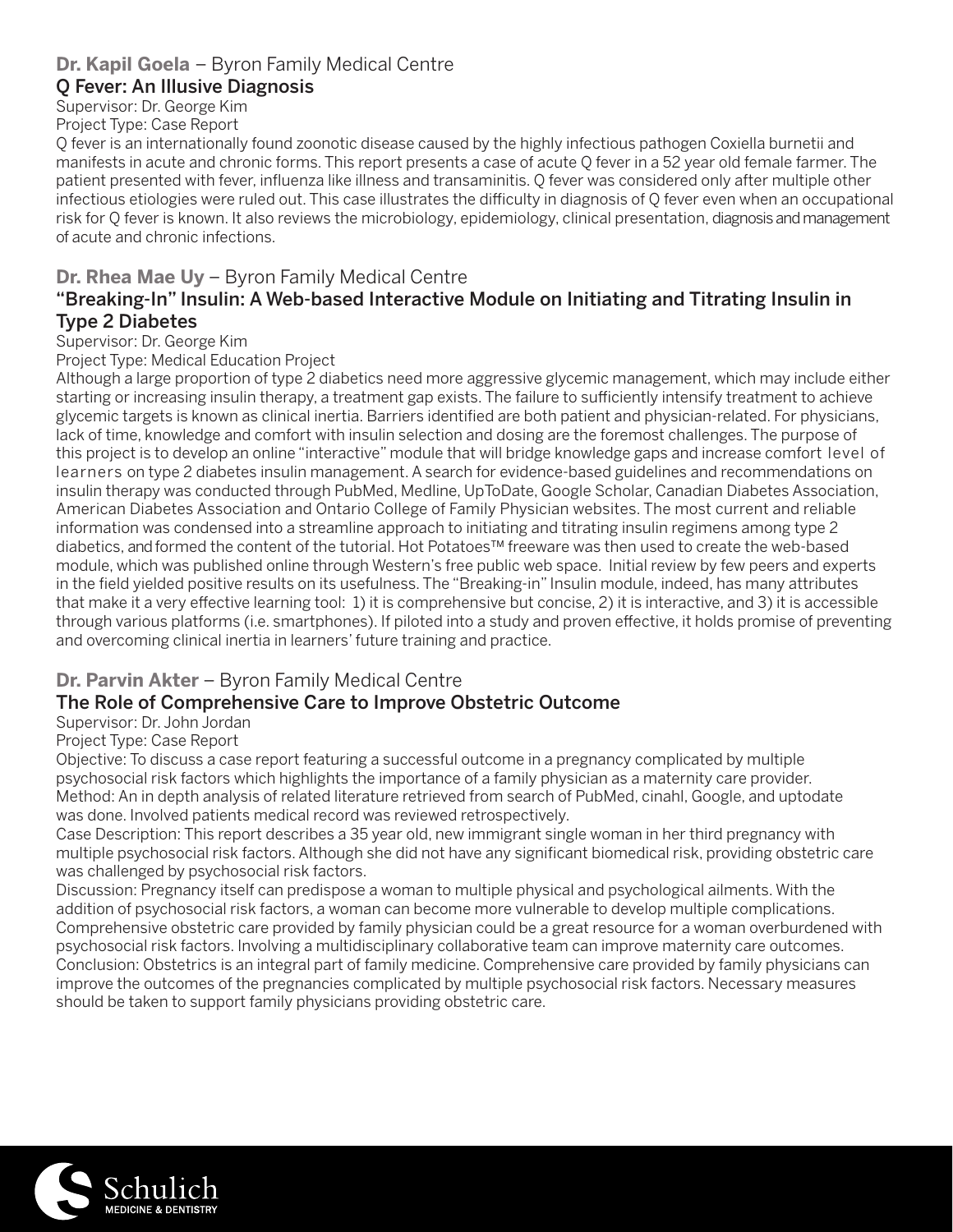#### **Dr. Magbule Doko** – Windsor Family Health Centre

#### The Importance of Narratives in Family Medicine

#### Supervisor: Dr. Dale Ziter Project Type: Major Essay

Narrative medicine is defined as the practice of medicine by a clinician that has narrative competence, which is the ability to recognize, absorb, process, and interpret stories of illness. The objective of the paper is to demonstrate that narratives are important in Family Medicine. Through storytelling, patients can process their illness and suffering and physicians can interpret and reflect on patient encounters. Narrative medicine allows Family Physicians to practice medicine with empathy, reflection, professionalism, and attention. In this presentation, the three movements of narrative medicine will be discussed in addition to how narrative medicine benefits Family Physicians, medical learners, patients, and society. Stories allow Family Physicians to develop an appreciation for their patients' illness experience. The process of writing can be transformative for the physician since it allows for acceptance, reflection, and connection. Narratives are doorways to the genuine understanding of both the patients' and physicians' experience in medicine.

#### **Dr. Diana Boughan** – Hanover Medical Clinic

#### Building an Online Presence: Development of a Residency Program Website for the Hanover Rural Family Medicine Program

Supervisor: Dr. Rochelle Dworkin

Project Type: Medical Education Project

The Hanover Rural Family Medicine program is a new rural program through Western University as of 2009. The purpose of this residency project was to create an easy-to-navigate residency program website to help attract new learners and enrich the experience of current residents by providing information about the program, information about benefits of rural medicine, necessary orientation materials, and on-line learning resources.

Canada continues to experience a shortage of family doctors in rural areas. Providing high quality rural learning experiences to residents and medical students is an important step in the "Rural Pipeline" theory to help recruit physicians to rural practice in Canada. Applicants to residency programs have been shown to use program websites to help make decisions regarding where they apply. Information technology continues to grow in importance in medical education and helps mitigate the challenges of learning in a rural setting by linking learners, instructors, and resources. The website's menus include program information, current residents, visiting learners, prospective residents, and learning resources. Current resident pages include information regarding teaching and how-to tutorials. Both current residents and visiting learner menus include necessary orientation materials for starting a rotation in Hanover. Prospective resident information includes a frequently asked questions page, learner testimonials, a "Why Rural Medicine?" page, and helpful related links. The learning resources menu includes resident notes and presentations as well as clinically focused articles.

Future goals for this project are to link the program website to the Hanover Hospital website and potentially the Western Family Medicine website.

**Dr. Imrana Muhammad** – Hanover Medical Clinic

# Deep Venous Thrombosis and the Importance of Patient centered Management

Supervisor: Dr. Susan Boron

Project Type: Case Report Deep Venous Thrombosis (DVT) is a serious and life threatening condition. Early diagnosis, treatment and prevention of the recurrence can be life saving. The purpose of this case report is to discuss the presentation and importance of screening and diagnosis of DVT in a young healthy female after approximately 3 months of initiation of oral contraceptive therapy for birth control.

A 16-year-old female, grade 11 student in a local high school, presented to the emergency department with pain in her left leg. According to the patient, she was playing dodge ball when she felt strain in her left groin 4 days ago. However, on examination her signs and symptoms were consistent with DVT, later confirmed with venous Doppler ultra sound. Ultra sound showed both proximal and distal DVT in left leg and she was treated with Coumadin and low molecular weight heparin.

Since DVT is a serious and life-threatening condition, it is very important to keep DVT at the top of our list of differentials for any lower extremity pain in all patients including young males or females. This case report presents a relatively unlikely finding of DVT in a young active female with no other risk factors except OCPs for 3 months.

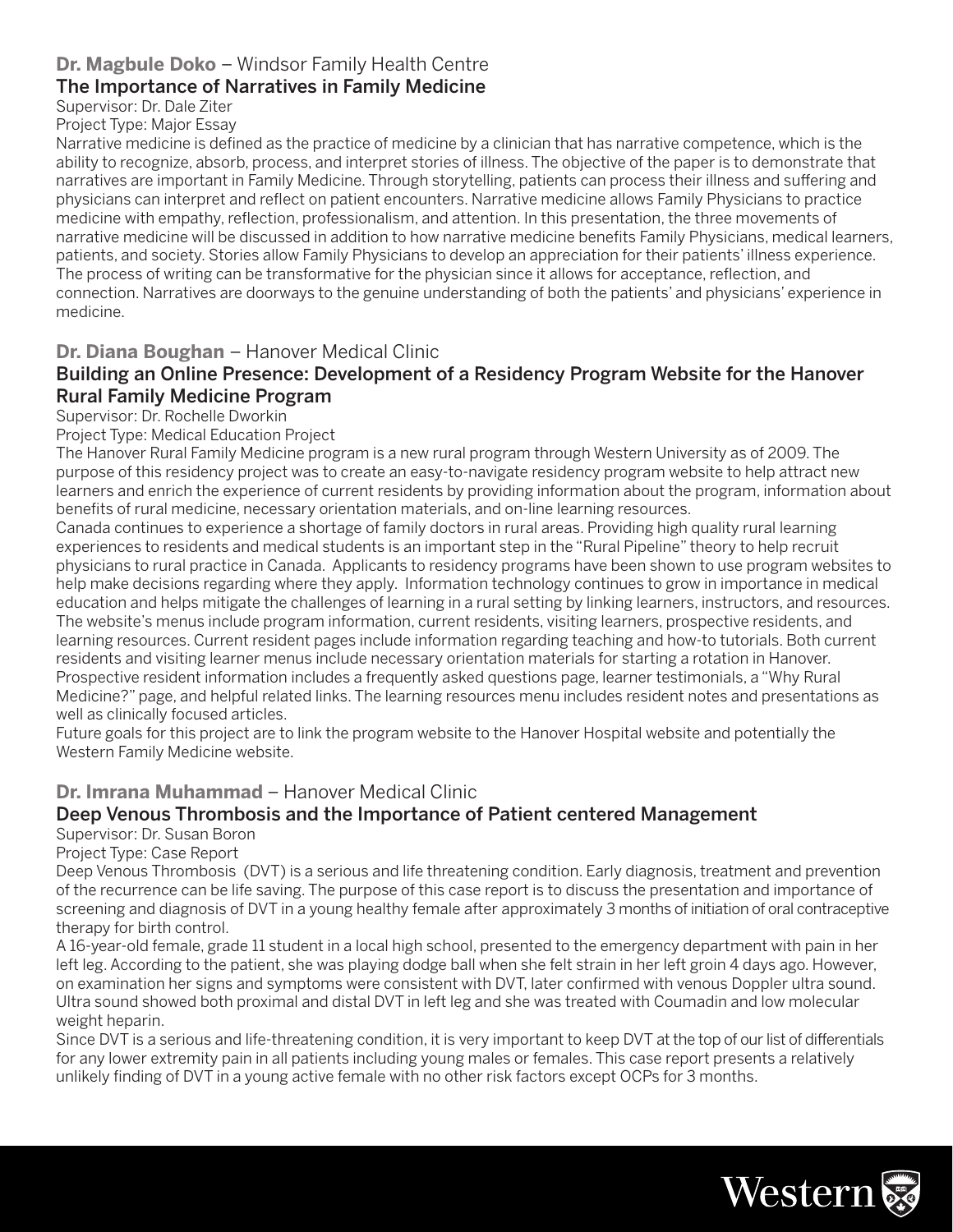# **Session C: Oral Presentations, 4th Floor, WCPHFM (Enhanced Skills Program)**

| <b>Time</b>      | <b>Presenter</b>                                                                            | Presentation                                                                                                                                                                       |
|------------------|---------------------------------------------------------------------------------------------|------------------------------------------------------------------------------------------------------------------------------------------------------------------------------------|
| 8:00 a.m.        | Registration, Poster Displays, Coffee, Refreshments, Light Breakfast -<br>1st Floor, WCPHFM |                                                                                                                                                                                    |
| 8:30 a.m.        |                                                                                             | <b>Opening Remarks</b>                                                                                                                                                             |
| 9:15 a.m.        | Dr. Katie Hoenselaar                                                                        | The Impact and Management of<br>a Shortened Cervix on Pregnant<br>Women and their Families                                                                                         |
| 9:30 a.m.        | Dr. Jennifer Kong                                                                           | Common Advice Given in Pregnancy                                                                                                                                                   |
| 9:45 a.m.        | Drs. Erin Weersink &<br>Bryan Lemenchick                                                    | Does a four-week rotation in primary<br>care sports medicine improve<br>family medicine residents' knowledge<br>and confidence in the assessment of<br>musculoskeletal conditions? |
| 10:00 a.m.       | Dr. Cecilia Li                                                                              | Implementing Steps in Creating a<br>Guideline for Deactivation of Cardiac<br>Implantable Electrophysiological<br>Devices (CIEDs) in Palliative Care                                |
| 10:15 a.m.       | Dr. Aurelia Ona Valiulis                                                                    | Noninvasive prenatal testing: The<br>Good, the Bad, and the Slippery<br>Slope Into the Unknown                                                                                     |
| 10:30 a.m.       | Dr. Victoria Smith                                                                          | Corticosteroid use in the Treatment<br>of Anaphylaxis in the Emergency<br>Department                                                                                               |
| 10:45 a.m.       | Poster Displays & Lunch                                                                     |                                                                                                                                                                                    |
| 12:00 p.m.       | Sessions D, E & F                                                                           |                                                                                                                                                                                    |
| 1:30 p.m.        |                                                                                             | <b>Closing Remarks</b>                                                                                                                                                             |
| 1:45 - 2:00 p.m. | Evaluations                                                                                 |                                                                                                                                                                                    |

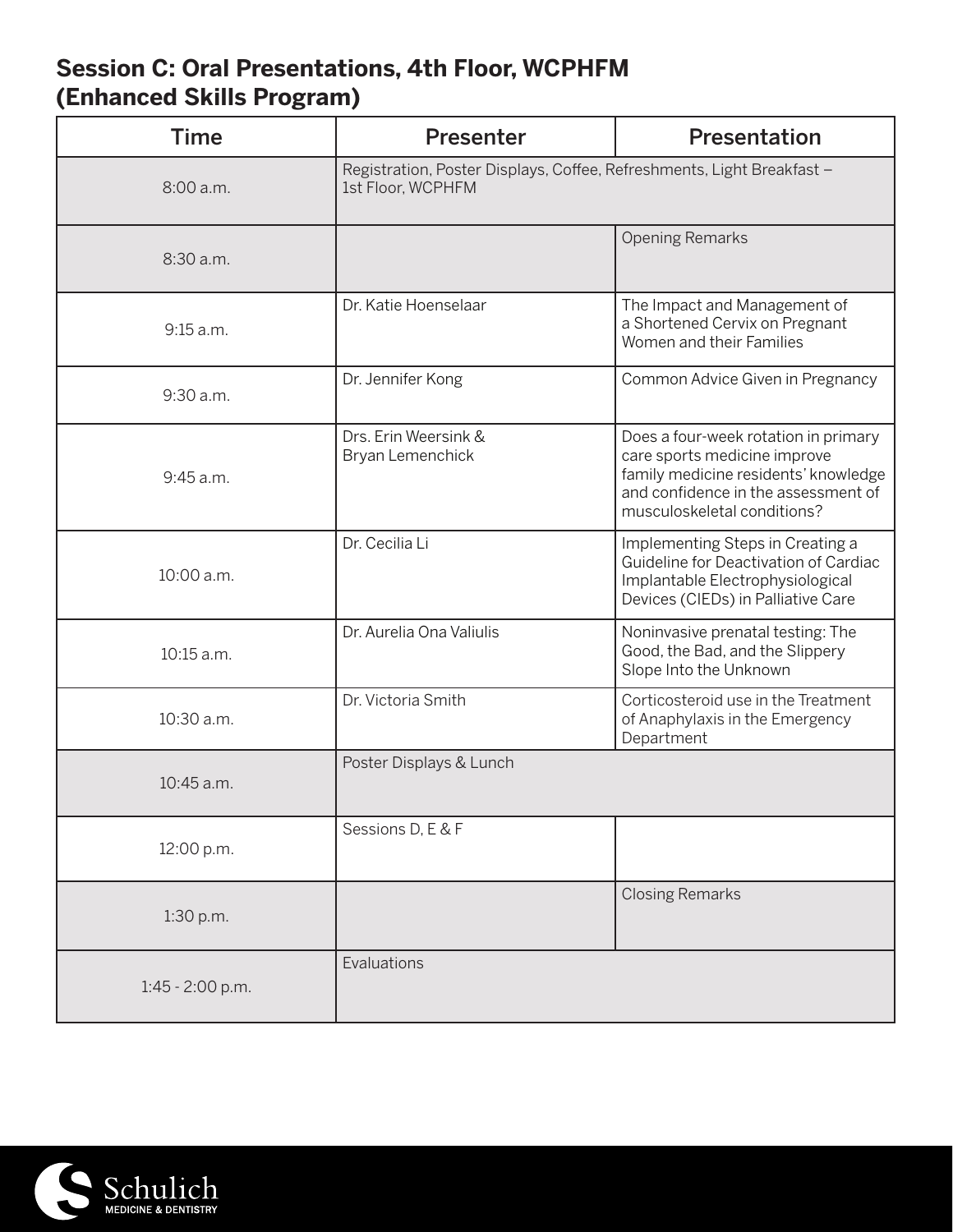#### **Dr. Katie Hoenselaar** – Obstetrics Program

#### The Impact and Management of a Shortened Cervix on Pregnant Women and their Families Supervisor: Dr. Daniel Grushka

Project Type: Case Report

Case Description: A 34 year old female, G3P2, presented at 30+1 weeks gestation with an incidental finding of a shortened cervix on ultrasound.

Introduction: Cervical shortening is common in pregnancy and is concerning as it is a risk factor for preterm birth. High-risk pregnancies, including those at risk for preterm birth, cause significant distress to mothers and families. The purpose of this report was to examine current management of cervical shortening and explore the effect it has on families.

Methods: Information was gathered from UpToDate and SOGC guidelines. PubMed was searched for articles on the effect of high-risk pregnancies on families. Written consent was obtained from the patient. Ultrasounds were printed from her chart and discussions from her weekly prenatal appointments were recorded.

Results: Women without risk factors for cervical insufficiency and an incidental finding of a cervix <2 cm on TVUS before 24 weeks should receive vaginal progesterone.

My patient was anxious about delivering early and felt helpless. She was taken off work and put on bed rest. The family had excellent social supports, which helped minimize her stress.

Conclusions: Vaginal progesterone can reduce preterm birth rates in women with short cervixes. Several studies have demonstrated a link between pregnancy-related anxiety and shorter gestations. My case illustrates that women with short cervixes experience high levels of anxiety in their pregnancy. More research is needed to clarify the impact various supports may have on preterm birth rates in cervical shortening.

#### **Dr. Jennifer Kong** – Women's Health and Obstetrics Program

#### Common Advice Given in Pregnancy

Supervisor: Dr. Kirk Hamilton

Project Type: Literature review

Newly pregnant patients often have multiple questions and concerns about body and lifestyle changes that occur in pregnancy. There is a lot of information widely available to patients on the internet but unfortunately not all of it is evidence-based. Family physicians are often looked upon to give advice and recommendations about food, exercise, vitamins and various other topics. However, much of this information comes from experience and the answers are not always easily found in textbooks or guidelines. This project will look at the evidence behind common advice given to patients in early pregnancy. It will specifically look at vitamins, food, drink and exercise recommendations. It will also look at our current treatments for varicose veins, leg cramps, stretch marks and back pain. Finally, it will briefly review some of the common alternative treatments used in pregnancy.

#### **Drs. Erin Weersink & Bryan Lemenchick** – Sport and Exercise Medicine

#### Does a four-week rotation in primary care sports medicine improve family medicine residents' knowledge and confidence in the assessment of musculoskeletal conditions?

#### Supervisor: Dr. Lisa Fischer

Project Type: Quasi-experimental design (or Observational)

Introduction: Despite the fact that musculoskeletal (MSK) injuries are the second most common reason for a visit to the primary care physician, family medicine residents and physicians indicate a low level of knowledge and confidence in MSK assessment. The goal of this study is to evaluate whether a four-week rotation in primary care sports medicine improved family residents' knowledge and confidence in the assessment of the knee, ankle, and shoulder.

Methods: Eight Family Medicine residents were enrolled in this prospective pilot study during an elective four-week rotation in Sport and Exercise Medicine. Pre- and post-rotation assessment of the participants' physical examination skills of the ankle, knee, and shoulder joints were made using an OSCE-like checklist on a normal standardized patient. A 6-point Likert scale was used to assess the participants' pre- and post-rotation confidence in both performing the above joint examinations and subsequently developing a differential diagnosis.

Results: Wilcoxon Signal Rank Test revealed statistically significant (p < 0.05) improvement in pre- and post-rotation physical examination test scores for the ankle, knee, and shoulder. Post-rotation confidence for examination of the shoulder and knee joints significantly improved ( $p < 0.05$ ), however this did not occur for the ankle joint. Also, participants' post-rotation confidence in developing a differential diagnosis after physical examination significantly improved ( $p < 0.05$ ) for all three joints.

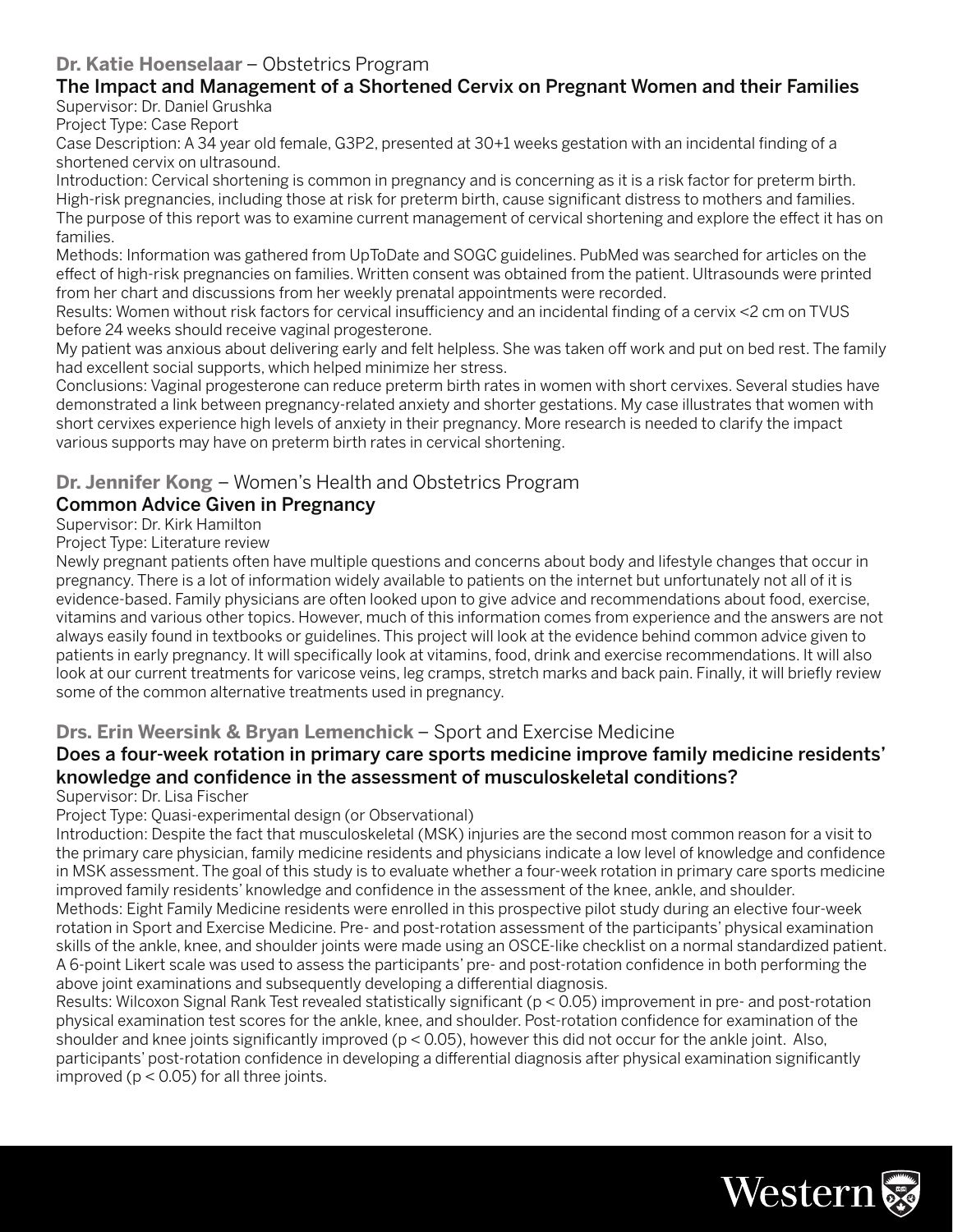Conclusion: In conclusion, family medicine residents completing a four-week rotation in primary care sports medicine demonstrate significant improvements in pre- and post-rotation physical examination test scores of the ankle, knee, and shoulder examinations.

#### **Dr. Cecilia Li** – Palliative Care Program

#### Implementing Steps in Creating a Guideline for Deactivation of Cardiac Implantable Electrophysiological Devices (CIEDs) in Palliative Care

Supervisor: Dr. Darren Cargill

Project Type: Major Essay/Literature Review

CIEDs are cardiac devices that have been introduced to the medical field for more than 50 years with millions of devices implanted in the USA. They include both Implantable Cardioverter Defibrillators (ICDs) and Pacemakers (PMs), which have seen exponential growth in technological advancement and indications for implantation. However, the management for CIEDs becomes less clear in the palliative care setting.

When patients are near the end of life, deactivation of CIEDs is frequently requested by patients or their family as they believe the electrophysiology of the device may lead to harmful shocks, prolongation of death, or artificial sustainment of life. These concerns are often not raised by healthcare professionals until an acute deterioration or when patients are actively dying. There is relatively few scientific data that guide clinicians, especially in the case of PMs which are the majority of implants over the years. Despite professional organizations in the USA and Europe developing guidelines with two publications in 2010 from the Heart Rhythm Society and European Heart Rhythm Association, there are no protocols in Canada and clinical practice continues to be uncertain in regard to ethical and legal concerns. This paper will provide recommendations on implementing steps for deactivation of cardiac devices. It will serve to guide clinicians on what considerations are required, how to approach the topic to discuss with patients and their family, as well as aim for future themes to address. We hope that this paper will allow for better communication and attempt to deliver better quality of care for patients' journey.

#### **Dr. Aurelia Ona Valiulis** – Obstetrics Program

#### Noninvasive prenatal testing: The Good, the Bad, and the Slippery Slope Into the Unknown

# Supervisor: Dr. Daniel Grushka

#### Project type: Literature Review

The noninvasive prenatal test (NIPT) is a newly available first-trimester screening test for trisomies 13, 18, and 21. It is a simple blood test that measures cell free fetal DNA in the maternal circulation, intended to identify pregnancies suspicious for these aneuploidies. Patients with positive results may then be offered definitive, more invasive investigations, such as chorionic villus sampling or amniocentesis. Although it has the potential to one day replace Integrated Prenatal Screening in Ontario, NIPT is currently available only through private funding at laboratories who have partnered with genetics companies from the United States. The SOGC has recently established recommendations for the use of this test, indicating that it may be considered in women deemed to be at high risk; however, since the test is relatively new to Ontario healthcare providers, there is potential for it to be requested and inappropriately ordered for those at average risk if healthcare providers are unfamiliar with the test. Without informed guidance on the proper use and interpretation of this screening test, women may potentially make definitive decisions early in the pregnancy based on NIPT results. Furthermore, the ability to identify and evaluate fetal DNA in the first trimester has the potential to evolve to include more detailed genetic information, bringing with it important ethical considerations and concerns. This project seeks to evaluate NIPT, make other physicians aware of this test's availability, its appropriate use, its limitations, and to examine the ethical sequelae of this new technology, so that we may appropriately guide our patients.

#### **Dr. Victoria Smith** – Emergency Medicine

#### Corticosteroid use in the Treatment of Anaphylaxis in the Emergency Department

#### Supervisor: Dr. Eman Loubani

#### Project type: Retrospective medical record review

Introduction: Emergency department (ED) treatment of an acute anaphylactic episode should consider the possibility of biphasic reactions, which can develop within 72 hours of the initial allergic reaction. Although corticosteroids have been suggested for prevention of biphasic anaphylaxis, there is no clear consensus regarding their use. The objective of this study was to determine the proportion of patients treated with corticosteroids after presenting to the ED with acute anaphylaxis, and the proportion that had a biphasic reaction within 72 hours of their initial ED visit. Methods: This was a retrospective chart review of all patients presenting to one of two tertiary care EDs with a discharge diagnosis of anaphylaxis or anaphylactic shock from April 2012-March 2013. Patient demographics, medications

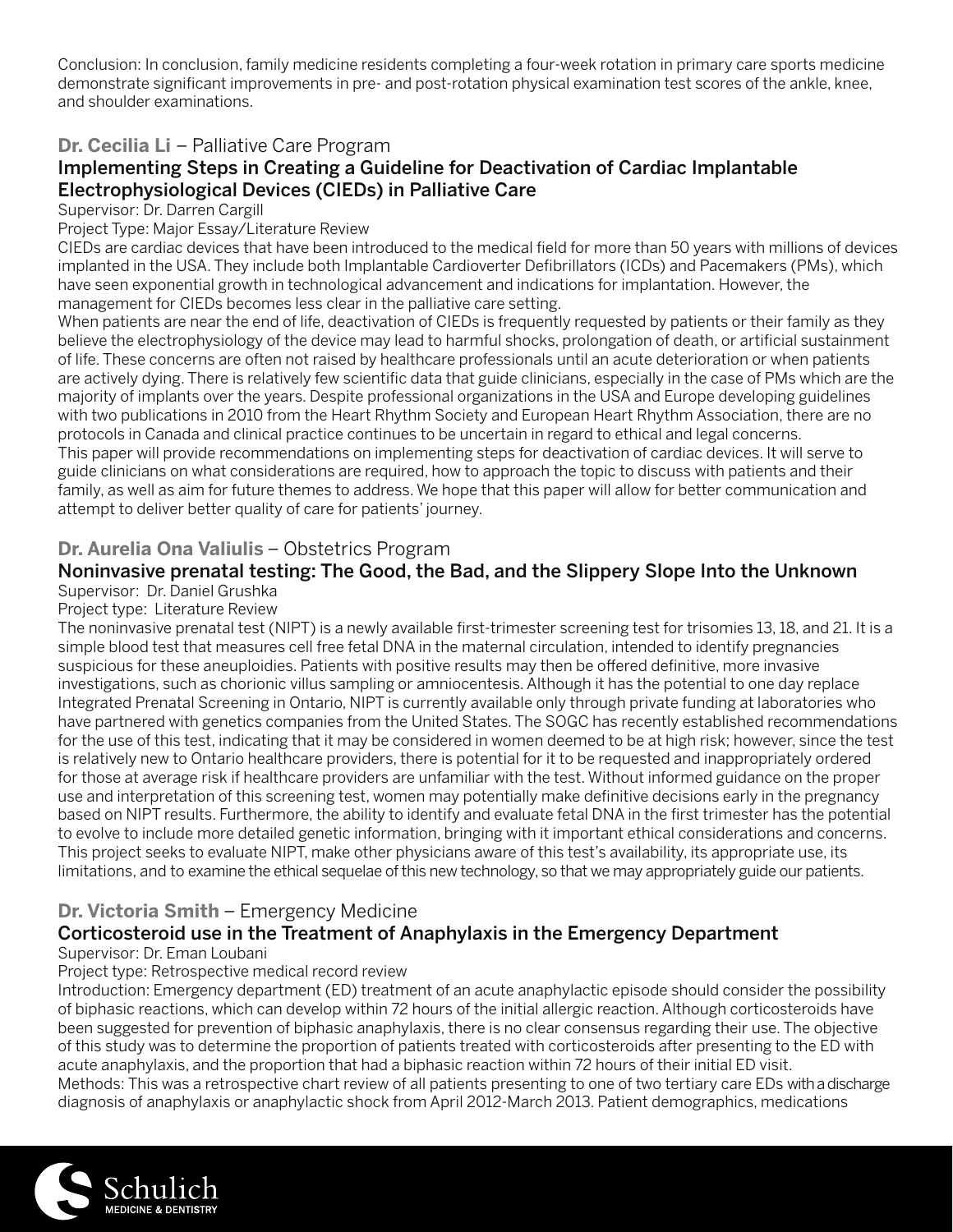administered, corticosteroid use, admissions and in-hospital deaths were recorded by trained research personnel. Results: Of the 140 patient encounters included, 118 (84.3%) had epinephrine administered either pre-hospital or inhospital. Mean (SD) age was 22.3 (17.5) years and 76 (54.3%) were male. 127 (90.7%) patients received corticosteroids in the ED. Of these, 40 (31.5%) were given orally and 87 (68.5%) were given intravenously. Median (IQR) time to steroid administration was 36.5 min (19, 57). 5 (3.6%) patients were admitted. There were no in-hospital patient deaths. Biphasic reactions occurred in 6 (4.3%) patients, all of whom were given corticosteroids during the initial ED presentation. Conclusions: Despite the paucity of evidence supporting their use in the prevention of biphasic anaphylactic reactions, corticosteroids were used by the majority of clinicians in the treatment of anaphylaxis in the ED. Future studies should assess the use of corticosteroids to prevent biphasic reactions in anaphylaxis.

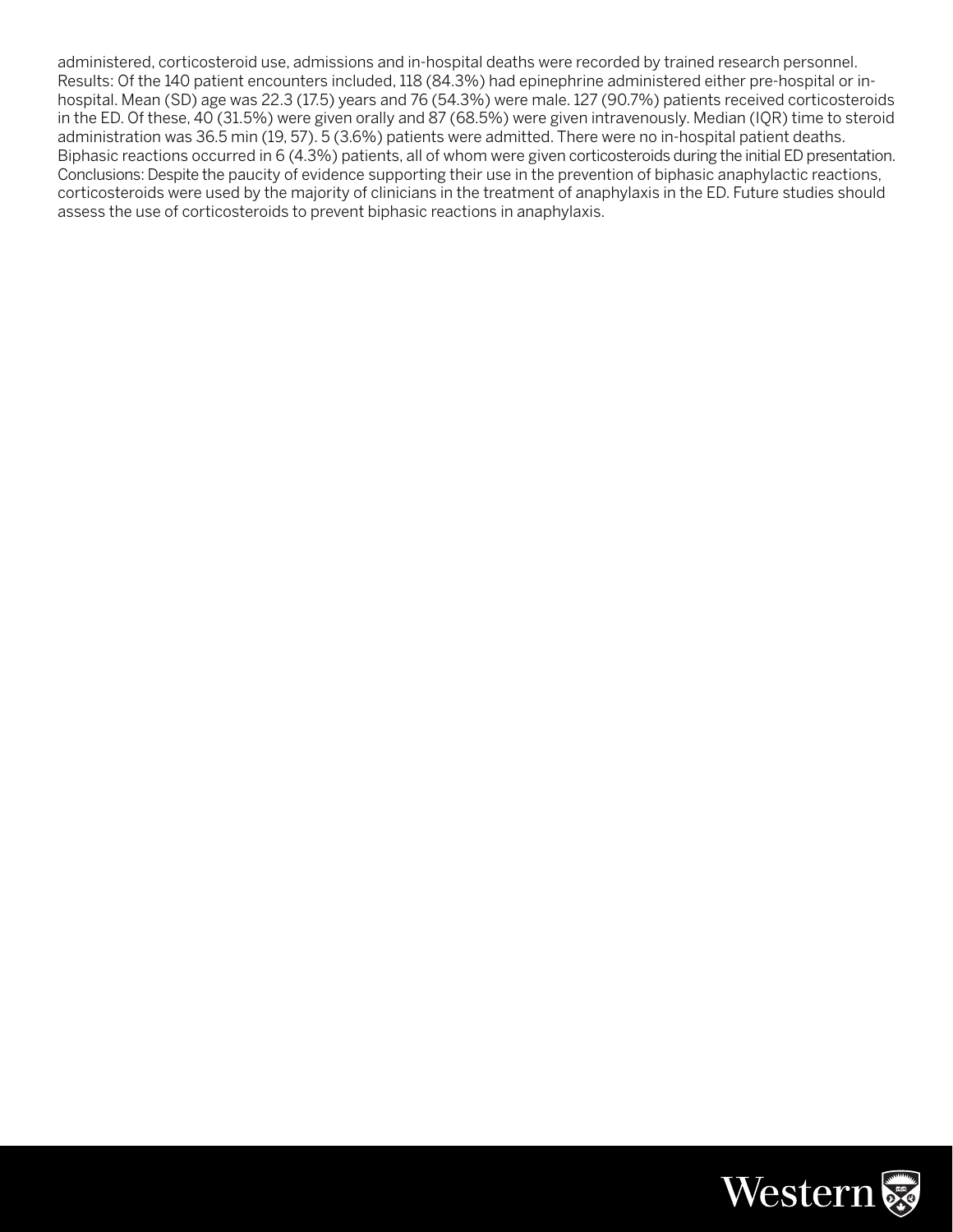# **Session D: Oral Presentations, Room 1150 WCPHFM (Victoria Family Medical Centre)**

| <b>Time</b>      | Presenter                                                                                   | Presentation                                                                                                                 |
|------------------|---------------------------------------------------------------------------------------------|------------------------------------------------------------------------------------------------------------------------------|
| 8:00 a.m.        | Registration, Poster Displays, Coffee, Refreshments, Light Breakfast -<br>1st Floor, WCPHFM |                                                                                                                              |
| 8:30 a.m.        |                                                                                             | <b>Opening Remarks</b>                                                                                                       |
| 9:15 a.m.        | Sessions A, B & C                                                                           |                                                                                                                              |
| 10:45 a.m.       | Poster Displays & Lunch                                                                     |                                                                                                                              |
| 12:00 p.m.       | Dr. Sarah Kawaguchi                                                                         | Breast cancer screening practices in<br>southwestern Ontario: an<br>evaluation of adherence to evidence-<br>based guidelines |
| 12:15 p.m.       | Dr. Vida Omidvar                                                                            | PalliCare: Your Free Palliative<br>Symptom Management App.                                                                   |
| 12:30 p.m.       | Dr. Caitlin Thompson                                                                        | 'Chat it Up': a Health Education<br>Community Outreach Project.                                                              |
| 12:45 p.m.       | Dr. Jeffrey Lee                                                                             | Squamous cell cancer in primary<br>care: Not another sore throat                                                             |
| 1:00 p.m.        | Dr. Michael Tancio                                                                          | Development and Implementation<br>of an Information Sticker to Better<br>Facilitate Home Care                                |
| 1:15 p.m.        | Dr. Jillian MacDonald                                                                       | Community naloxone distribution<br>programs: The solution to the public<br>health epidemic of opioid overdose?               |
| 1:30 p.m.        |                                                                                             | <b>Closing Remarks</b>                                                                                                       |
| 1:45 - 2:00 p.m. | Evaluations                                                                                 |                                                                                                                              |

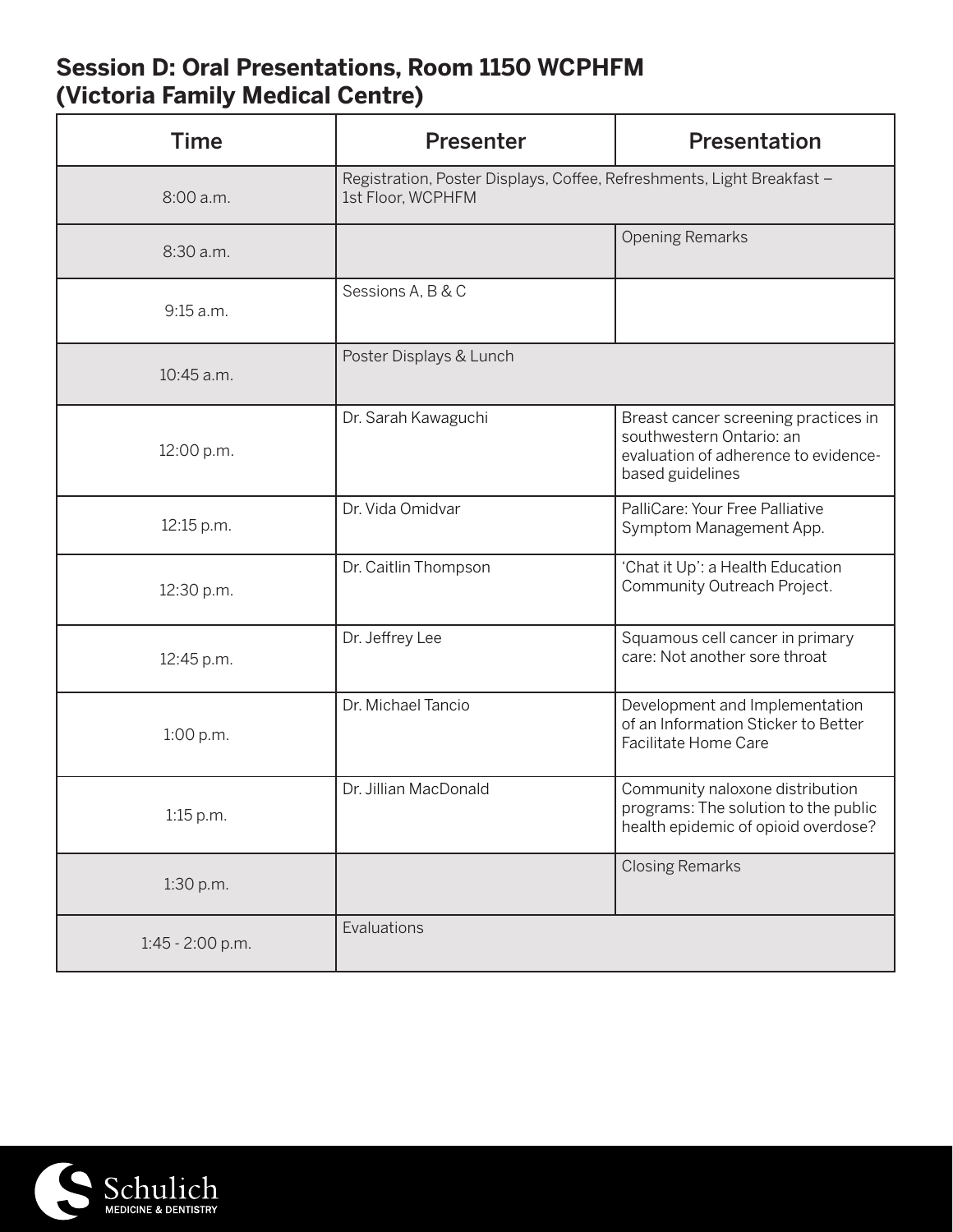#### **Dr. Sarah Kawaguchi** – Victoria Family Medical Centre

#### Breast cancer screening practices in southwestern Ontario: an evaluation of adherence to evidence-based guidelines

Supervisor: Dr. Jamie Wickett

Project type: Research

Objective: To determine the extent to which the 2011 Canadian Task Force for Preventive Health Care (CTFPHC) guidelines for breast cancer screening have been implemented in primary care settings

Design: Cross-sectional survey

Setting: London, Ontario

Participants: Subgroup of primary care providers with hospital privileges in London, Ontario

Main outcome measures: Current breast cancer screening practices for asymptomatic, average-risk women Results: Thirty-six completed surveys were returned (response rate 24%). Over 90% complied with current recommendations for mammography screening in both age categories 40-49 and 50-74. Most respondents (94%) indicated that they had implemented the new CTFPHC guidelines, yet only 14% had changed their practice of routinely performing clinical breast examination. Similarly in opposition to the guidelines, almost half (43%) reported that they continue to teach breast self-examination to their patients. No significant associations were detected between physician and practice characteristics and overall guideline adherence. Male physicians were less likely to routinely perform clinical breast examination (p=0.029), but no gender-based differences were detected in any of the other screening maneuvers.

Conclusion: Our study found high rates of adherence to CTFPHC guidelines for mammography, but lower rates for breast self-examination and clinical breast examination. Most primary care providers reported that they continue to perform clinical breast examination as part of routine care.

#### **Dr. Vida Omidvar** – Victoria Family Medical Centre

#### PalliCare: Your Free Palliative Symptom Management App.

#### Project Type: Medical Education Project

PalliCare is a free web application that is meant to assist medical learners and physicians in improving their palliative care skills for their patients. It is accessible from www.pallicare.ca which can instantaneously install on a smart phone or a tablet. This app is important in clinical practice as in many medical schools, there is limited learning opportunities in palliative care for learners. There is not an available app to this day that can make essential palliation information in London, ON available as easily and efficiently as PalliCare.

This WebApp assists the clinicians in managing different grades of the seven commonest symptoms in palliative care which include: anxiety/depression, constipation, delirium, dyspnea, loss of appetite, nausea/vomiting, and pain. PalliCare also provides the key resources available in the community and has a collection of useful forms, which are utilized commonly by clinicians in palliative care, available on the app.

The creator retrieved the content of this app from Cancer Care Ontario website as well as the CPS Essentials App. She ensured that the presented information is concise and easy to follow.

In order to provide a patient centred care, it's important for Family Physicians and residents to assist patients with their medical needs, especially with their end of life care. This app has the potential to assist clinicians in helping patients improve their symptoms. This would hopefully translate in keeping palliative patients out of hospital and in their homes, where they would be able to spend the remaining of their lives symptom free and with their loved ones.

#### **Dr. Caitlin Thompson** – Victoria Family Medical Centre 'Chat it Up': a Health Education Community Outreach Project

Supervisor: Dr. JoAnne Hammond

#### Project Type: Community Outreach Project

There are many barriers to accessing health care among immigrants such as poor health literacy, cultural, financial and language barriers and negative stigma for some health conditions such as mental health and HIV. Health care services are often underutilized in immigrant populations. Therefore, more effort needs to be put toward outreach health education services to help newcomers to Canada overcome these barriers. In conjunction with local community agencies, The Regional HIV/AIDs Connection and the London Community Chaplaincy, a program called 'Chat it Up' was developed to promote health education and address specific health questions among a small immigrant population in London, Ontario. The goal was to help participants find ways to incorporate healthy living into their own culture and daily lives. Despite a small number of participants, the program was well received. This program helped its participants take on a more active role in their health and hopefully make them more comfortable in discussing their own needs

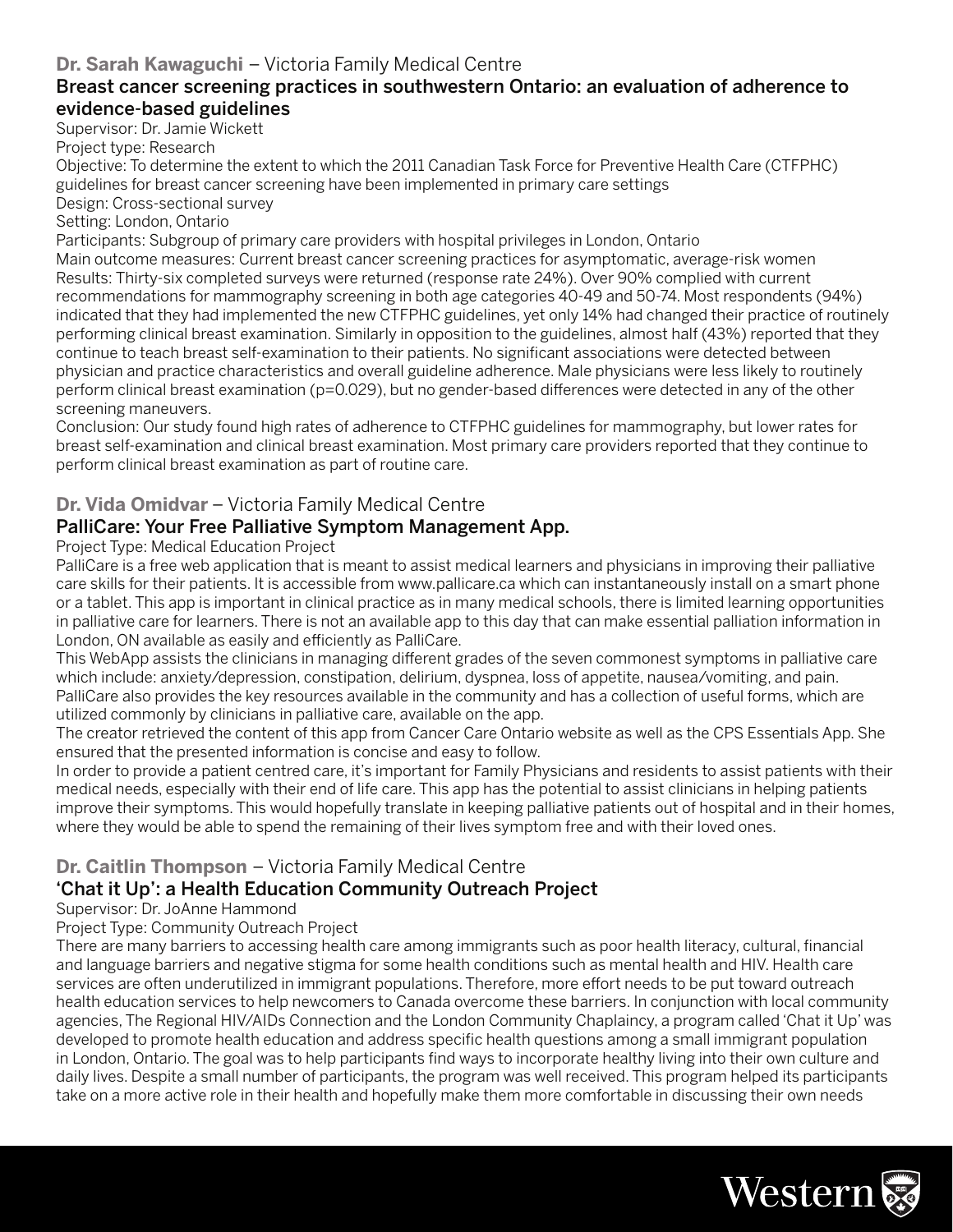with their physician. In addition, developing and attending this program has increased my awareness of specific needs and challenges in providing health care to immigrant populations. This will ultimately improve patient care by allowing me to better understand my patients' needs and find common ground with them more effectively. It will also help me to understand ways in which I may alter my practice in order to accommodate some of these needs and improve access to healthcare.

#### **Dr. Jeffrey Lee** – Victoria Family Medical Centre

#### Squamous cell cancer in primary care: Not another sore throat

Supervisor: Dr. Daniel Grushka

Project Type: Case Report

Case: This report describes a 51 year old female patient presenting to her family physician's office with mouth and throat pain who would eventually be diagnosed with squamous cell cancer of the head and neck. Side effects from her treatments as well as poor pain control had a significant impact on her quality of life for which she sought the support of her family medicine team.

Purpose: This case is relevant to family medicine as it highlights some the challenges of being a general practitioner. The family physician is challenged with being the front line medical expert for patients with any type of complaint but also with the expectation of providing a holistic approach using the patient centered model of care.

Methods: Information for this case report was gathered from the patient's electronic medical record at the primary care physician's office. Literature search was done through PubMed as well as the Western University databases. Discussion: Head and neck cancers account for 3% of adult malignancies in the US. Smoking and alcohol work synergistically to increase ones risk of disease. Recurrence is typically in the region of the primary, but previous treatments can leave the area disfigured and diagnosis of recurrence difficult. The patient's use of walk-in clinics likely delayed her diagnosis. The challenge of building rapport as a resident in a teaching centre and techniques for building it are discussed.

#### **Dr. Michael Tancio** – Victoria Family Medical Centre

#### Development and Implementation of an Information Sticker to Better Facilitate Home Care

Supervisor: Drs. K. Hamilton and S. Valiquet

Project Type: Quality Improvement Project

Patient care within the home is a unique aspect of Family Medicine, presenting distinctive challenges for the patient, their loved ones, and their care team. In the Palliative Care setting, a patient's condition fluctuates rapidly and management decisions must be made urgently. Timely communication with the appropriate member of the care team is imperative for delivery of care.

Anecdotal experience has shown that many patients and caregivers within the home are unaware of the proper method to contact their care team. This can lead to unnecessary trips to the emergency room, which is a known indicator of poor quality end of life care. Thus, having accurate information readily displayed and accessible for the patients and caregivers can greatly improve the likelihood that the correct health care professional is contacted when necessary. Using the roster of the London Home Palliative Care team, a reminder sticker was developed and implemented on the front of the patient's home care chart. The sticker served as an educational aid for the home care physician to instruct patients and their caregivers about the proper method to contact the care team and as an accessible visual reminder for patients and their caregivers.

Following implementation, patients and caregivers' knowledge regarding proper contact protocol improved. The reminder sticker could potentially dissuade patients from presenting to the emergency room. Future studies may aim to track the prevention of emergency room visits following review of contact protocol and implementation of the reminder sticker. The sticker was well received and since been used by a number of patients or caregivers to contact the care team.

#### **Dr. Jillian MacDonald** – Victoria Family Medical Centre

#### Community naloxone distribution programs: The solution to the public health epidemic of opioid overdose?

Supervisor: Dr. Anna Pawelec-Brzychczy

Project Type: Literature Review

Background: Non-fatal and fatal overdose from opioids is increasing with death estimates in Canada between 500- 1000 per year. Many of these overdoses are witnessed and take between one and three hours after drug use to occur. This presents an opportunity for intervention. Naloxone is a opioid antagonist that can completely reverse the

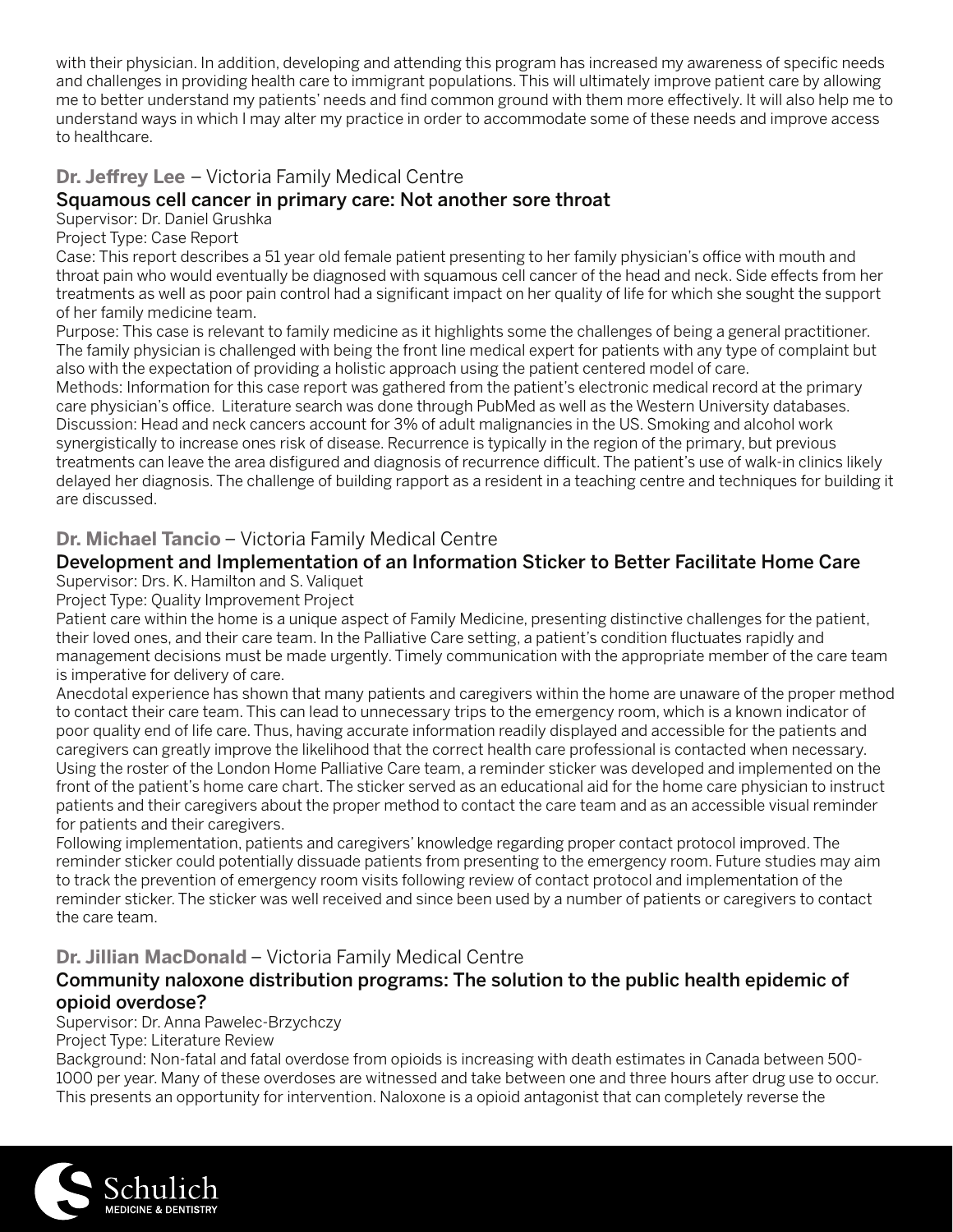potentially fatal opioid side effect of respiratory depression. The objective of this paper was to review the recent relevant literature on the distribution of community take-home naloxone programs and their use in preventing opioid overdose.

Methods: A PubMed search was conducted on articles published between January 2004 and 2014 using search terms "naloxone distribution". Those publications were reviewed, along with their reference lists . Exclusion criteria included articles that were not available in English, unpublished work, and research not involving humans.

Results: Many community take home naloxone programs have been implemented in the United States and other countries, but only three exist in Canada. Studies show that naloxone is an effective and safe treatment for overdose prevention. However, factors complicating the implementation of programs include users willingness to participate in education and administration of naloxone, physicians' and other healthcare providers knowledge and views and fear of police involvement and prosecution.

Conclusions: Though a promising solution to the opioid overdose epidemic, continued research and education is essential to our understanding of addiction and drug users and the utility of opioid prevention programs in reducing deaths.

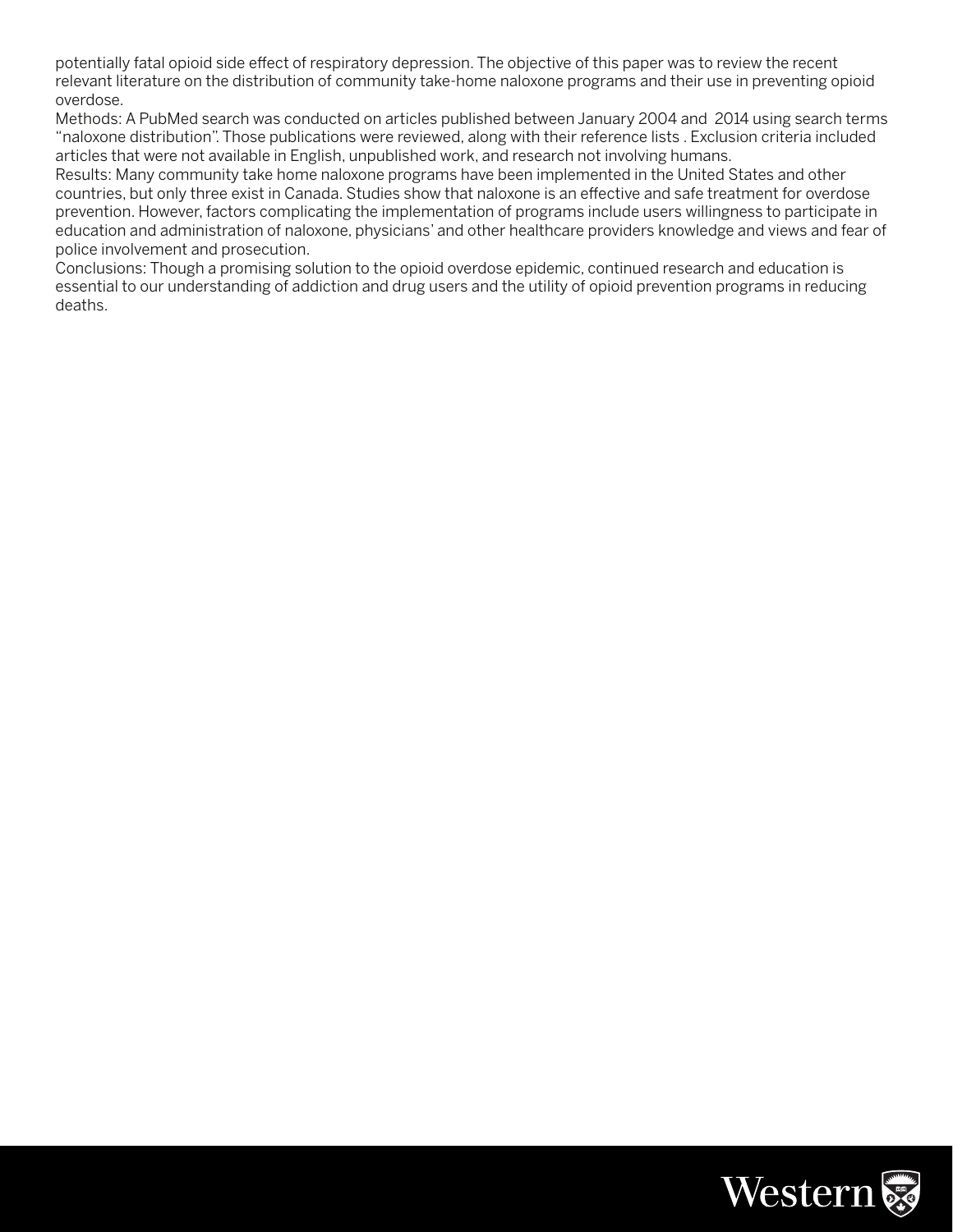# **Session E: Oral Presentations, Room 1120 WCPHFM (St. Joseph's Family Medical and Dental Centre/Tavistock Program/ Stratford Program)**

| <b>Time</b>        | Presenter                                                                                   | Presentation                                                                                                |
|--------------------|---------------------------------------------------------------------------------------------|-------------------------------------------------------------------------------------------------------------|
| 8:00 a.m.          | Registration, Poster Displays, Coffee, Refreshments, Light Breakfast -<br>1st Floor, WCPHFM |                                                                                                             |
| 8:30 a.m.          |                                                                                             | <b>Opening Remarks</b>                                                                                      |
| 9:15 a.m.          | Sessions A, B & C                                                                           |                                                                                                             |
| $10:45$ a.m.       | Poster Displays & Lunch                                                                     |                                                                                                             |
| 12:00 p.m.         | Dr. Ilango Thirumoorthi                                                                     | The continuing challenges of relieving<br>chronic non-cancer pain with<br>narcotics                         |
| 12:15 p.m.         | Dr. Kaitlyn Brown                                                                           | Common injuries in Runners: A guide<br>to diagnosis and management for<br>family doctors                    |
| 12:30 p.m.         | Dr. Lance Miller                                                                            | The Role of Social Media in the Future<br>of Family Medicine Training and<br>Continuing Education in Canada |
| 12:45 p.m.         | Dr. Alison Yeung                                                                            | Childhood Immunizations: A Patient<br><b>Education Website</b>                                              |
| 1:00 p.m.          | Dr. Caroline Albion                                                                         | Can a Complex Medical Case be<br>Simplified by a Patient Centred<br>Approach?                               |
| 1:15 p.m.          | Dr. Ashley Lee                                                                              | Management of Acute Diverticulitis in<br>a Primary Care Setting                                             |
| 1:30 p.m.          |                                                                                             | <b>Closing Remarks</b>                                                                                      |
| $1:45 - 2:00$ p.m. | Evaluations                                                                                 |                                                                                                             |

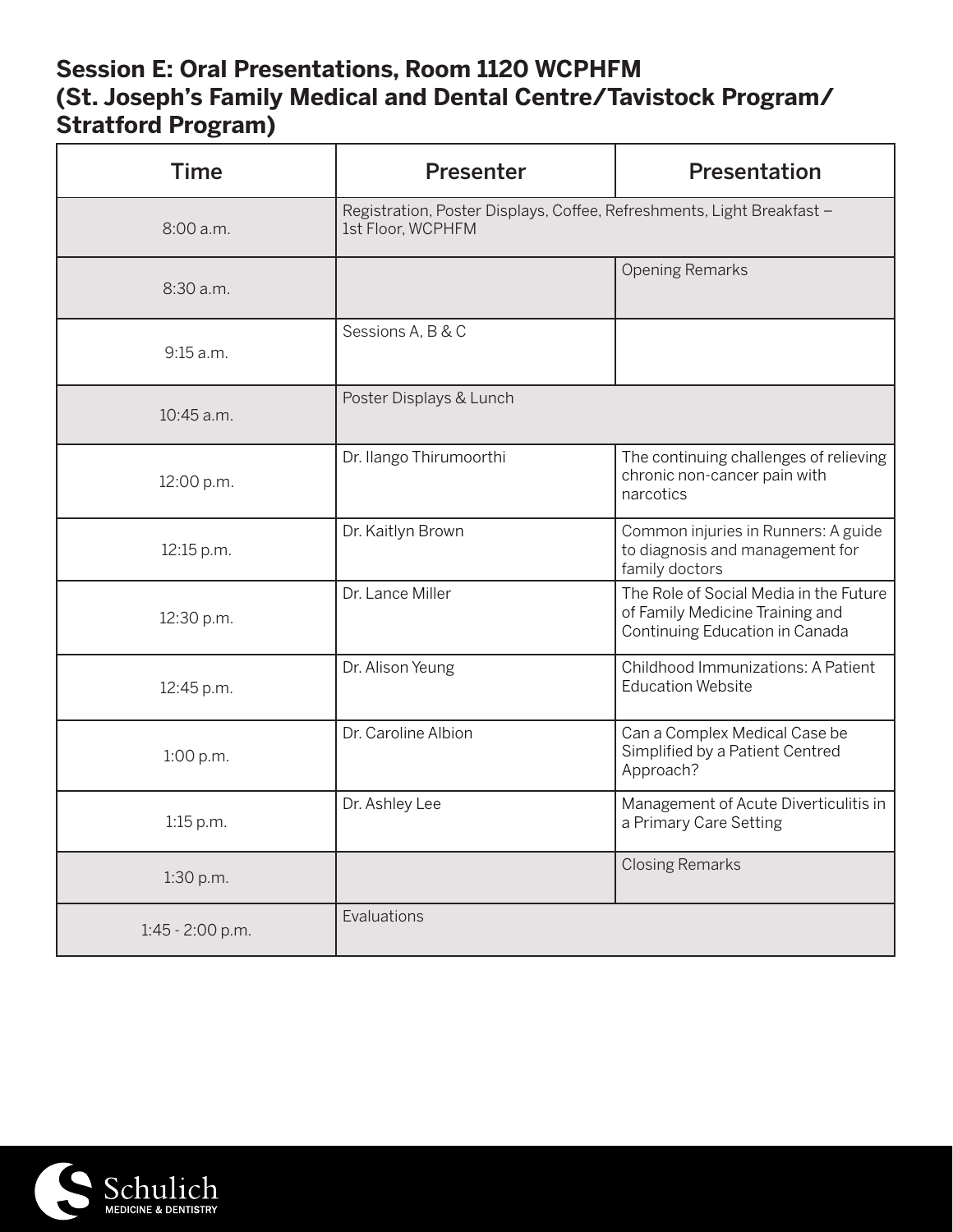#### **Dr. Ilango Thirumoorthi** – St. Joseph's Family Medical and Dental Centre

#### The continuing challenges of relieving chronic non-cancer pain with narcotics Supervisor: Dr. Saadia Hameed

#### Project Type: Major Essay

Pain is the primary presenting physical complaint in general practice. Of the subsets of pain, chronic non-cancer pain (CNCP) is a common reason for consultation with a physician. When it comes to the management of CNCP, there continues to be a lack of consensus regarding the appropriate use of narcotic medications. This paper aims to explore physician and patient factors that contribute to a reluctance or refusal to prescribe opioids for CNCP, and to review the effect of educational initiatives and national guidelines on prescribing practices. Using broad search terms on PubMed (pain management, chronic non-cancer pain, opioid pain control and under treatment of pain) related articles over the past 30 years were reviewed. Common and consistent themes have been identified in regards to opioid use for CNCP including medication effectiveness, identifying appropriate candidates for treatment, addiction potential, regulatory scrutiny, lack of knowledge and side effects. Even with new national opioid guidelines and increasing focus on physician education, there continues to be a significant burden of CNCP in Canada. As family physicians are on the front lines of the treatment of CNCP, it is vital that they have both knowledge of the major issues surrounding the use of narcotics for treatment of CNCP and continuing education on identifying suitable patient populations for treatment. Such capabilities on the part of family physicians will play a key role in improving the quality of life for this patient population and also minimize the burden on the health care system.

#### **Dr. Kaitlyn Brown** – St. Joseph's Family Medical and Dental Centre

#### Common injuries in Runners: A guide to diagnosis and management for family doctors Supervisor: Dr. Saadia Hameed

#### Project Type: Medical Education Project

This project was carried out to create an education and reference document for family physicians to refer to when faced with common running injuries in the clinic. A literature review process using PubMed and UpToDate was employed to create an overview of symptoms, causes, diagnosis and treatment of common running injuries that may be encountered. This is important because the injuries are often very specific, and can have serious physical and psychological ramifications if not recognized and treated properly and promptly. Family doctors may not have adequate exposure to sports medicine to make a timely diagnosis, and the standard recommendations of rest, ice and anti-inflammatories are often inadequate and/or ineffective in resolving injuries where complex biomechanical, training and nutrition factors may be at play in the cause of, and solution to the injury. The purpose of this document is to guide injury recognition, treatment and triage to appropriate colleagues (PT, sports med specialists, ortho) so that these complex injuries are not misdiagnosed and mistreated, both of which delay return to running.

#### **Dr. Lance Miller** – St. Joseph's Family Medical and Dental Centre

#### The Role of Social Media in the Future of Family Medicine Training and Continuing Education in Canada

#### Supervisor: Dr. Larry Schmidt

#### Project Type: Major Essay

Social media has been a rapidly growing part of day to day life for many people over the past decade, and not immune to this are medical professionals and trainees, for both personal and professional uses. The goal of this paper is to examine current attitudes and evidence regarding social media use as an educational tool, as well as highlight current implementations of these relevant to Family Medicine. Social media tools have many potential benefits including decreasing the knowledge translation window, the ability to provide massive platforms for distribution and real time discussion of content, and these interactive mediums may improve learning. This must be balanced with proper implementation of these tools, with caution being taken to ensure that professional boundaries are not being violated, and learners and educators must both be aware of concerns about the accuracy of the content itself and barriers to its effectiveness. Improving training in creating and utilizing these resources could improve the usefulness of a rapidly expanding educational tool which could be especially relevant to Family Medicine in Canada, where internet and social media could span the broad geographical gaps in order to reach many rural and remote trainees and practicing physicians.

# **Dr. Alison Yeung** – St. Joseph's Family Medical and Dental Centre Childhood Immunizations: A Patient Education Website

Supervisor: Dr. Susan McNair Project Type: Patient Education Project

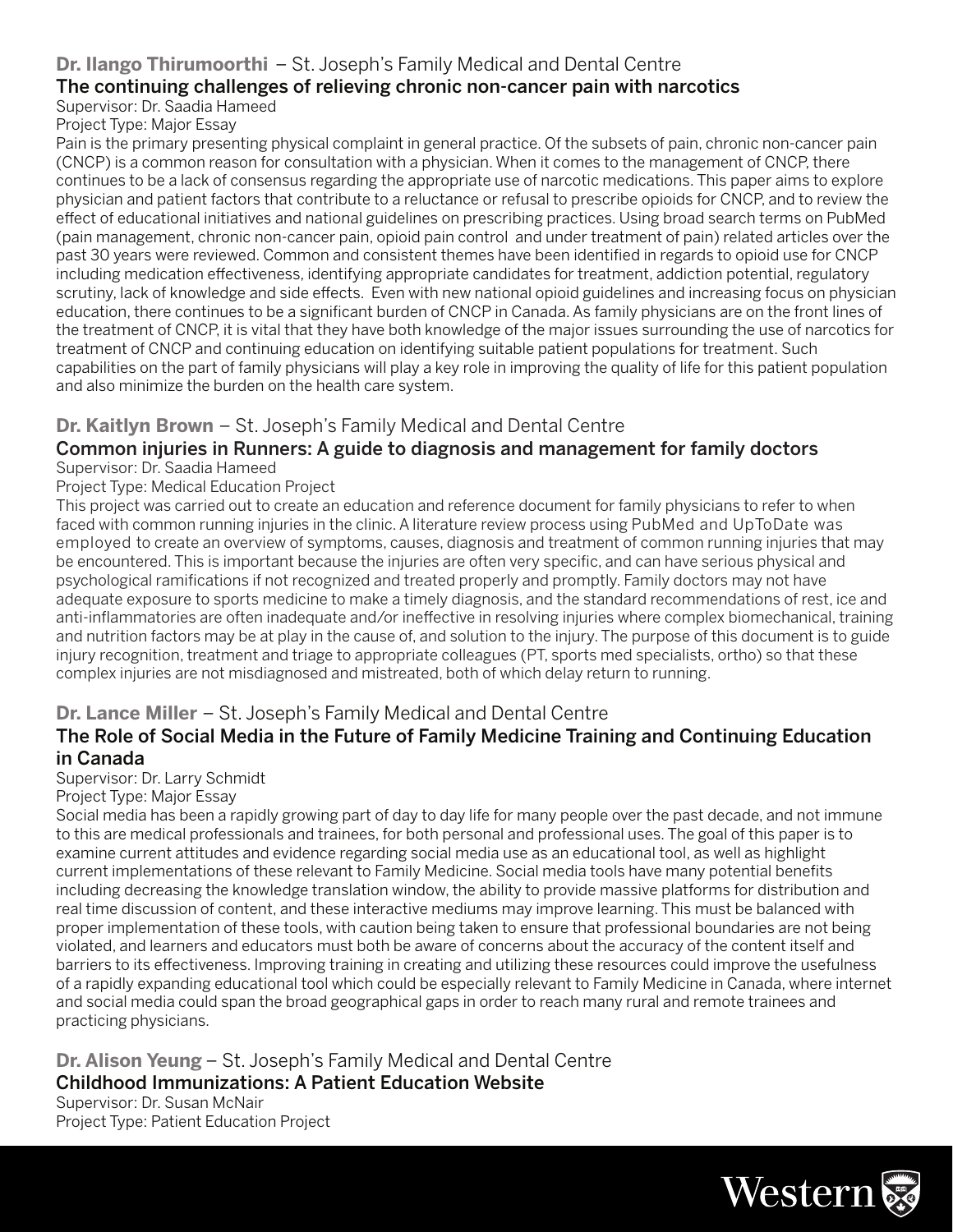My website on Childhood Immunizations was designed to be an educational resource for parents and physicians. The website contains vital information on the preventable childhood diseases, as well as the vaccinations used to prevent them. Being a parent can be scary and everyone wants to do what is best for their children. It is hard to know what to read and what to believe when it comes to immunizations. This patient education project takes information from reputable sources grounded in science and clinical trials, and presents it in an easy-to-read format. The diseases that I will discuss include measles, mumps, rubella, diphtheria, tetanus, pertussis, polio, haemophilus influenza b, meningococcal disease, hepatitis B, Human Papilloma Virus, pneumococcal disease, rotavirus, and influenza.Childhood immunizations are recommended by the Centres for Disease Control (CDC), the Canadian Pediatric Society (CPS), Public Health Agency of Canada, and many others. My ultimate goal was to provide parents with the website during pregnancy, so they can educate themselves and ask questions before it is time to immunize. I also hope that using my website early will prevent parents from going on the internet and reading many different resources, some of which may not be reliable. I hope to improve vaccination rates in my future practice, which in turn will improve herd immunity and public health. This website may also be a resource for other health care practitioners, and will be available on the World Wide Web.

#### **Dr. Caroline Albion** – Tavistock Family Health Network

#### Can a Complex Medical Case be Simplified by a Patient Centred Approach?

Supervisor: Dr. Ken Hook Project Type: Case Report

This case report outlined the case of a 74 year-old man who presented with recurrent fevers, weakness and confusion, initially diagnosed as a straight-forward urinary tract infection. His recent medical history included cystoscopy and six cycles of intravesical Bacillus Calmette-Guerin (BCG) for low-grade bladder cancer. Intravesical BCG is a live attenuated form of Mycobacterium bovis, an acid fast bacilli related to Mycobacterium tuberculosis used for patients diagnosed with superficial transitional cell carcinoma of the bladder. Four weeks after initial presentation to hospital and much invasive testing to rule out common etiologies such as metastatic cancer, endocarditis or lymphoma, urinary culture demonstrated acid fast bacilli. Further testing identified the BCG organism used for immunotherapy for bladder cancer. The patient's hospital chart was reviewed and compared to published cases to review risk factors for systemic infection following BCG immunotherapy. This paper highlights the approach to determine a difficult diagnosis when imaging and lab tests are not helpful. It also highlights the patient's perspective while the medical team struggles to make sense of the presentation of symptoms. Family Physicians are in a unique position, for diagnosing difficult cases using the patient centred method. This case is relevant to Family Medicine as it demonstrates that the best decisions are often made in partnership with our patients. The patient's perspective is key; in the initial planning of investigations, to the timing of initiation of treatment and finally overseeing successful discharge.

#### **Dr. Ashley Lee** – Avon Family Medical Centre

#### Management of Acute Diverticulitis in a Primary Care Setting

#### Supervisor: Dr. Stacey Snider

Project type: Chart Audit

Purpose: This chart audit evaluated patients with suspected uncomplicated acute diverticulitis, and their diagnosis and management in the family practice setting.

Methods: Charts of interest were found by searching for the key term "divertic" and charts billed with the ICD code for diverticulitis from the EMR of a family medicine clinic in Stratford, Ontario. Data was collected for demographic and clinical variables including age, gender, history of previous diverticulitis, fever, presence of urinary or bowel symptoms, and whether bloodwork and imaging investigations were ordered.

Results: Seventy encounters between Jan 1, 2008 and June 30, 2013 were evaluated. 72.9% of patients received no investigations and were diagnosed with diverticulitis based on clinical presentation. Rate of treatment failure was 21.43% (+/- 10.0%, 95% CI). No variables were significantly different between the bounce back and treatment success groups. There was a trend towards significance for gender and age (p=0.08 in both cases). 2.9% required subsequent hospital admission, and none required surgery. In terms of management, almost all (98.6%) patients received antibiotics but less than a quarter (24.2%) of charts documented recommended bowel rest. Approximately half (49.2%) of patients without recent colonoscopy were referred for follow-up colonoscopy.

Conclusion: This limited study suggests that diverticulitis is usually diagnosed by family physicians using clinical findings alone. In this audit, almost all patients were treated with antibiotics while bowel rest was less likely to be encouraged. This approach might be reasonable and safe given that no patients required surgery and only 1.4% of patients had complications, however larger studies are needed.

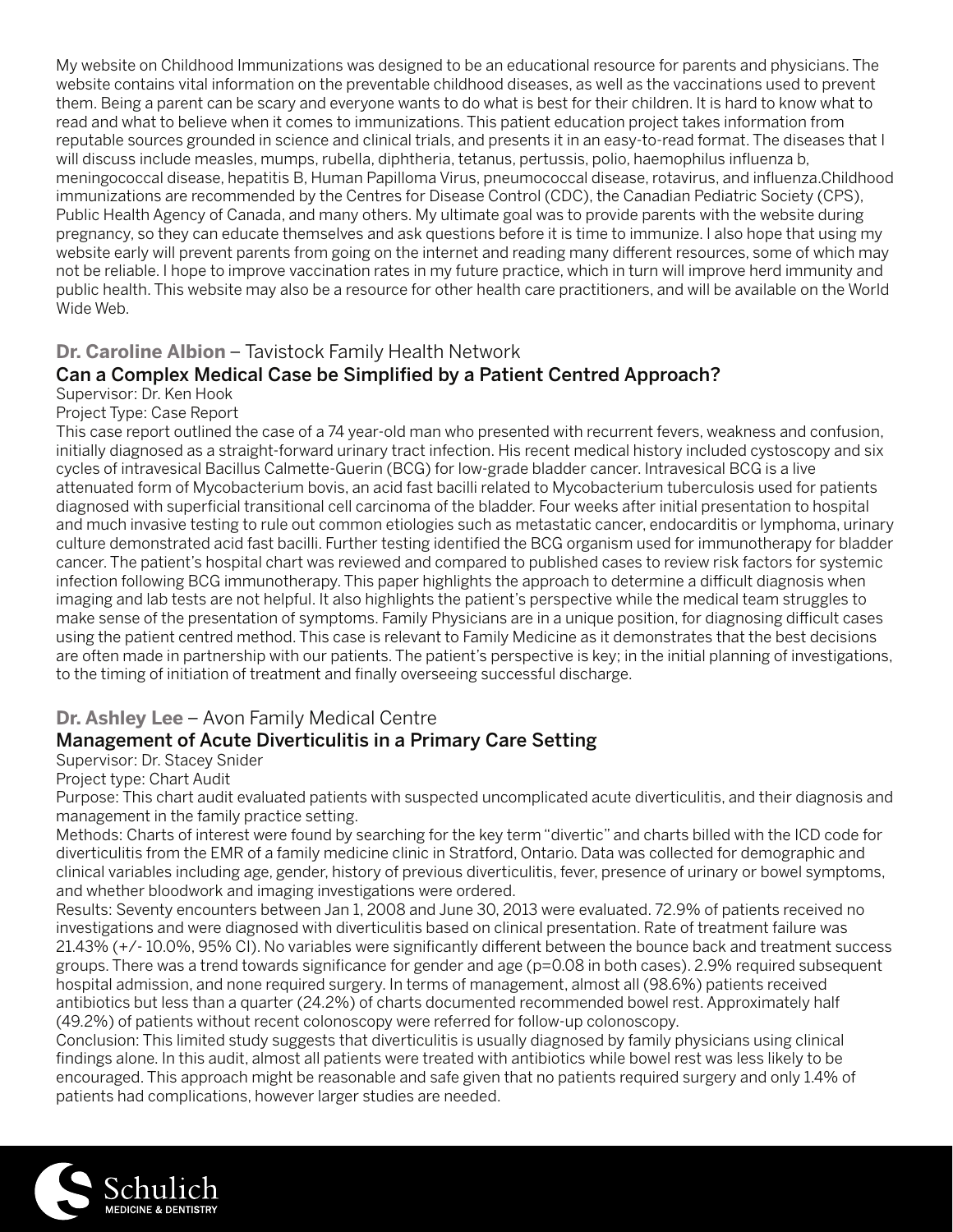# **Session F: Oral Presentations, 4th Floor, WCPHFM (Enhanced Skills Program)**

| <b>Time</b>        | Presenter                                                                                   | <b>Presentation</b>                                                                                                                                                       |
|--------------------|---------------------------------------------------------------------------------------------|---------------------------------------------------------------------------------------------------------------------------------------------------------------------------|
| 8:00 a.m.          | Registration, Poster Displays, Coffee, Refreshments, Light Breakfast -<br>1st Floor, WCPHFM |                                                                                                                                                                           |
| 8:30 a.m.          |                                                                                             | <b>Opening Remarks</b>                                                                                                                                                    |
| 9:15 a.m.          | Sessions A, B & C                                                                           |                                                                                                                                                                           |
| 10:45 a.m.         | Poster Displays & Lunch                                                                     |                                                                                                                                                                           |
| 12:00 p.m.         | Dr. Jean Chen                                                                               | Initial presentations and outcomes of<br>necrotizing infections: a retrospective<br>chart review.                                                                         |
| 12:15 p.m.         | Dr. Britta Laslo                                                                            | Transitions in medical education - the<br>experiences of a final year medical<br>student preparing for the transition<br>into residency: a qualitative study              |
| 12:30 p.m.         | Dr. Alexandra George                                                                        | White Matter changes in the brain: an<br>important marker of risk and clinical<br>presentation in the elderly                                                             |
| 12:45 p.m.         | Dr. Augene (AJ) Seong                                                                       | Comparison of cardiac enzyme<br>testing in the emergency department<br>before and after introduction high-<br>sensitivity troponin testing.                               |
| 1:00 p.m.          | Dr. Kate Gushulak                                                                           | Are we adhering to diabetic<br>ketoacidosis management guidelines<br>in the emergency department?                                                                         |
| $1:15$ p.m.        | Dr. Thomas Cheung                                                                           | Are patients presenting with hip<br>fracture to LHSC ED treated in<br>accordance with Health Care<br>Ontario's recommended Quality-<br>Based Procedures for hip fracture? |
| 1:30 p.m.          |                                                                                             | <b>Closing Remarks</b>                                                                                                                                                    |
| $1:45 - 2:00$ p.m. | Evaluations                                                                                 |                                                                                                                                                                           |

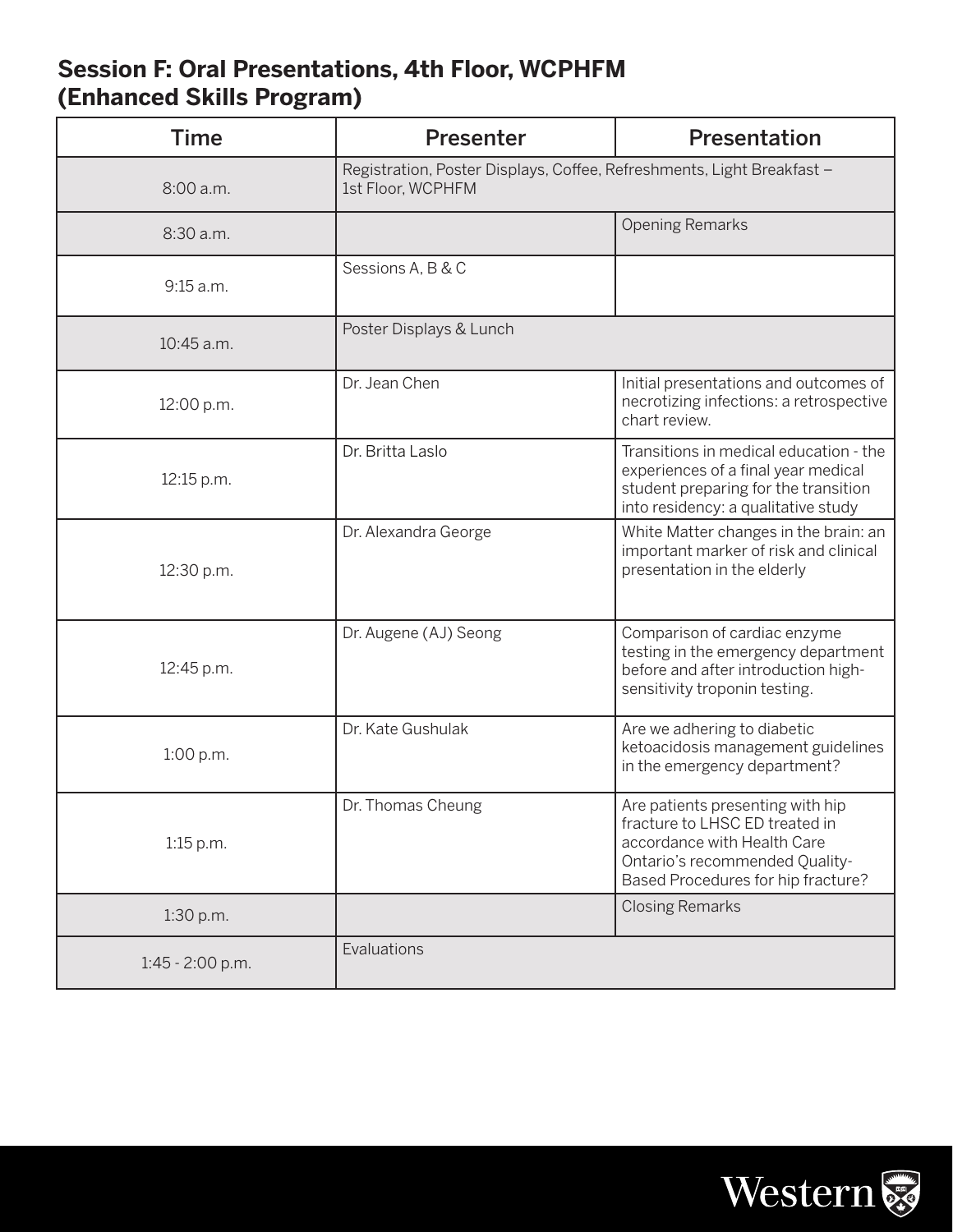#### **Dr. Jean Chen** – Emergency Medicine

#### Initial presentations and outcomes of necrotizing infections: a retrospective chart review Supervisor: Dr. Victor Ng

Project Type: Chart Review

Objective: To determine the clinical features at presentation of patients diagnosed with necrotizing fasciitis and the inhospital outcomes.

Methods: Retrospective review of adult patients with a discharge diagnosis of necrotizing fasciitis at LHSC (annual census 125,000) over a 5-year period (April 2008 to March 2013).

Results: 60 patients were included. Mean (SD) age was 53.7 (17.8) years, 60% were male and the median (IQR) hospital length of stay was 17.1 (7.8, 33.5) days. Common co-morbidities at presentation included immunocompromise (58.3%), diabetes mellitus (41.7%), vascular disease (45.0%) and obesity (24.6%). Initial presentations included swelling (91.7%), erythema (86.7%), bullae (28.3%), petechiae (8.3%), and bruising (45.0%). 59 (98.3%) patients received antibiotics, of which 69.5% were ordered by the ED. Median (IQR) time to antibiotic administration was 3.5 hours (1.9, 7.5). 50 (83.3%) underwent surgery, with a median (IQR) time from initial presentation to surgery of 15.5 hours (7.8, 74.9). In-hospital mortality amongst those who had surgical intervention was 14.0%, compared to in-hospital mortality of 60.0% for those who did not receive surgical intervention (fi 46%, 95% CI 14.8 – 70.2%).

Conclusions: This study suggests that diabetes mellitus, immunocompromise, and obesity are common co-morbidities of necrotizing fasciitis, and that survival is higher amongst patients who receive surgical treatment. Patients presenting to the ED meeting this clinical picture warrant a high degree of suspicion.

#### **Dr. Britta Laslo** – Academic Family Medicine

#### Transitions in medical education - the experiences of a final year medical student preparing for the transition into residency: a qualitative study

Supervisor: Dr. Darren Van Dam

Project Type: Qualitative Research

Introduction/Rationale: The continuum of medical education includes many transitory periods for students and residents. These periods have been shown to be associated with personal negative emotions as well as poor patient care such as a focus on efficiency over patient-centeredness, lying or withholding information from supervisors, and increased turfing behaviour.

Objective: To explore the feelings and experiences of a final year medical student preparing for the transition to residency. Design: A phenomenological study using a one-on-one interview to collect data.

Participant: A purposive sample of one final year medical student from the Michael G. DeGroote School of Medicine in Hamilton, Ontario.

Method: One semi-structured interview was conducted by a trained investigator. The interview was audiotaped and transcribed verbatim. Field notes were kept throughout data collection and analysis. Data analysis employed iterative techniques that allowed for concurrent analysis with data collection. Transcripts were for reviewed for key words, themes and emerging patterns. Reflexivity was used to ensure trustworthiness of the findings.

Main Findings: The participant described the competing feelings of fear and excitement and the overall experience of uncertainty versus opportunity. Three key concepts promoted the feeling of fear and the experience of uncertainty: increased risk and repercussions, logistical learning and a lack of understanding by loved ones. Three key concepts promoted the feeling of excitement and the experience of opportunity: adventure and challenges, supportive relationships and past transitional experiences.

Conclusions: These findings support recommendations to strengthen formal undergraduate mentorship programs, explore peer support groups and recognize the fear and negative emotions experienced by learners during this transitional period. A larger sample will provide further insight into the experiences of learners during transitory periods in their medical education.

**Dr. Alexandra George** – Care of the Elderly

#### White Matter changes in the brain: an important marker of risk and clinical presentation in the elderly

Supervisor: Dr. Scott McKay Project Type: Literature Review IINTRODUCTION:

White matter changes on imaging are common in older adults, yet are often ignored. However, recent studies have demonstrated white matter changes may provide important information on mobility, urinary control, mood, and

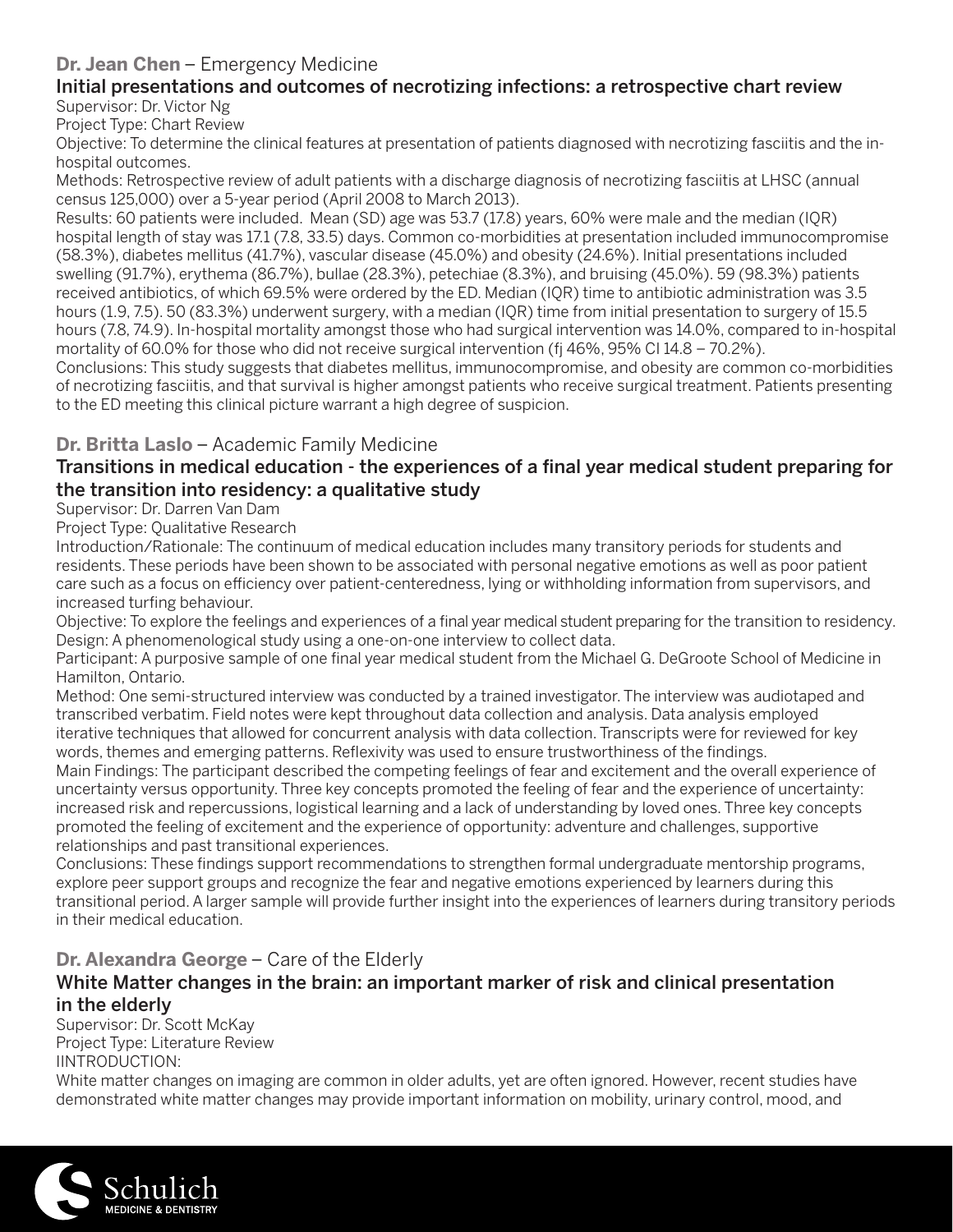cognition in the elderly (1,2). A review of the literature was performed to summarize current research on white matter changes and their importance in common geriatric syndromes.

METHODS: A MEDLINE search was done using both MeSH words from key articles and key words of white matter changes and geriatric presentations . Articles were limited to English language and the last 10years. 277 articles were identified. All abstracts were reviewed for content describing a relationship between white matter and geriatrics syndromes including mobility, urinary control, mood or cognition. From this, full articles of selected abstracts were reviewed in more detail.

RESULTS: 21 articles reported a relationship between white matter and gait/mobility changes; 7 articles reported a relationship between white matter and urinary incontinence; 15 reported a relationship between white matter and mood; and 61 articles reported a relationship between white matter and cognition.

CONCLUSIONS: White matter changes are often ignored. However, emerging studies suggest white matter changes explain important clinical presentations in the elderly, notably gait changes, urinary incontinence, mood, and cognitive changes. White matter changes should no longer be viewed as an artifact of vascular disease, but as an important marker of common geriatrics syndromes, of which progression can, and should be slowed by appropriate treatment.

#### **Dr. Augene (AJ) Seong** – Emergency Medicine

#### Comparison of cardiac enzyme testing in the emergency department before and after introduction high-sensitivity troponin testing.

Supervisors: Drs. Munsif Bhimani and Karl Theakston

Project type: Retrospective chart review

Introduction: The purpose of this study was to compare the use of cardiac enzyme testing in the ED before and after introduction of the new hs-TnT assay.

Methods: TnT and HsTnT data was retrieved for all visits to one of two academic tertiary care EDs during two separate one-year periods; before and 6 months after introduction of hs-TnT testing. Frequency of tests ordered, frequency of positive tests, time between repeat tests, and ED length of stay were compared between the two groups.

Results: During the first study period, there were 111,206 ED visits for which 18,606 (16.7%) had an initial TnT ordered. During the second study period there were 111,769 ED visits and 19,420 (17.4%) had an initial hs-TnT ordered. The proportion of these initial tests that were positive increased from 9.2% to 10.8%. Of those patients who had an initial test done, 3,059 (16.4%) went on to have repeat testing with the TnT system, while 5,666 (29.2%) had repeat testing in the hs-TnT period. Of those patients who had repeat testing, positive repeat tests increased from 5.6% to 8. 3%. After implementation of hsTnt, the median time between initial and repeat tests decreased by 57 minutes. For those patients discharged home after repeat testing, the median ED length of stay decreased by 30 minutes.

Conclusions: This study suggests that hs-TnT has reduced the time for repeat testing as well as length of stay for patients discharged after repeat testing. However, it has also increased the frequency of repeat testing.

#### **Dr. Kate Gushulak** – Emergency Medicine

#### Are we adhering to diabetic ketoacidosis management guidelines in the emergency department?

Supervisor: Dr. Christine Richardson

Project type: Chart Review

Introduction: The management principles of DKA in the emergency department (ED) include rapid fluid resuscitation, appropriate administration of insulin, avoidance of hypokalemia, avoidance of rapid changes in serum osmolality, and a search for a precipitating cause. The objective of this study was to determine how often adult patients with DKA are provided with treatment in the ED that meets the current published guidelines.

Methods: This was a retrospective chart review of patients 18 years of age and older with a discharge diagnosis of DKA at one of two tertiary care EDs from April 2011 to April 2013. 102 patients were included.

Results: 78 (76.5%) patients had at least 2 litres of fluids given in the first 4 hours since physician assessment, which meets the guideline. Of the 85 patients that were on an insulin infusion, 49 (57.6%) had a fingerprick glucose test done every hour, as is recommended. 29 patients (28.4%) received a bolus of insulin at initiation, which is discouraged by the guidelines. Of the 100 patients who were in the ED for ≥2 hours, 34% had serum electrolytes measured every two hours, as is recommended. The incidence of hypokalemia during ED stay was 18.6%. 43.1% of patients had a precipitating cause of their DKA identified by the emergency physician.

Conclusions: The results of this study provide impetus to educate ED staff about the management guidelines for DKA. A specific care pathway in the ED may standardize treatment and facilitate adherence to guidelines.

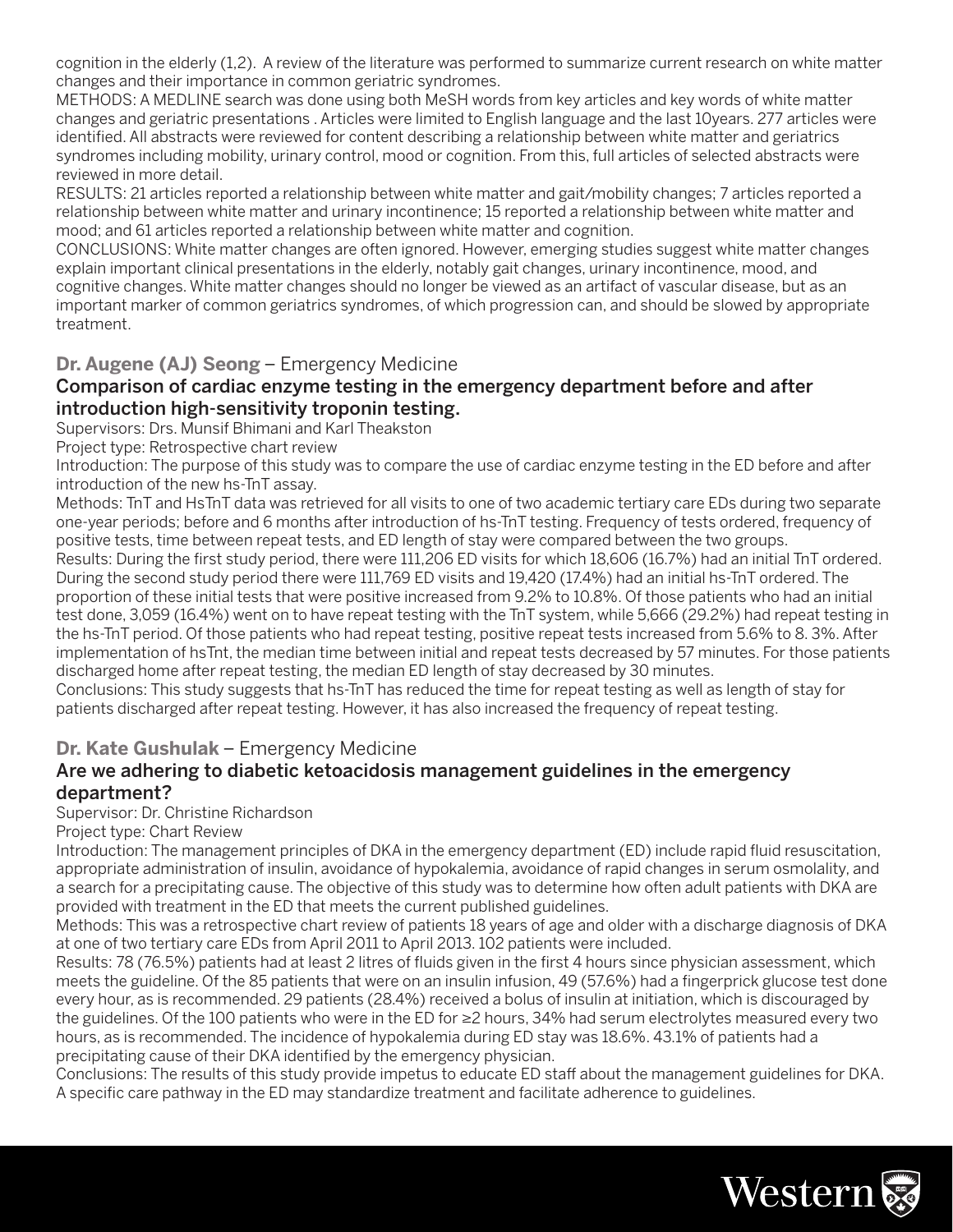#### **Dr. Thomas Cheung** – Emergency Medicine

#### Are patients presenting with hip fracture to LHSC ED treated in accordance with Health Care Ontario's recommended Quality-Based Procedures for hip fracture?

Supervisor: Dr. Lisa Sheperd

Project Type: Retrospective Chart Review

Introduction: Health Care Ontario released a Clinical Handbook in May 2013 outlining recommended practices and time related goals for the management of patients presenting with hip fracture. Those specific to the Emergency Department (ED) are that 90% of patients should a) be seen by a physician within 1 hour b) receive an orthopedic consultation within 2 hours and c) be admitted within 4 hours spent in the ED.

The purpose of this study was to determine if patients presenting with hip fracture to the London Health Sciences Centre (LHSC) EDs are treated in accordance with Health Care Ontario's recommended quality-based procedures for hip fracture.

Methods: A retrospective medical record review was conducted for all patients with a discharge diagnosis of hip fracture from April 2012 to March 2013. Charts were evaluated for the following date/time points: registration, physician initial assessment (PIA), X-ray ordered, X-ray completed, consult requested, consult arrived, and time left ED. Results: 366 patients were included over the one-year study period. The average (SD) age was 79 years (12.1) and 35.5% were male. 44.6% of patients were seen by a physician within 1 hour. The median (IQR) time to X-ray ordered was 46 minutes (20, 115 minutes) and the median (IQR) time to X-ray completed was 97 minutes (65, 175 minutes). 17.9% of patients received an orthopedic consultation within 2 hours. 356 (97.3%) patients were admitted with 8.7% being admitted within 4 hours.

Conclusions: Patients presenting to LHSC EDs are not being treated in accordance with Health Care Ontario's recommended quality-based procedures for hip fracture. Less than half (44.6%) of patients met the recommended PIA time of 60 minutes , even fewer (17.9%) met the recommended time to consult arrival of 120 minutes, and only a fraction (8.7%) of p atients leave the department within the recommended 240 minutes.

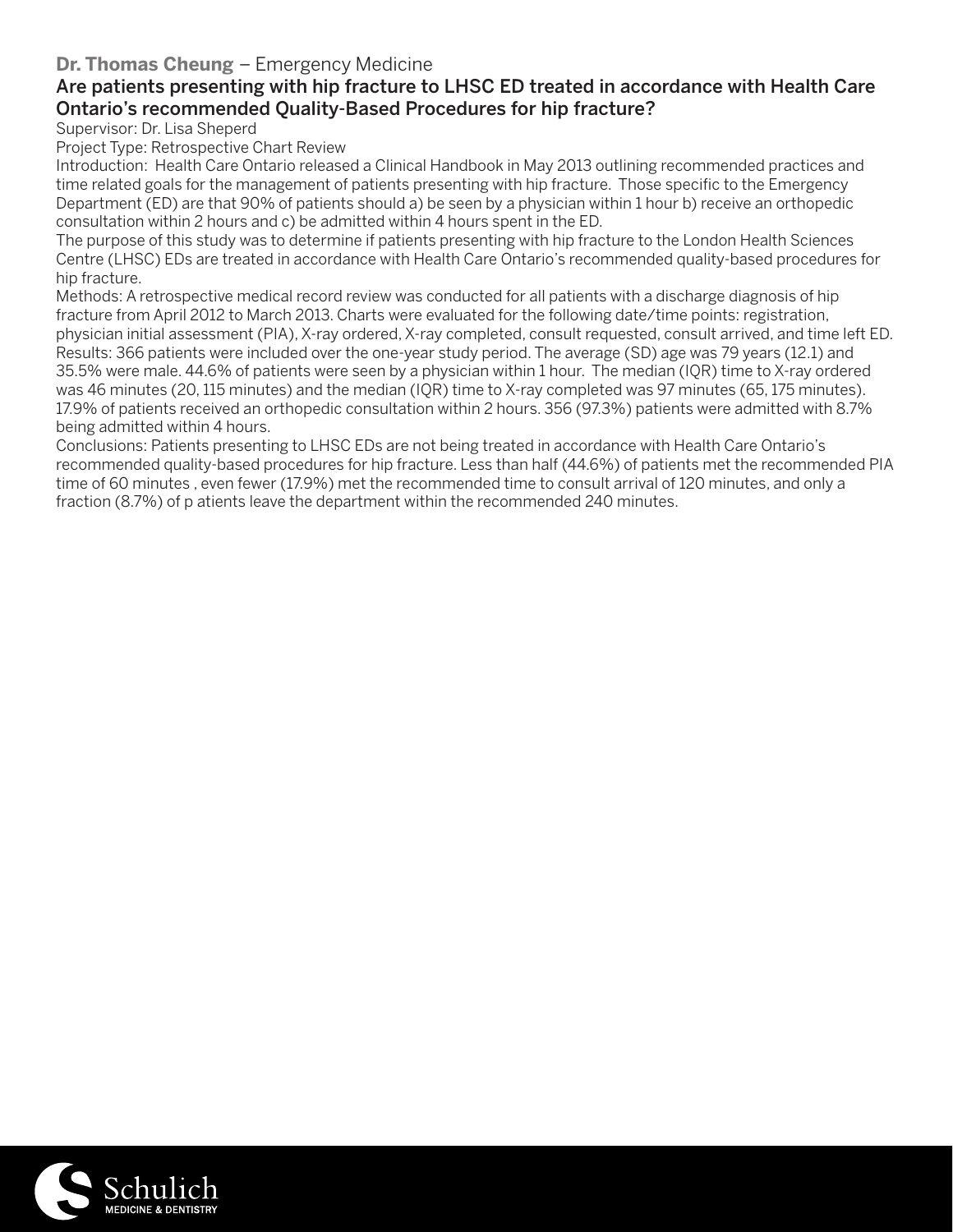# **Poster Presentations, 1st Floor, WCPHFM**

| <b>Presenter</b>                                                                | <b>Presenter</b>                                                               |
|---------------------------------------------------------------------------------|--------------------------------------------------------------------------------|
| Dr. Chris Anderson – Emergency Medicine                                         | Dr. Han Sol Kang – Emergency Medicine                                          |
| Dr. Kyle Armstrong – Emergency Medicine                                         | Dr. Tiffany Lo – St. Joseph's Family Medical and<br><b>Dental Centre</b>       |
| Dr. Sarah Ashton - Anesthesia Program                                           | Dr. Maya Maliakkal – Victoria Family Medical<br>Centre                         |
| Dr. Christina Cookson - St. Joseph's Family<br><b>Medical and Dental Centre</b> | Dr. Karolina Martyniak – Middlesex Centre<br>Regional Medical Clinic, Ilderton |
| Dr. Craig Campagna - Windsor Family Health<br>Centre                            | Dr. Craig Meloche – Windsor Family Health<br>Centre                            |
| Dr. Lesley Cannon - Petrolia Medical Clinic                                     | Dr. Mallory Myers - Southwest Middlesex<br><b>Health Centre</b>                |
| Dr. Laura Caria - Byron Family Medical Centre                                   | Dr. Frank Myslik - Byron Family Medical Centre                                 |
| Dr. Kyle Carter - Emergency Medicine                                            | Dr. Neeraj Patel - St. Joseph's Family Medical<br>and Dental Centre            |
| Dr. Fred Cheng - Emergency Medicine                                             | Dr. Baldeep Paul - Obstetrics Program                                          |
| Dr. Rory Crabbe - Southwest Middlesex Health<br>Centre                          | Dr. Patrick Prendergast - Strathroy Family<br><b>Health Organization</b>       |
| Dr. Allison Crombeen - Palliative Medicine                                      | Dr. Robert Reid - Middlesex Centre Regional<br>Medical Clinic, Ilderton        |
| Dr. Andrew Gray - Southwest Middlesex Health<br>Centre                          | Dr. Vincent Ruisi - Windsor Family Health<br>Centre                            |
| Dr. Sunita Gupta - Byron Family Medical Centre                                  | Dr. Katarzyna Rycerz – Southwest Middlesex<br><b>Health Centre</b>             |
| Dr. Andrew Hemphill - Strathroy Family Health<br>Organization                   | Dr. Heba Taha - Victoria Family Medical Centre                                 |
| Dr. Shoan Kale - Byron Family Medical Centre                                    | Dr. Melissa Tenbergen - Southwest Middlesex<br><b>Health Centre</b>            |

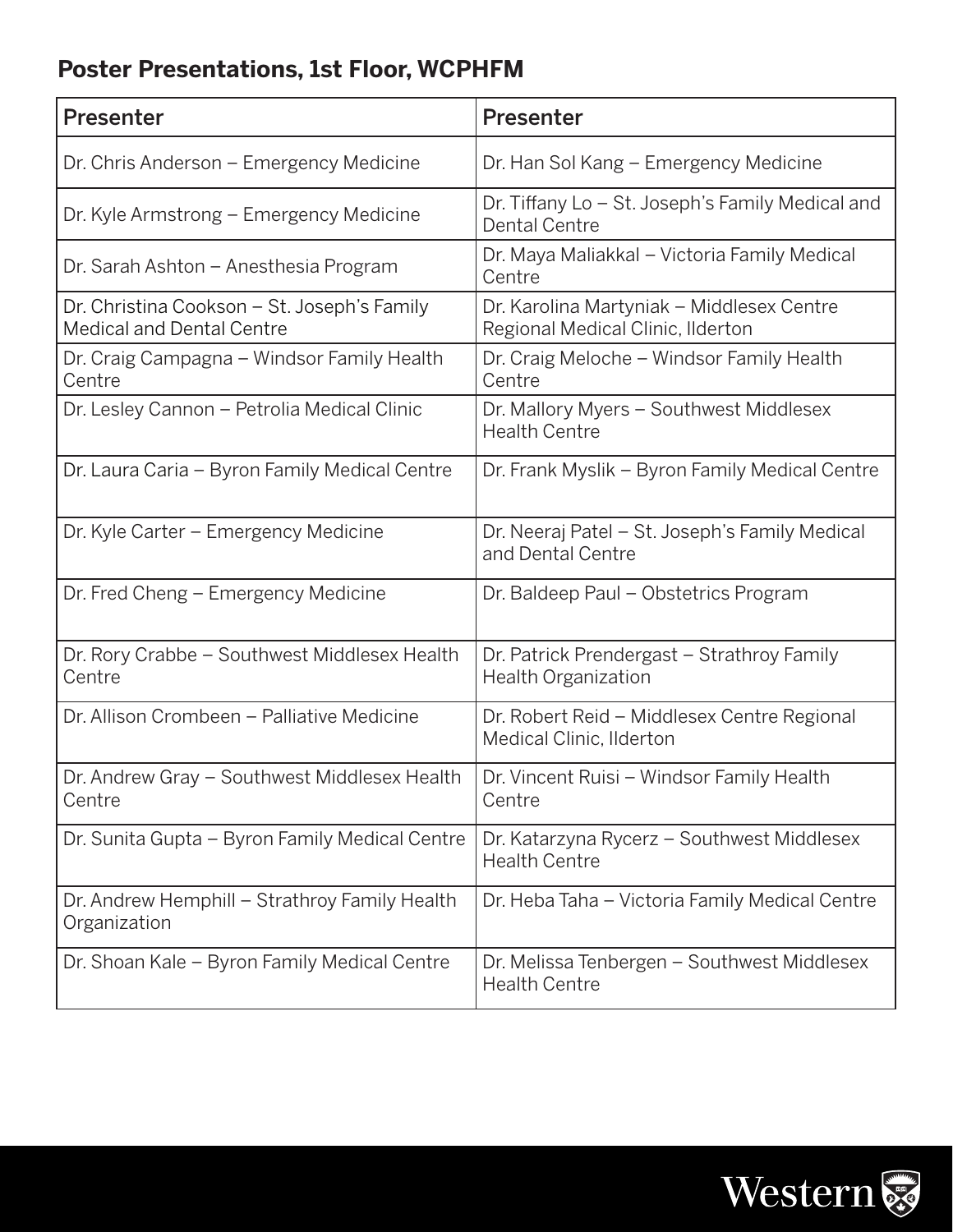# **Dr. Chris Anderson** – Emergency Medicine

# What are the practice patterns of the diagnosis and management of suspected Group A strep pharyngitis at a community hospital in a population ≥15 years of age?

Supervisor: Drs. M. Klingel and T. Meriano

Project Type: A retrospective chart review

Introduction: Group A beta hemolytic streptococcus (GABHS) is the leading cause of bacterial pharyngitis. Only 5-15% of adult cases of pharyngitis are caused by GABHS. CDC guidelines state the McIsaac criteria should be used in the emergency department (ED), and rapid streptococcal antigen test (RAT) rather than cultures be done. The purpose of this study is to describe adherence to the McIsaac criteria and assessment of antibiotic prescription patterns. Methods: This was a retrospective chart review of patients ≥15 years of age presenting to a tertiary ED with a discharge diagnosis of pharyngitis from July 1, 2012 – June 30, 2013. Patients who were immunocompromised, pregnant, or had a history of tonsillar abscess or rheumatic fever/heart disease were excluded. A random sample of patients was examined for patient demographics, presentation, and management.

Results: 109 charts were reviewed. Examining practitioners, 72 (66%) were MDs, 37 (34%) were NPs. 70 (64%) had ≥ 2 McIsaac criteria, 48 went on to have RAT. 39 had <2 criteria and 16 went on to have a RAT. A total of 64 (59%) patients had a RAT done in the ED, of which 31 (48%) were positive. 47 (43%) patients had a throat culture done, of which 8 (17%) were positive. 60 (55%) received antibiotics, 72% were Beta-lactams (28% Macrolides). 16% received steroids. Conclusions: The results of this study suggest that current guidelines for the management of pharyngitis in a healthy adult population in a tertiary care centre ED are not being adhered too.

#### **Dr. Kyle Armstrong** – Emergency Medicine

#### A descriptive study of paediatric patients presenting to a community hospital with a chief complaint of nausea and vomiting

Supervisor: Dr. Miriam Mann

Project Type: Chart review

Introduction: Nausea and vomiting in the pediatric population is a presenting complaint to emergency departments (ED) of a wide range of disease processes including diabetic ketoacidosis (DKA) as one of the more severe causes. The objective of this study was to describe the presentation and management of pediatric patients presenting with nausea and vomiting, including adherence with a local medical directive.

Methods: This was a retrospective medical record review of patients aged <18 presenting to a community ED with a presenting complaint of nausea and/or vomiting. A random sample of charts was reviewed for demographics, triage vitals, management strategies, final diagnosis, unexpected return visits and admission status.

Results: 108 patients were included. The mean (SD) age was 4.9 (5.3) and 46% were male. Glucose was obtained at triage, meeting the medical directive, in 32% of patients. Of these patients, 3 were hypoglycemic and 2 were hyperglycemic. Blood work was requested on 42 (38.9%) patients and imaging was ordered for 24 patients (22.2%). 43 (39.8%) patients received antiemetics and 71 (66%) received rehydration therapy. Most common discharge diagnoses were gastroenteritis (36%) and undetermined vomiting (23%). There were no cases of DKA found. 14 (13%) patients were admitted and 17 (16%) patients had an unexpected ED return visit.

Conclusions: The medical directive for giving pediatric patients presenting with nausea or vomiting a finger stick glucose test at triage has low compliance. In the future, larger studies could be performed to assess the ability of finger stick glucose to help rule out DKA.

**Dr. Sarah Ashton** – Anesthesia Program TBD

#### **Dr. Christina Cookson** – St. Joseph's Family Medical and Dental Centre Family Medicine Clerkship Handbook

Supervisor: Dr. George Kim

Project Type: Medical Education Project

The scope of family medicine as a specialty is vast, ranging from prenatal care to elder care and everything in between. Family physicians manage acute symptom presentations, chronic diseases, and are responsible for health maintenance and screening. As a result, it is very difficult for family medicine clinical clerks to be exposed to and learn the entire range of presentations that family physicians treat within a six week rotation. To address this issue, a comprehensive family medicine handbook to be used during the family medicine core clerkship rotation has been developed. The handbook includes sections on the top ten symptom presentations in family medicine, management of various chronic diseases, as well as health maintenance throughout the continuum of life. Canadian guidelines were used whenever

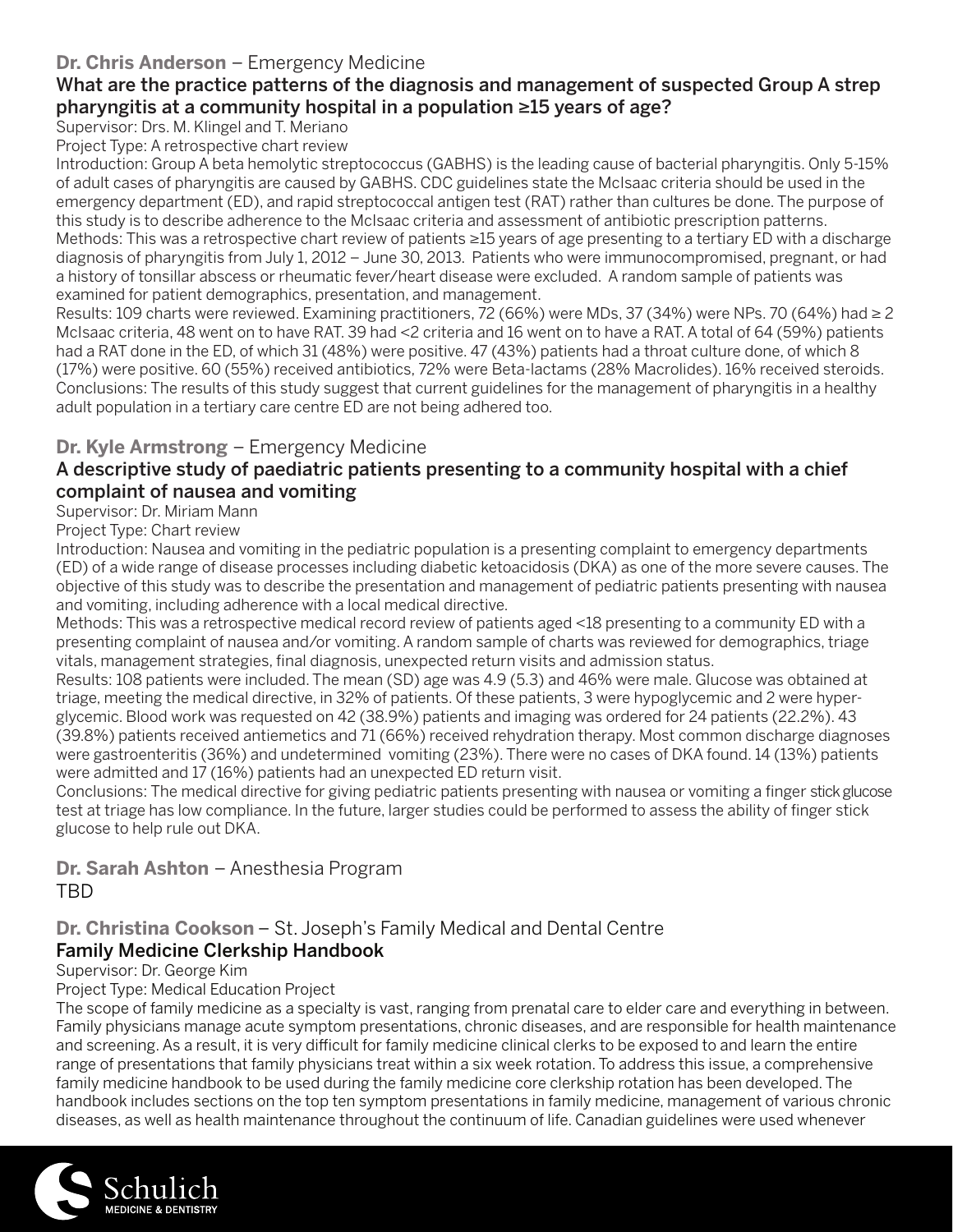such guidelines existed, and resources commonly used by practicing family physicians were used to supplement these guidelines. The daily use of this point-of-care resource by clinical clerks should improve and focus their learning while attempting to study the comprehensive field of family medicine.

#### **Dr. Craig Campagna** – Windsor Family Health Centre Preventative Care App: Facilitating Screening with the Patient's Help

Supervisor: Dr. Paul Ziter

Project Type: Patient Education Project

Preventative medicine is becoming an important aspect of family medicine. Early detection generally allows more time to intervene. Screening allows for early detection in an asymptomatic individual. Finally, ensuring compliance requires the patient to be educated in order to be willing to take part in their medical management. In a busy practice, it is difficult to ensure that all patients are educated about preventative care and screened appropriately. An iPhone application was created aimed at addressing all these issues. Common diseases and their appropriate screening investigations were extracted from Ontario and Canadian guidelines. Users will answer questions on their demographics and past medical history. Based on these answers, the user will be provided with their individual screening recommendations, information about each disease and users will be encouraged to discuss further with their physician to facilitate screening. With the proper use of this free application, the physician will be aided in ensuring that their roster will be appropriately screened. Further, the application will help promote patient-centred care through education.

#### **Dr. Lesley Cannon** – Petrolia Medical Clinic

#### Patient Satisfaction with Advanced Access Scheduling: The Experience of one Rural Practice Supervisor: Dr. Angela Wang

Project Type: Research Project

Background: Advanced access is a scheduling strategy endorsed by the College of Family Physicians of Canada. This system emphasizes patients being seen on the day they call, with reduced ability to schedule appointments in advance. Advanced access has been widely introduced across the United Kingdom and United States as a way to achieve timely access to care. Advanced access was recently implemented by one family physician in a rural setting in Ontario. Objectives: To determine patients' satisfaction with how quickly they are seen by their family physician. To determine if patients find it is important to be able to book appointments ahead of time. To determine if patient's age, gender, employment status, or presence of a chronic disease has any impact on their scheduling preferences. Design of Study: Patient survey.

Methods: Over a three-month period, an adaptation of the General Practice Assessment Questionnaire was available for voluntary completion by patients meeting the inclusion criteria.

Results: Patients were seen on average 1.6 days from the time they called. 89% of patients were satisfied with how quickly they were seen. Half of all surveyed patients felt it was important to be able to book appointments more than one day in advance.

Conclusions: Patient satisfaction was high in this practice with advanced access scheduling. Despite high satisfaction, many patients do still find it important to be able to book appointments in advance. Patient satisfaction was similar between all demographic subgroups studied. The advanced access scheduling system is successfully continuing in this rural practice.

#### **Dr. Laura Caria** – Byron Family Medical Centre

#### Promoting Exercise During Pregnancy to Prevent Childhood Obesity

Supervisor: Dr. Michelle Levy

Project Type: Major Essay

Childhood obesity today is a global health epidemic, affecting millions of children. As the prevalence of childhood obesity continues to rise, new ways that target risk factors predisposing youth to this epidemic, need to be investigated. Over the last decade the prevalence of obesity during pregnancy has risen. Excessive weight gain during pregnancy has been shown to increase the risk of childhood obesity and elevated infant BMI. Although there are established guidelines from the Institute of Medicine, which serve as a guide for appropriate weight gain during pregnancy, many women gain excessively. One way to prevent childhood obesity would be to target the earliest determinant of obesity, which appears to be during pregnancy with maternal excessive weight gain. One factor that is attributed to excessive weight gain is that during pregnancy a large proportion of women become inactive and refrain from exercise. This reduction in activity occurs despite the Society of Gynecology's recommendations supporting exercise. Exercise can reduce excessive weight gain by up to 70% in pregnancy. By engaging in exercise throughout pregnancy, women will be able to prevent excessive weight gain and in turn reduce their child's future risk of developing childhood obesity.

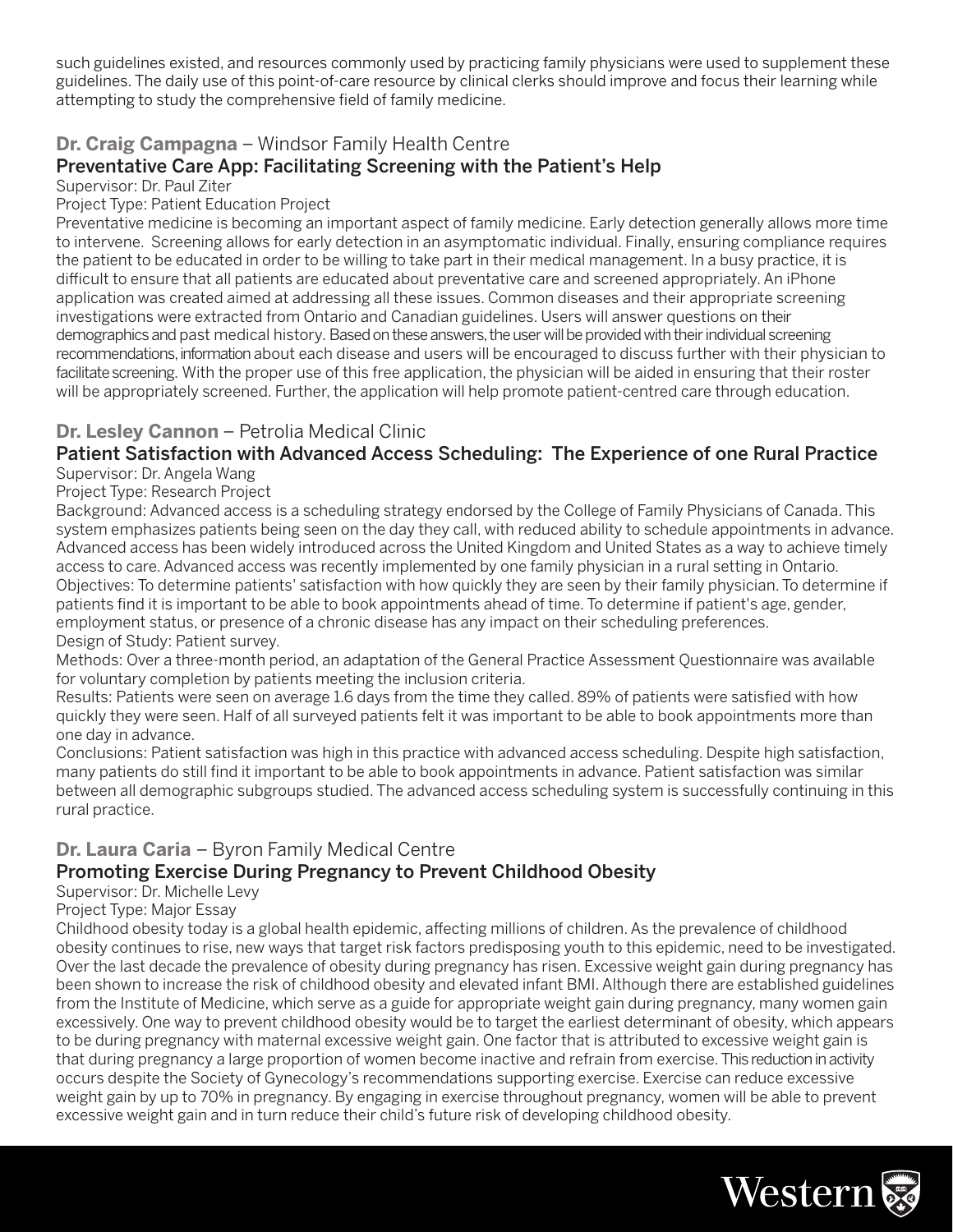#### **Dr. Kyle Carter** – Emergency Medicine

#### Recent Graduates of Western's Emergency Medicine Residency Training Programs Comfort with Teaching

Supervisor: Dr. Christine Richardson

Project Type: Research

Background: Physicians choosing to work in academic hospitals are expected to provide clinical teaching to learners in the emergency department. However, little is known about whether comfort with teaching directs recent graduates future practice characteristics. The purpose of this study was a pilot study to determine the comfort levels of recent graduates with teaching prior to a national study aimed to identify trends across Canadian training programs. Methods: A 23-item survey was distributed to graduates within the last two years of Western University's CCFP-EM residency program in March 2014. Demographics, teaching experience, comfort with teaching and current practice characteristics were collected.

Results: Completed surveys were received from 10 (58.8%) of the 17 graduates. The majority of respondents indicated they had received formal teaching on how to teach during residency (60%). Most graduates directly supervised junior learners during training (90%) however, most for less than 10 shifts in total. Half of all participants had completed training on how to teach after graduating. Several felt electronic learning modules would have been helpful after becoming staff. More exposure to junior learners during shifts was indicated by 3 of the respondents. Overall, 66% of respondents felt they were somewhat effective teachers.

Conclusion: This pilot survey indicates that residents are being provided with opportunities during residency to learn how to teach. However, that exposure is limited. A need for further education regarding teaching may be needed to help improve comfort with teaching learners.

#### **Dr. Fred Cheng** – Emergency Medicine

#### The predictive value of the shock index in emergency department patients admitted with sepsis

Supervisor: Dr. Tony Meriano

Project Type: Retrospective chart review

Introduction: The Shock Index is a simple measure that has been shown to accurately prognosticate the outcome of critically-ill patients in the ED. This study sought to determine whether an elevated SI (>1.0) was associated with a greater risk of mortality among septic patients.

Methods: A retrospective review was conducted of all adults admitted with a diagnosis of sepsis. SI was calculated from the triage vital signs. Patients were categorized into a normal SI (≤1.0) or an elevated SI (>1.0) cohort. Death in hospital, ICU admission, serum lactate and white blood cell (WBC) count were recorded. Logistic regression models determined predictor variables associated with mortality.

Results: 124 patients were enrolled; 61 with a SI ≤1.0 and 63 with a SI >1.0. There were no age or gender differences between the two cohorts. An SI >1.0 was associated with higher mortality (59% vs. 28%; fj 31%, 95% CI: 14, 47%) and ICU admission (81% vs. 46%; fj 35%, 95% CI: 19, 51%). Patients with a SI >1.0 also had a higher serum lactate (6.6 vs. 2.4, fi 4.1, 95% CI: 3.3, 4.9). SI >1.0 was independently associated with mortality (OR: 3.7, 95% CI: 1.7, 7.8).

Conclusions: Patients with an elevated SI had higher mortality, ICU admission rates and hyperlactatemia. Utilization of this marker in the ED may hasten identification of severe sepsis.

#### **Dr. Rory Crabbe** – Southwest Middlesex Health Centre

#### Exercise Prescription Patient Handouts for Common Family Practice Musculoskeletal Problems

Supervisor: Dr. Jennifer Parr

Project Type: Patient Education Project

Musculoskeletal complaints are a common presentation in the Family Physician's office. Often, our recommendations to patients include physiotherapy for rehabilitation of their affected joint. While some patients have third-party coverage or have the financial means to see a physiotherapist by paying out-of-pocket, many of our patients are unable to afford to see a physiotherapist. This may pose as a barrier to recovery for those unable to afford a consultation by a physiotherapist. As Family Physicians, once we've established a diagnosis for a patient's presenting complaint, education regarding the management of the particular diagnosis is an important part of our role in the patientphysician encounter.

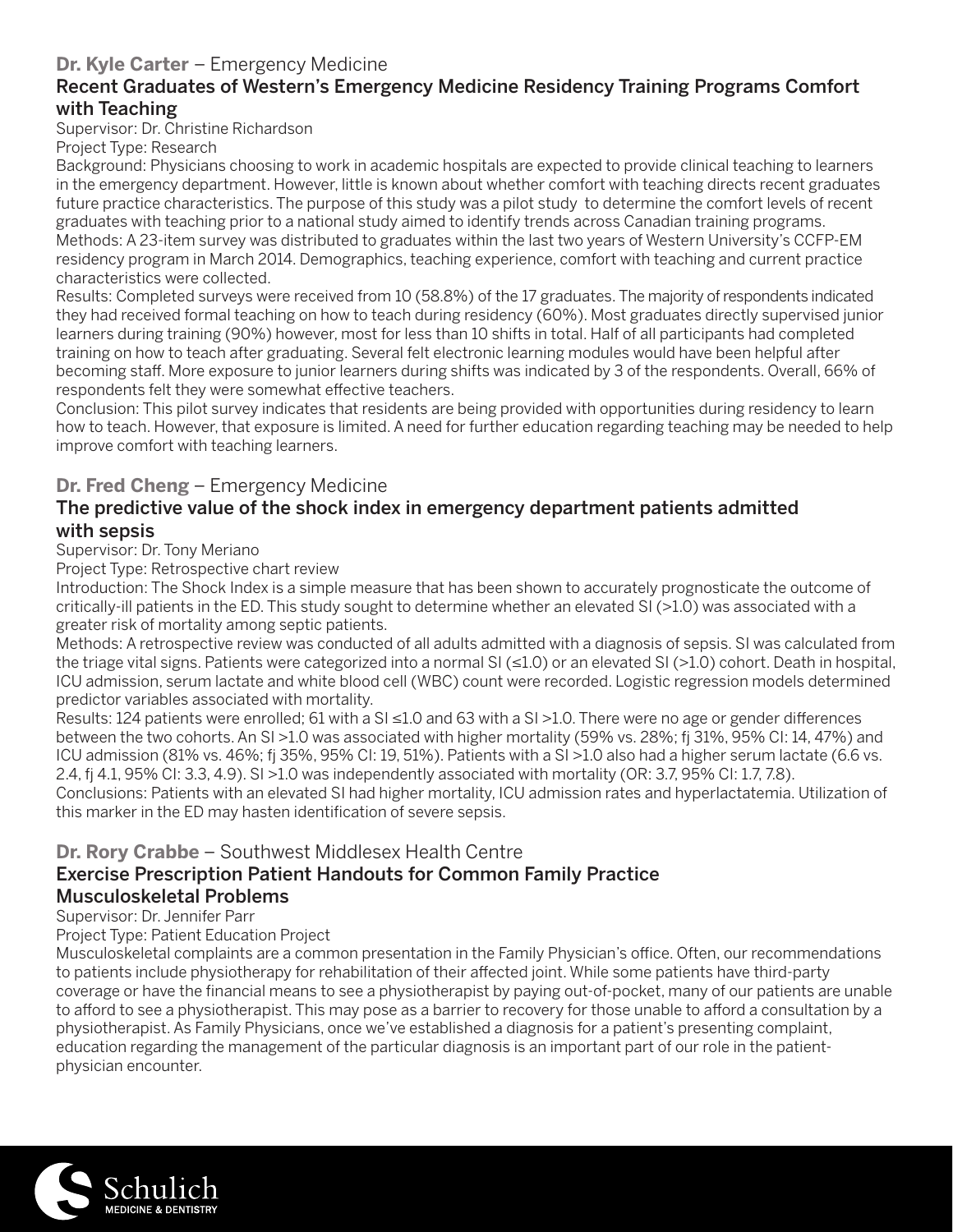Herein, physiotherapy exercise instructional pamphlets were created for five common orthopedic diagnoses, shoulder pain, lateral epicondylitis, low back pain, knee osteoarthritis, and plantar fasciitis. Each pamphlet was created by researching beneficial exercises for each condition using physiotherapy textbooks and journal articles on PubMed. Exercises are described in writing and displayed pictorially in take-home handouts in order for the patient to understand how to perform the recommended exercises properly. In addition, if Family Physicians understand which stretching and strengthening exercises a physiotherapist may recommend, we can easily review each exercise with the patient to ensure their understanding and clarify any questions they may have in office.

#### **Dr. Allison Crombeen** – Palliative Medicine

#### A Moving Target: Episodic Communication and Inconsistent Terminology Complicate Palliative Care Conversations on the Heart Failure (HF) Team

Supervisors: Drs. Valerie Schulz, Lorelei Lingard, Denise Marshall

Project Type: Qualitative Research Study

Objectives:

1. To identify factors influencing the evolving palliative care conversation on the HF team.

2. To discuss why addressing these factors may improve patient care.

Background: Patient-centred palliative care conversations should be informed by experiences and expectations to identify the patient's 'goals of care' so that 'care plans' act in accordance with these goals. However, a preliminary literature search suggests inconsistent use of these two concepts. This presentation examines how the use of these concepts, the patients' experience and the communication practices among team members influence these conversations within the HF team.

Methods: This presentation draws on data from a constructivist grounded theory study of HF care team experiences. Individual interviews of 42 patients with NYHA Class III or IV HF and their 106 healthcare team members produced 36 team sampling units (TSUs) consisting of 3-10 interviews per patient. A constant comparative analysis approach identified recurrent themes.

Results: Multiple episodic conversations involving different TSU members who used the concepts of 'goals of care' and 'care plans' interchangeably and unreliably created ambiguity amongst participants. Patients' shifting disease trajectories and evolving goals compounded this ambiguity.

Conclusion: Data from TSUs suggest that palliative conversations on the HF team are a moving target, complicated by their episodic nature, their occurrence at various points in the patient's evolving disease trajectory, and their inconsistent use of the concepts of 'goals of care' and 'care plans'. Efforts to address these features could support more meaningful patient-centred outcomes in HF, strengthen team communication and inform educational principles.

#### **Dr. Andrew Gray** – Southwest Middlesex Health Centre

#### Decreasing wait room overcrowding: an example of fast track success in a single physician emergency department

Supervisor: Dr. Julie Copeland

Project Type: Retrospective Chart Review

Fast tracks are one approach to reducing emergency department (ED) overcrowding. No studies have addressed the benefit of fast tracks in smaller hospitals with single physician coverage. Study objective was to determine if implementation of a fast track in the above setting could improve wait times for low acuity patients without negatively impacting those of higher acuity.

Methods: Daytime fast track opened 2010 in a southwestern Ontario community hospital. Before and after intervention groups representing 1 year of ED visits in 2009 and 2011 were compared first for all Canadian Triage and Acuity Scale (CTAS) patients, and then between subgroups CTAS 2-5, for outcome measures: wait time (WT), length of stay (LOS), wait times that met national CTAS time guidelines (MNCTG), and left without being seen (LWBS) rate. Results: WT and LOS were reduced by 6 minutes (88min to 82min, p = 0.002) and 15 minutes (158min to 143 min, p < 0.001) respectively. Subgroup analysis showed CTAS 4 benefited most with decrease in WT of 13 minutes (98min to 85 min, p < 0.001). There was statistical improvement in MNCTG and higher acuity patients had no change in any outcome measures, but no group showed improvement in LWBS.

Conclusions: Implementation of a fast track in a medium volume community hospital with single physician coverage can improve patient throughput by decreasing WT and LOS. One can infer that the reduction in WT will also improve patient satisfaction, although it was unclear in this study.

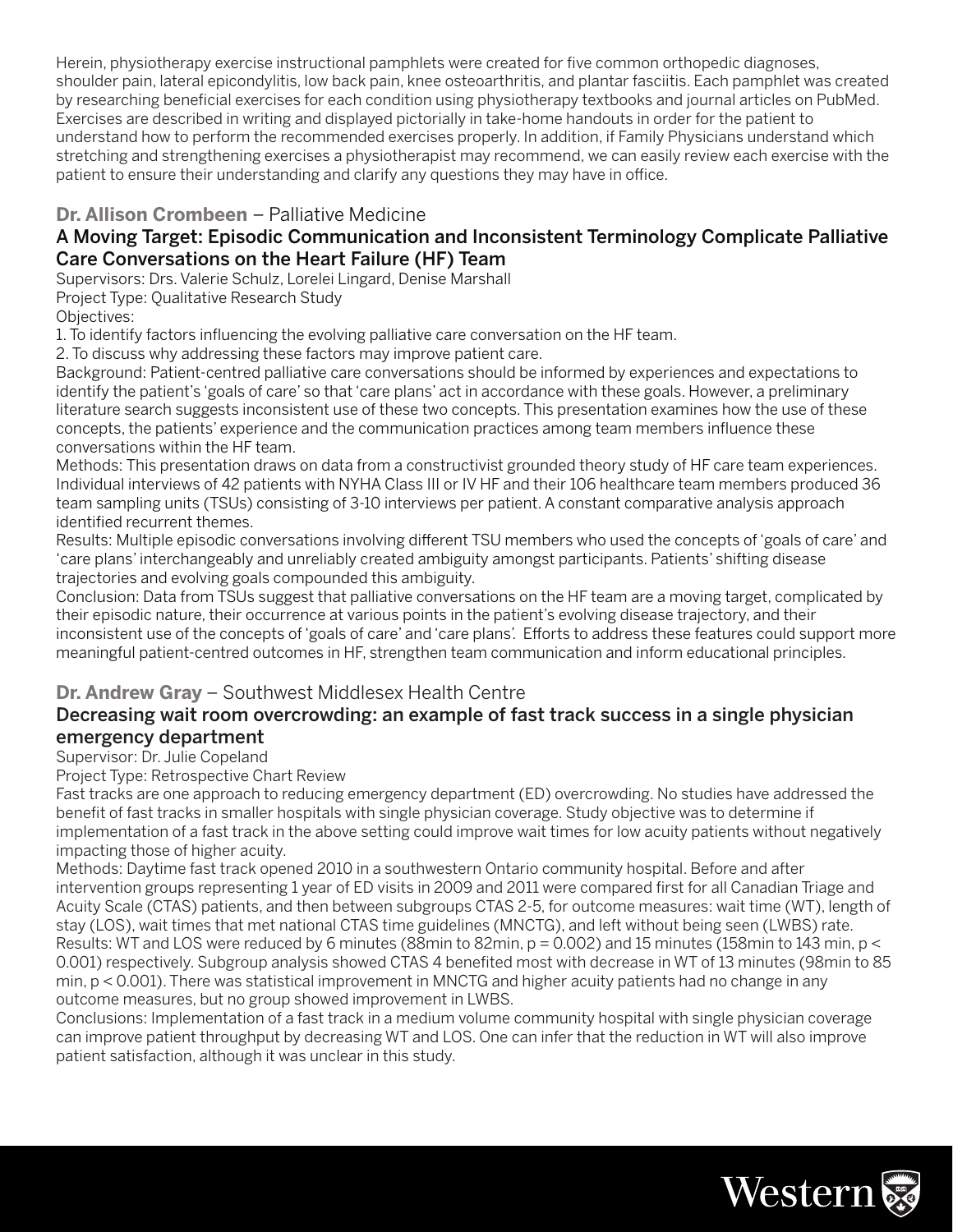# **Dr. Sunita Gupta** – Byron Family Medical Centre

# Onabotulinumtoxin A for Prophylactic Treatment of Chronic Migraines

Supervisor: Dr. Scott McKay

Project Type: Major Essay

Chronic Migraine is a neurological disorder characterized by headaches on 15 days or more per month for at least three months, with at least eight headache days per month being migraine. Onabotulinumtoxin A (BOTOX®) is a medical product containing tiny amounts of a highly purified botulinum toxin which blocks neuromuscular transmission. Recent clinical trials have highlighted the role of prophylactic treatment for chronic migraines and it has received FDA and health Canada approval too. At present, chronic migraines are under recognized and under treated with Onabotulinumtoxin A, this treatment being mainly administered by specialists. The objective of this review was to examine the evidence for the use of Onabotulinumtoxin A in the prophylaxis of chronic migraines and explore the costeffectiveness of this treatment choice in Family Medicine.

Evidence in literature including the PREEMPT 1 and 2 trials shows that superiority of Onabotulinumtoxin A was statistically significant for all secondary outcomes including frequency of migraine days, monthly cumulative headache hours, and frequency of headache episodes. PREEMPT 2 also demonstrated that Onabotulinumtoxin A was statistically significantly superior to placebo for the primary endpoint of lower frequency of headache days per 28 days. Cost is a concern with respect to Onabotulinumtoxin A treatment but a cost-effective analysis performed in UK has shown that Onabotulinumtoxin A treatment for chronic migraines can be considered a cost-effective use of resources. Clinical trials have generally demonstrated that Onabotulinumtoxin A treatment was modestly effective, safe, and well tolerated in adults with chronic migraines.

#### **Dr. Andrew Hemphill** – Strathroy Family Health Organization

#### Bigger belly despite weight loss: A rare and ominous presentation of GIST

# Supervisor: Dr. John Marcou

Project Type: Case Report

Gastrointestinal stromal tumours (GISTs) are rare tumours most commonly located in the stomach and small intestine, and although they make up the majority of nonepithelial neoplasms of the GI tract, they constitute only 1% of gastrointestinal cancers. They are thought to be derived from the interstitial cells of Cajal – the gastrointestinal pacemaker cells that form the interface between nerves and smooth muscle. The unique immunohistochemistry of GISTs with positive staining of CD117 and CD4 (unlike their smooth muscle counterparts) has revolutionized their diagnosis, and the discovery of the KIT protooncogene and the transmembrane receptor kinase it produces has revolutionized their treatment. This report presents a rare case of a 79 year old man diagnosed with GIST which had metastasized to his peritoneum. He presented with three months of progressive fatigue, weakness, abdominal pain and weight loss despite increasing abdominal girth. Despite treatment with the tyrosine kinase inhibitor Imatinib, the patient quickly succumbed to his cancer within 6 weeks of his presentation. The purpose of this report is to inform my family medicine colleagues about GIST including its epidemiology, histopathology, clinical presentation, diagnosis and treatment, and help them recognize this disease in its earlier stages to help improve patient outcomes.

# **Dr. Shoan Kale** – Byron Family Medical Centre

#### Osteoporosis Fracture Risk Assessment and Management

#### Supervisor: Dr. George Kim

Project type: Practice Tools

Osteoporosis is a generally preventable, chronic disease with a lifetime prevalence estimated as high as one in three Canadians, causing 80% of fractures over the age of 50. Fewer than one in five patients who experience a fracture are diagnosed or appropriately treated for osteoporosis. The morbidity and mortality of these fractures, particularly hip fractures, is high, costing the healthcare system more than \$2.3 billion annually, greater than 1.3% of total health expenditures. Given the quickly growing aging population, the health and financial burdens are expected to more than double in the next 30 years.

Given this, the objective of this project was to prepare tools to guide learners and practitioners at a local teaching clinic to the appropriate screening and management outcomes to adequately address and mitigate fracture risk. The tools were developed to be easily accessible, concise and thorough. Based on the "2010 Clinical Practice Guidelines for the Diagnosis and Management of Osteoporosis in Canada," a pair of practice tools were developed and implemented into the Nightingale electronic medical record. One tool guided users through criteria for screening and the second provided entry for determined risk stratification and management.

The created tools are now readily available for use through the clinic electronic medical record. Hopefully, they will improve identification and treatment of at-risk individuals. Further, the tools are a practical educational guide in osteoporosis screening and management for learners.

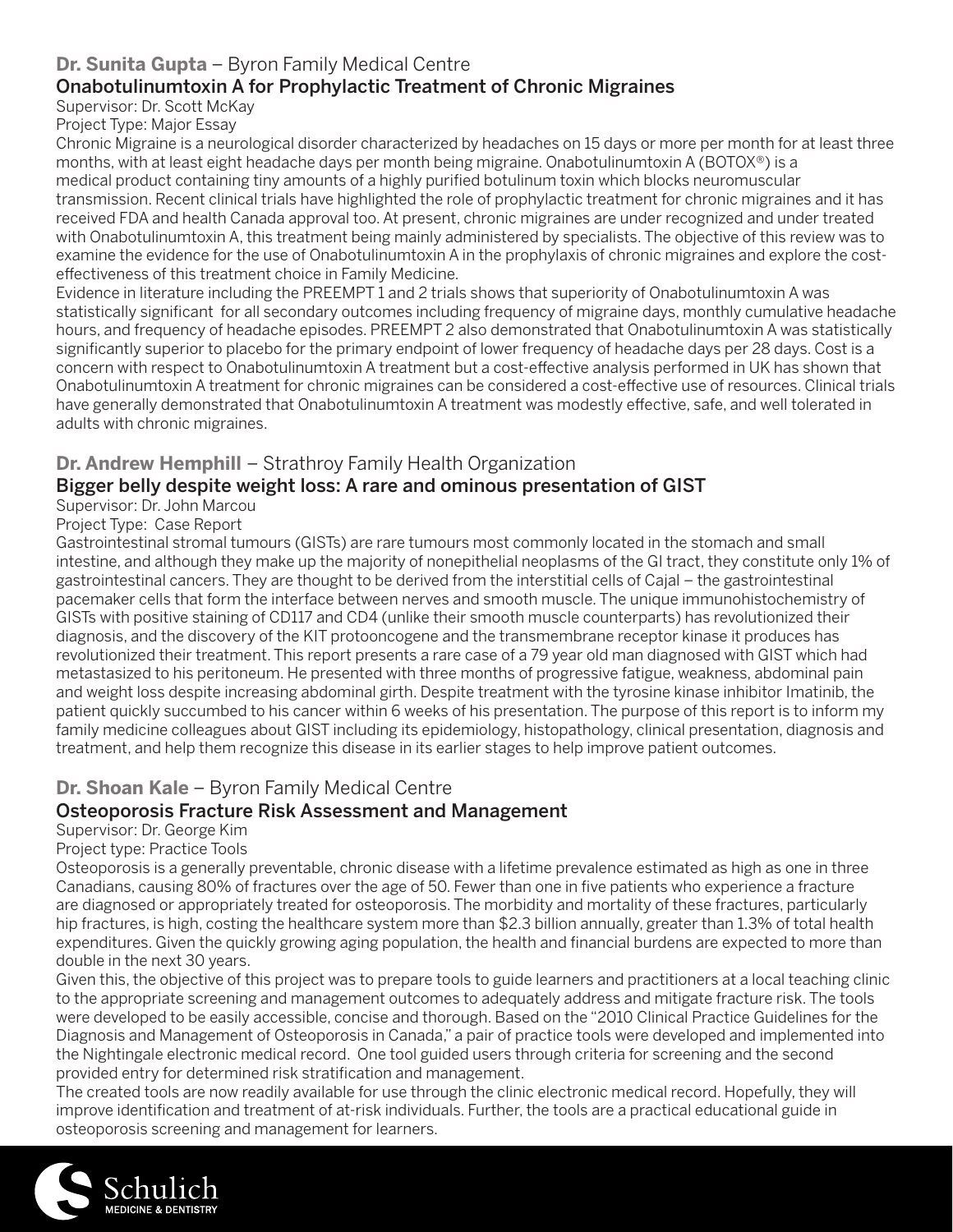#### **Dr. Han Sol Kang** – Emergency Medicine

#### Presentation and outcomes of patients certified in the emergency department under the Ontario Mental Health Act

Supervisor: Drs. Laura Price and Marcia Edmonds

Project Type: Chart Review

Introduction: Under the Ontario Mental Health Act, a physician may certify a patient under a 'Form 1' if they believe the patient is at serious risk of harming themselves or others. The objective of this study was to describe the demographics of patients were placed under a Form 1 and to determine the number of patients who recertified in the ED within 30 days. Methods: This was a retrospective chart review of adult patients who had a Form 1 completed at a tertiary care centre from Jan 1, 2012 to Dec 31, 2012. A sample of charts was reviewed for patients who had a second Form 1 completed within 30 days of their initial Form.

Results: During the study period, 1487 Form 1s were completed by ED physicians for 1148 patients. A second Form 1 was completed within 30 days of the initial Form 1 in 9.4% patients during the study period. Mean (SD) patient age was 36.8 (15.1) years and 53.9% were male. 62.3% patient encounters led to hospital admission. 46.7% of the visits had a mood disorder (such as anxiety, depression and adjustment disorders) as the ED discharge diagnosis.

Conclusions: This study suggests that a significant number of ED certified patients require recertification within 30 days. This suggests that additional outpatient and urgent psychiatric follow-up may be required for previously formed patients.

#### **Dr. Tiffany Lo** – St. Joseph's Family Medical and Dental Centre

#### Travel Medicine for Primary Care Physicians

Supervisor: Dr. Eric Wong

Project type: Medical Education

Family physicians are often the first contact for patients seeking medical advice for international travel. With the everchanging disease epidemiology and patterns of drug resistance, travel medicine is becoming increasingly complex. Studies have shown that family physicians are not always equipped to provide the most up-to-date and evidenced based recommendations for their patients regarding travel. Travel medicine is often an area that is not emphasized in medical education. Thus, a handbook, Travel Medicine for Primary Care Physicians, was created to provide a concise education tool for family medicine trainees to learn fundamental issues in travel medicine. The recommendations from the handbook are based on evidence-based guidelines from the Committee to Advise on Tropical Medicine and Travel for Canadians, the US Centres for Disease Control and Prevention, and the Infectious Diseases Society of America. As travelers are relying on their family physicians in providing travel-related care, this handbook will address the gap in knowledge in travel medicine and will help to improve delivery of care for patients that travel.

#### **Dr. Maya Maliakkal** – Victoria Family Medical Centre

#### Advocacy Toolkit for Western University Family Medicine Residents

Supervisor: Dr. Jamie Wickett

Project Type: Medical Education Project

Family physicians, in addressing the physical, mental, and social needs of their patients, are uniquely positioned to draw on their clinical experience to advocate for the greater community. Mediating the needs of the patient can improve the health of the individual, while influencing policy can result in system-wide results that benefit many. Despite the importance of physician involvement in population advocacy, and its emphasis in the CanMEDS-FM and Triple C curriculum, limited medical education resources have been developed to fine-tune these skills particularly during the post-graduate years. Far fewer advocacy resources have emerged from within the family medicine community. The purpose of this project was to examine the landscape of advocacy in post-graduate medical education in Canada through a review of the literature as well as family medicine residency program and medical association websites, and secondly, to develop an easy-to-use toolkit to encourage family medicine residents to become involved in effective grassroots and population-level advocacy.

#### **Dr. Karolina Martyniak** – Middlesex Centre Regional Medical Clinic, Ilderton The Pap and You: New recommendations for cervical cancer screening

Supervisor: Dr. Jessica Howard

Project Type: Patient Education Resource

Background: Screening for pre-cancerous and early cancerous cells with the Papanicolaou (pap) test has been proven to reduce the mortality from cervical cancer. A recent change in the screening recommendations published by the

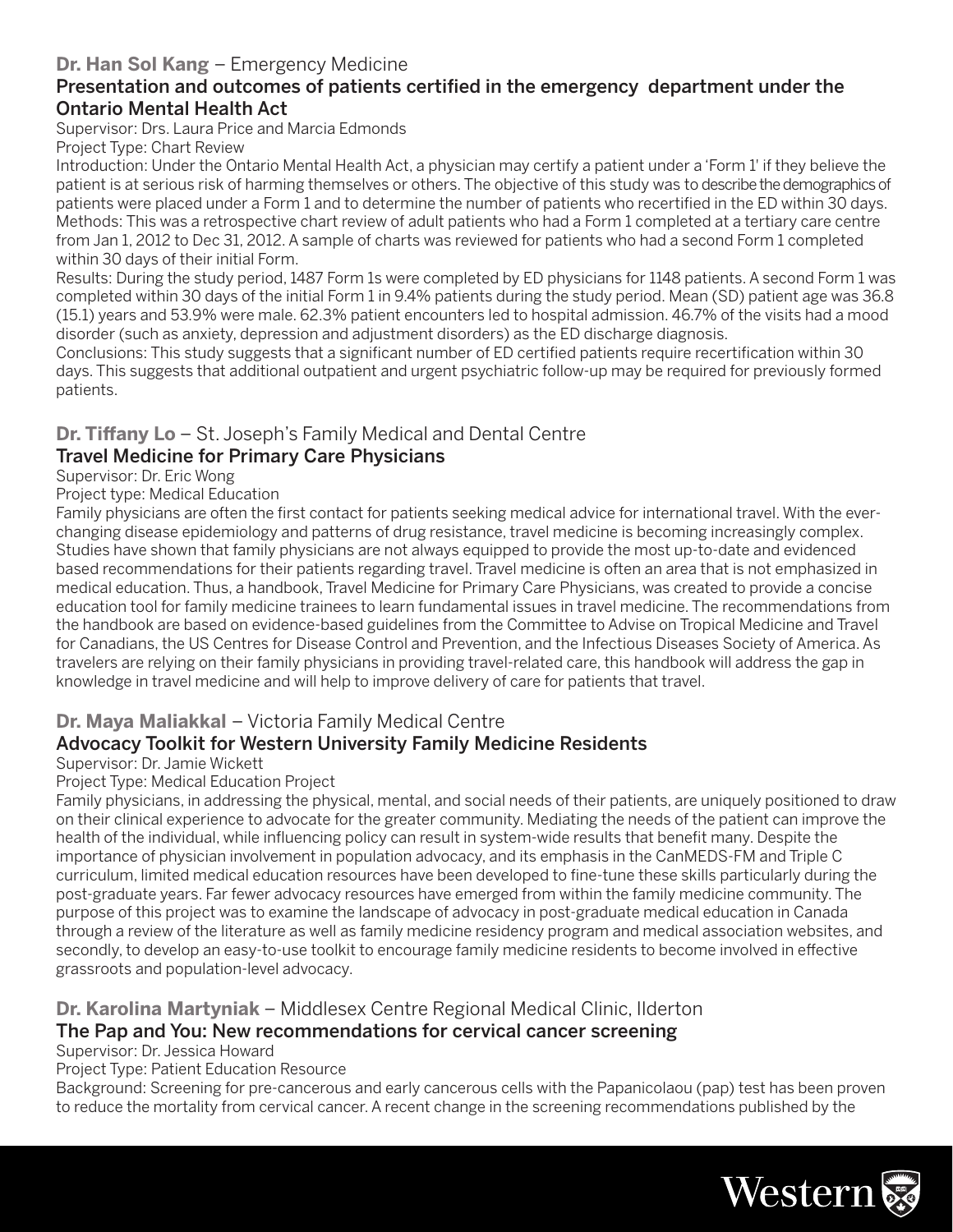Canadian Task Force of Preventive Health (CTFPH) suggests less frequent screening intervals and screening commencement at a later age than previous guidelines. A brochure was developed to help educate patients about the new screening recommendations for cervical cancer.

Methods: This brochure was developed and assessed to be at a grade school education level for ease of readability for the target population of women including those of lower educational and socioeconomic levels. The information presented in the brochure is a summary of the primary literature and CTFPH guidelines for pap testing to screen for cervical cancer.

Results: The result is an easy-to-read brochure that summarizes the epidemiology and risk factors for cervical cancer, as well as presents a simple summary of the benefits and risks associated with screening for cervical cancer at various age groups. There is a "bottom line" statement for each age group that aims to summarize the relevant literature and to help women decide if pap testing is appropriate for them.

Conclusion: This brochure is a patient-centered and time-efficient way to communicate the new changes to cervical cancer screening, in order to optimize the patient's screening outcomes and the physicians' clinical time.

#### **Dr. Craig Meloche** – Windsor Family Health Centre Motor Vehicle Accident Assessment In the Family Physician's Office

#### Supervisor: Dr. Paul Loebach

#### Project Type: Practice Tools Development Project

Assessment following a minor motor vehicle accident is a common presentation in family practice. Proper documentation of the details of the accident, symptoms, and clinical findings is a big part of such a visit. These details can be crucial to managing the patient's recovery, coordinating potential referrals, and preparing for the possibility of medico-legal involvement. The objective of this project was to develop a structured assessment form to increase efficiency, consistency, and completeness of such an assessment. A literature review was performed to identify key accident details which may impact patient outcome or indicate severity of injuries, as well as identify common injuries that should be specifically screened for in a family medicine environment. The developed tool consisted of a section to be filled out by the patient and another to be filled out by the physician. The purpose of the patient portion of the form was to collect subjective information while increasing efficiency because it can be filled out while waiting for the physician. It consisted mostly of check boxes to increase consistency between assessments and limit subjective content to relevant details. The physician portion of the form outlined key areas that should be addressed during an assessment. It consisted of mostly open-ended boxes so as to not restrict the physician's personalization of their note. Use of this assessment form ensures the family physician will have a thorough and consistent assessment of motor vehicle accident patients.

#### **Dr. Mallory Myers** – Southwest Middlesex Health Centre

#### Physical Inactivity: A Call to Family Physicians

Supervisor: Dr. Julie Copeland

#### Project Type: Major Essay

Physical inactivity is an important modifiable risk factor with over 5.3 million deaths attributed to it annually. Unfortunately, although family physicians are in a key position to provide physical activity counseling, it is not a part of regular preventative or therapeutic care. While there are multiple factors responsible for this, misconceptions about the efficacy of physical activity as a viable treatment option, limited medical education in this area, and lack of effective approaches are points that need careful consideration. The report will work to explain why family physicians should incorporate exercise prescription into a regular part of their care with techniques that are easy to integrate into existing practice strategies.

#### **Dr. Frank Myslik** – Byron Family Medical Centre

#### The Effect of Primary Care Reform on Emergency Department Visits in Ontario

#### Supervisor: Dr. Scott McKay

#### Project Type: Secondary Data Analysis

Introduction: In Ontario, primary care reform was implemented in 2005 to increase access to family physicians. Greater access to family physicians might decrease usage of the emergency department for non-urgent visits. We examined Ontario emergency department acuity, wait time, and disposition data during 2004-2011 to explore any relationships to primary care reform initiatives.

Methods: A secondary data analysis of emergency department visits from 2004-2011 in Ontario was done using National Ambulatory Care Reporting System (NACRS) data. Non-urgent visits were classified as CTAS 4 and 5 and urgent visits as CTAS 1, 2 and 3. Trends were explored graphically and using chi-square, where possible.

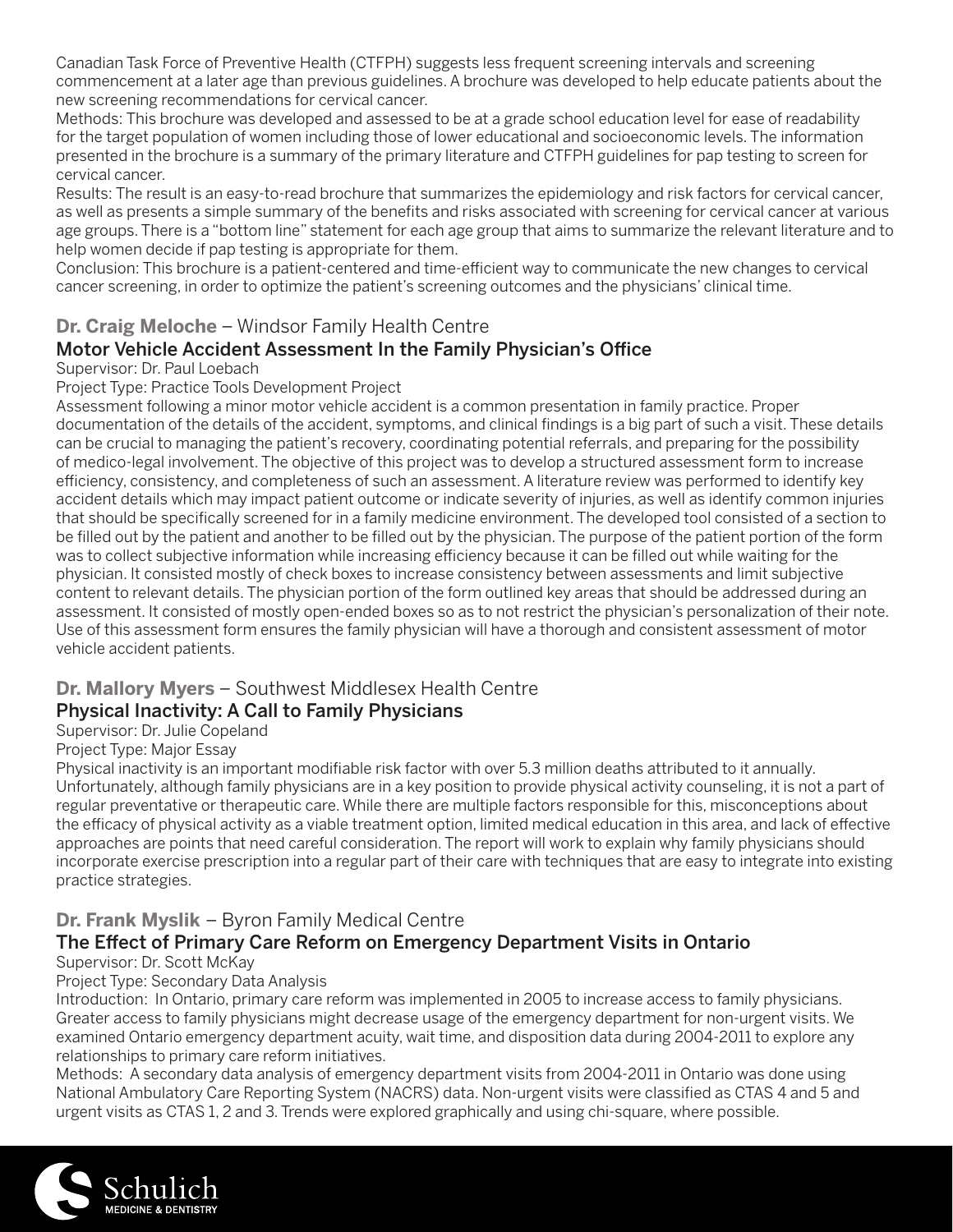Results: The number of urgent visits increased linearly from 2004 to 2011 by an overall 33.5%, while non-urgent visits linearly decreased by 17.8%. The difference between these trends was significant (X2 = 282601, p<0.01). Wait times for all CTAS visits increased from 2004-2008, then remained stable until 2011. Regarding disposition data, there was a decrease of 52% in non-urgent visits admitted to hospital from the ED while urgent visits saw no overall change in admission rates.

Conclusions: The data does support the claim that primary health care reform in Ontario may have contributed to decreased non-urgent emergency department visits. Further research is needed to explore this relationship. Primary care can have a strong influence in other sectors of the healthcare system and reform of this service needs to be studied thoroughly and longitudinally.

# **Dr. Neeraj Patel** – St. Joseph's Family Medical and Dental Centre A Clinical Practice Toolkit for Primary Care Management of Depression

# Supervisor: Dr. Larry Schmidt

Project Type: Clinical Practice Tool

Major depressive disorder is a common, burdensome condition and a leading contributor to disability worldwide. While DSM diagnostic criteria can make diagnosis of depression more straightforward, the same cannot necessarily said for its management. Measurement-based care for depression using validated depression scales may help guide clinical decisions in managing depression and help identify treatment response, relapse, remission, or recovery. Psychotherapy as first-line management for mild to moderate depression faces several challenges with respect to accessibility, including wait lists to see formally trained professionals, financial cost, and fear of stigmatization. This project aimed to develop a clinical practice toolkit for depression implementing several resources. First, it aimed to include a validated depression self-report scale to allow for measurement-based assessments accompanying clinical interviews during follow-up. The PHQ-9 scale was incorporated into a depression flow sheet designed using a previously created flow sheet found in past literature as an influence. Finally, the toolkit included lists of self-help resources for bibliotherapy and computerized therapy that can be used as adjunctive treatment to bridge the care gap for depressed patients who face limitations in accessing traditional face-to-face psychotherapy. Overall, this practice toolkit can facilitate a structured clinical interview that will help guide management in a longitudinal fashion, and provide resources for primary care providers to guide patients through self-help therapy when access to traditional psychotherapy is limited.

#### **Dr. Baldeep Paul** – Obstetrics Program

#### Diagnostic Imaging in Pregnancy: Patient Information Handout

#### Supervisor: Dr. Connie Nasello

#### Project Type: Patient Education Project

Diagnostic imaging is an important tool when it comes to evaluating maternal and fetal well-being. However, asking a pregnant woman to be exposed to imaging often produces the question "will this harm my baby". There are some guidelines and a few RCT trials describing the benefits and risks of diagnostic imaging. I hope to focus on the potential risks of X-ray, CT, MRI and U/S to the unborn fetus. Information dissemination is a difficult task in the general practitioner's office. Often the combined approach of verbal, visual and written communication are important. As part of this project a preliminary search demonstrated handouts currently available from diagnostic imaging clinics. These appear to be restricted to the risks of X-ray imaging or focused on the description of various imaging modalities. Having encountered the above question throughout my PGY3 year I hope to develop a succinct patient handout for use in the family physicians office to explain the effects of imaging modalities on the fetus. I plan to use the Hamilton Health Sciences guidelines for writing patient information to create a patient pamphlet describing the risks of X-ray, CT, MRI and Ultrasound in pregnancy.

# **Dr. Patrick Prendergast** – Strathroy Family Health Organization

#### Antibiotic Stewardship: Opportunities for Judicious Antibiotic Prescription

#### Supervisor: Dr. Philip Vandewalle

#### Project Type: Medical Education Project

Purpose: The goal of this project was to briefly describe the causes of antibiotic overuse and subsequent resistance, but more importantly this project will aim to review and re-emphasize the role we can play as family physicians in judicious antibiotic prescription.

How it was conducted: This medical education project has been created as a website that can be easily accessed on desktop or laptop computers and mobile devices. The project aims to provide background on the current state of antimicrobials broadly, to provide an introductory curriculum on Antimicrobial Stewardship Principles gleaned from

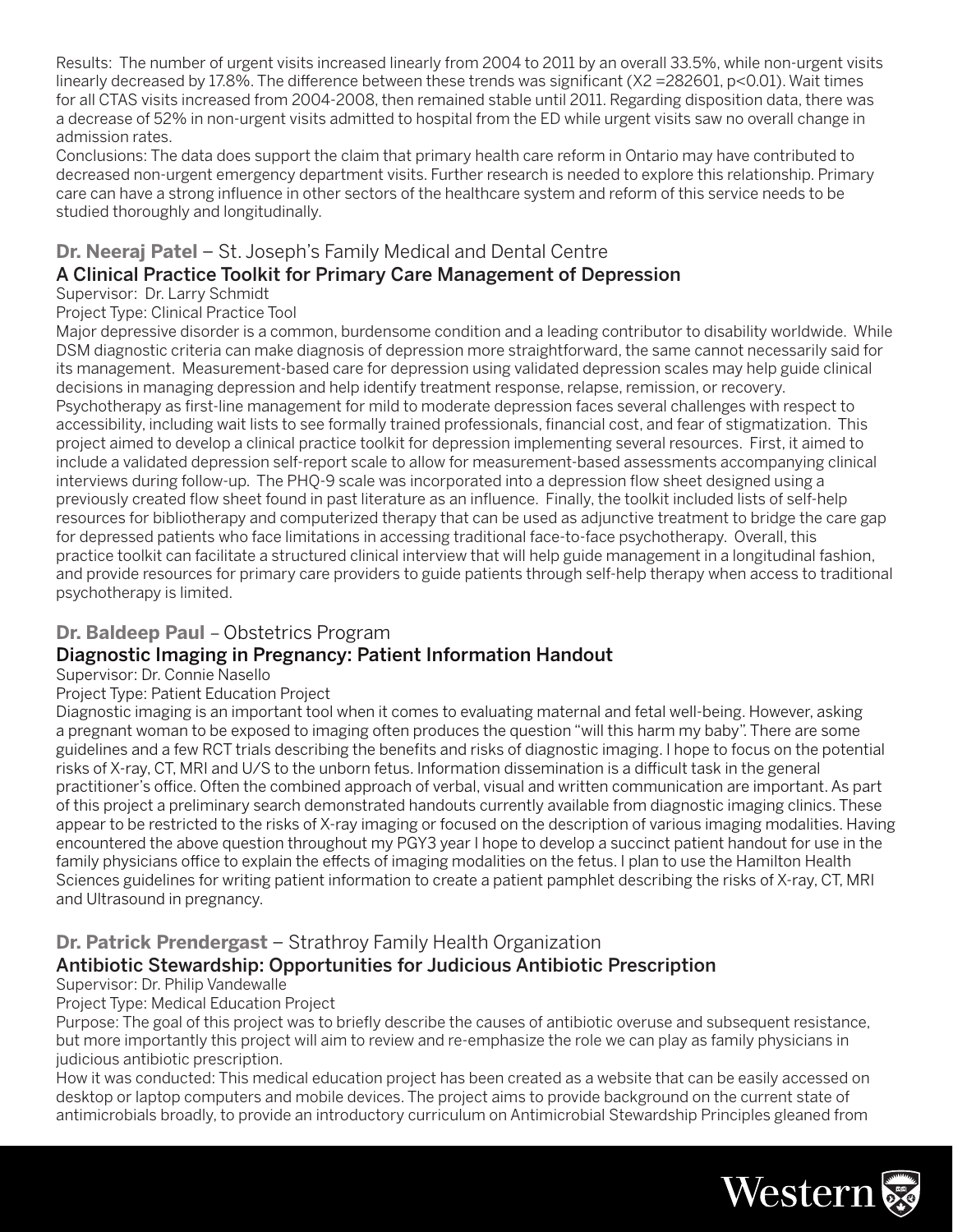a variety of sources including the CDC, Stanford University's Antimicrobial Stewardship Program and from the Public Health Agency of Canada. Also, it aims to consolidate guidelines from Anti-infective Guideline for Community Acquired Infections, Do Bugs Need Drugs and the Canadian Pediatric Society. Finally the project aims to provide an introduction or review of the concept of the Number Needed to Treat in the hopes of providing a risk benefit analysis of antibiotic prescription for Pharyngitis and Acute Otitis Media.

# **Dr. Robert Reid** – Middlesex Centre Regional Medical Clinic, Ilderton

#### Pacemaker Deactivation in Palliative Care

Supervisor: Dr. Gordon Giddings

Project Type: Major Essay

Millions of patients in the world have had pacemakers implanted, but very few are made aware of the possibility of deactivation when nearing end-of-life. Deactivation is a controversial topic in palliative care and few hospitals have policies or protocols addressing this management decision. While withdrawal of care is common in patients who are critically ill, pacemaker deactivations in patients suffering from a terminal disease are not as common. Some opponents to deactivation describe it as a form of euthanasia, that deactivation can lead to more suffering, and there is not enough time to inform the patient prior to deactivation. Many good ethical analyses of this issue (such as the European Heart Rhythm Association Guideline) have addressed that it is a question of patient autonomy and similar to withdrawal of other medical interventions. A major component of hospital adoption of pacemaker deactivation is education targeted at all levels of medical professionals, as well as patients and their families. The goal of this paper is to assemble recommendations put forth by previous authors that aim to assist in advanced care planning in regards to pacemaker deactivation that can be adopted at various health care centres.

#### **Dr. Vincent Ruisi** – Windsor Family Health Centre

#### CIWA-Ar in a Community Hospital: The Launching of a Quality Improvement Project Supervisor: Dr. M. Chevalier

Project Type: Quality Improvement Project

Background and Objectives: The CIWA-Ar (Clinical Institute Withdrawal Assessment for Alcohol Scale, Revised) is a validated scoring system that indicates the severity of alcohol withdrawal and can be used to guide treatment. With quality improvement as our goal, we attempted to launch a program to introduce the CIWA-Ar in a community hospital in Windsor, Ontario.

Methods: A draft CIWA-Ar was prepared by a multidisciplinary team of physicians, pharmacists, and nurses. Following approval, we used small group nursing sessions, Morbidity and Mortality Rounds, Family Medicine Grand Rounds, and a Family Medicine Hospitalist meeting as teaching opportunities.

Results: Our version of the CIWA-Ar was modified from other existing order sets to fit best with our hospital's needs. The CIWA-Ar has been successfully implemented on two of the seven inpatient wards at Windsor Regional Hospital. Teaching sessions were well attended by nurses and physicians.

Discussion: With a standardized alcohol withdrawal assessment tool we anticipate a positive impact on our patient population.

Conclusion: It is our hope that the success of this project will encourage other community hospitals to invest in an alcohol withdrawal order set to better treat this at risk population.

# **Dr. Katarzyna Rycerz** – Southwest Middlesex Health Centre Summary of Evidence Behind the Periodic Health Evaluation

Supervisor: Dr. W.E. Osmun

Project Type: Descriptive Systematic Literature Review

The Periodic Health Evaluation is a common reason for family physician visits, despite a lack of clear evidence supporting its use and controversy surrounding its continued implementation. This systematic literature review was completed to evaluate the current evidence supporting or refuting the benefit of the periodic health evaluation, by reviewing literature from 2000 onwards using Cochrane Database, PubMed, EMBASE and Medline. Randomized controlled trials and higher levels of evidence were initially included, however, since all identified randomized controlled trials were accounted for in the systematic literature reviews, this literature review evaluated only the identified systematic literature reviews. Studies evaluated asymptomatic adults at average risk to determine if receipt of periodic health evaluations affected morbidity or mortality rates, or receipt of recommended preventative services. Three systematic literature reviews were identified, which showed no consistent effect on morbidity or mortality rates with use of period health evaluations. One systematic literature review found improvement in receipt of certain preventative

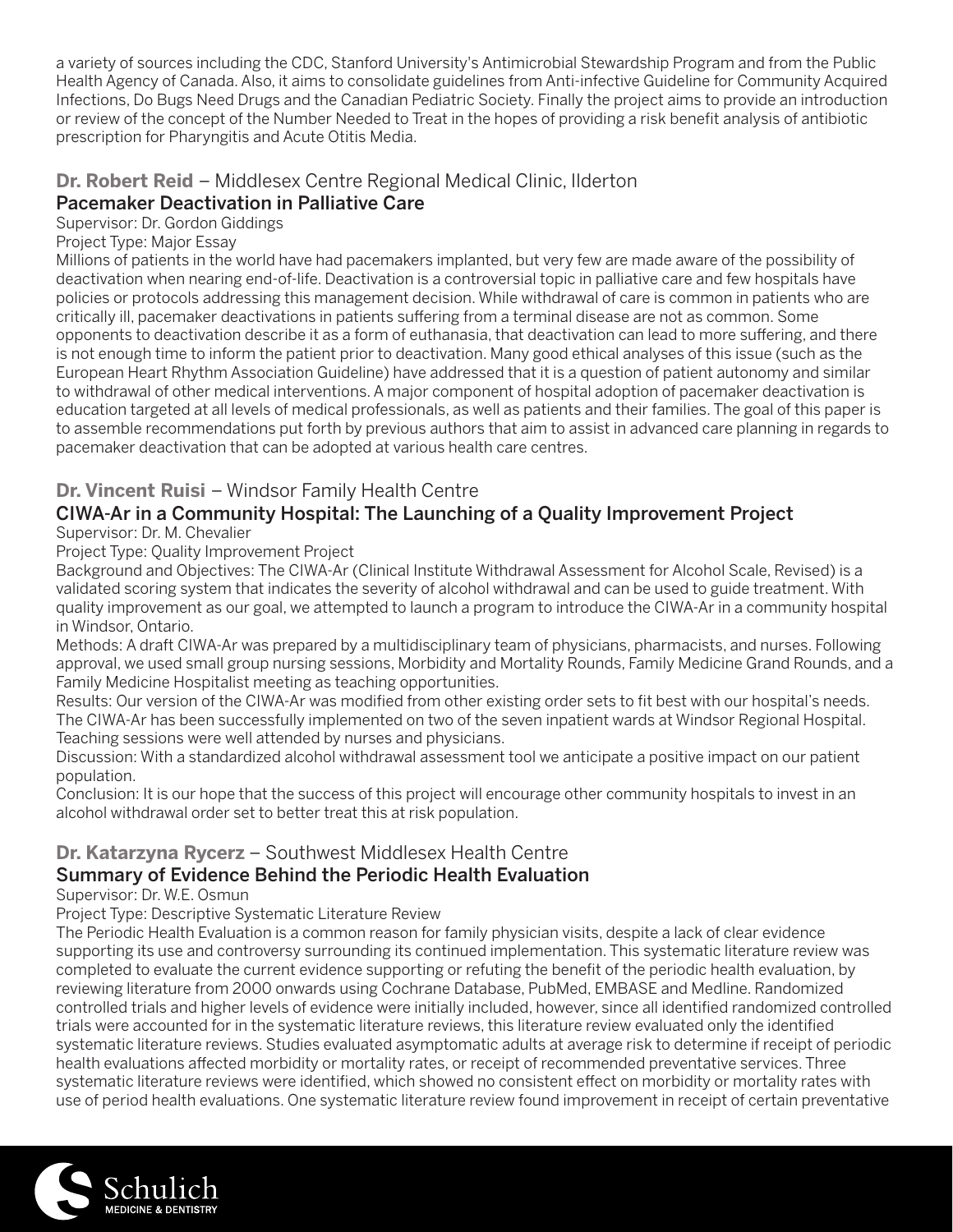care services, however there was controversy as to whether this justifies the continued use of periodic health evaluations. Recommendations from this review are that family physicians carefully evaluate their practice of routinely offering periodic health evaluations to their patients, and, when possible, focus on providing preventative health services within the context of other visits.

#### **Dr. Heba Taha** – Victoria Family Medical Centre

#### West Nile virus causing Myocarditis

Supervisor: Dr. Daniel Grushka

Project Type: Case Report

Background: West Nile Virus (WNV) is a mosquito-transmitted flavivirus. Most human WNV infections are subclinical but clinical infections can range in severity from self-limiting West Nile fever (WNF) to fatal neuroinvasive disease. In a very few cases, fulminant hepatitis, pancreatitis, and myocarditis have been reported. WNV myocarditis has been documented pathologically in birds and mammals but has rarely been reported in humans. In this case review, we will describe myocarditis associated with WNV.

Method: Reviewed results of a case and searched PubMed using the following key words: West Nile Virus, Viral Myocarditis, and West Nile Myocarditis to find relevant articles.

Clinical case: A 50 year old woman who was diagnosed with serology-confirmed WNV infection presented with persistent fatigue one month post-infection. Later, she started to develop dyspnea and left shoulder pain. Further investigations showed abnormal findings in electrocardiograph and echocardiogram. A diagnosis of myocarditis due to WNV was made after consultation with an infectious disease specialist and a cardiologist. She was started on an angiotensin converted enzyme inhibitor and was followed closely by her family health team and the cardiologist. Six weeks later, her repeated investigations and clinical symptoms were improving.

Conclusion: Physicians need to consider WNV infection in any patient with fever and skin rash, particularly during the summer and fall seasons when mosquitoes are most prevalent. Physicians should be aware of the possibility of WNV rare complications. Our case is relevant to family practice as we are the first to see the patient, we have the best chance to interact with patient in an ongoing caring relationship, and we can utilize all available resources to ensure the patient's best outcome.

#### **Dr. Melissa Tenbergen** – Southwest Middlesex Health Centre

#### Prevalence, Screening and Treatment of Depression in Patients with Heart Failure at a Rural Family Medicine Clinic

Supervisor: Dr. Vikram Dalal

Project Type: Chart Review

Background/Purpose: Heart Failure (HF) and depression are two large chronic health burdens that family physicians actively manage. Objectives of this chart review were to ascertain a) prevalence of depression in HF, b) timing of each diagnosis, c) prevalence of screening for depression in HF, and d) proportion of patients receiving treatments for depression with a dual diagnosis of HF.

Methodology: Charts at Southwest Middlesex Health Center, were searched for a diagnosis of HF. Only patients (n=48) with an echocardiogram confirmed diagnosis of HF were included in the study. Patient charts were reviewed for a) concurrent diagnosis of depression, b) timing for each of the two diagnoses, c) evidence of a depression screen after the diagnosis of HF, and d) concurrent treatment of depression.

Results: Forty Eight patients were found to have an echocardiogram confirmed diagnosis of HF. Thirty one percent (n=15) had a concurrent diagnosis of depression. Ninety-three percent (n=14) of patients with a dual diagnosis were treated for depression. Only thirty percent (n=10) of patients with HF had documented screening for depression. In patients with a dual diagnosis, forty seven percent (n=7) had a diagnosis of depression that preceded the diagnosis of HF.

Discussions/Conclusions: At this clinic, screening for depression is suboptimal in patients with HF. Addition of a depression screen to the HF flow sheet set out by the Ontario government may prove beneficial for family physicians to prevent associated adverse outcomes. It is also evident that in susceptible populations, depression is a risk factor for developing HF.